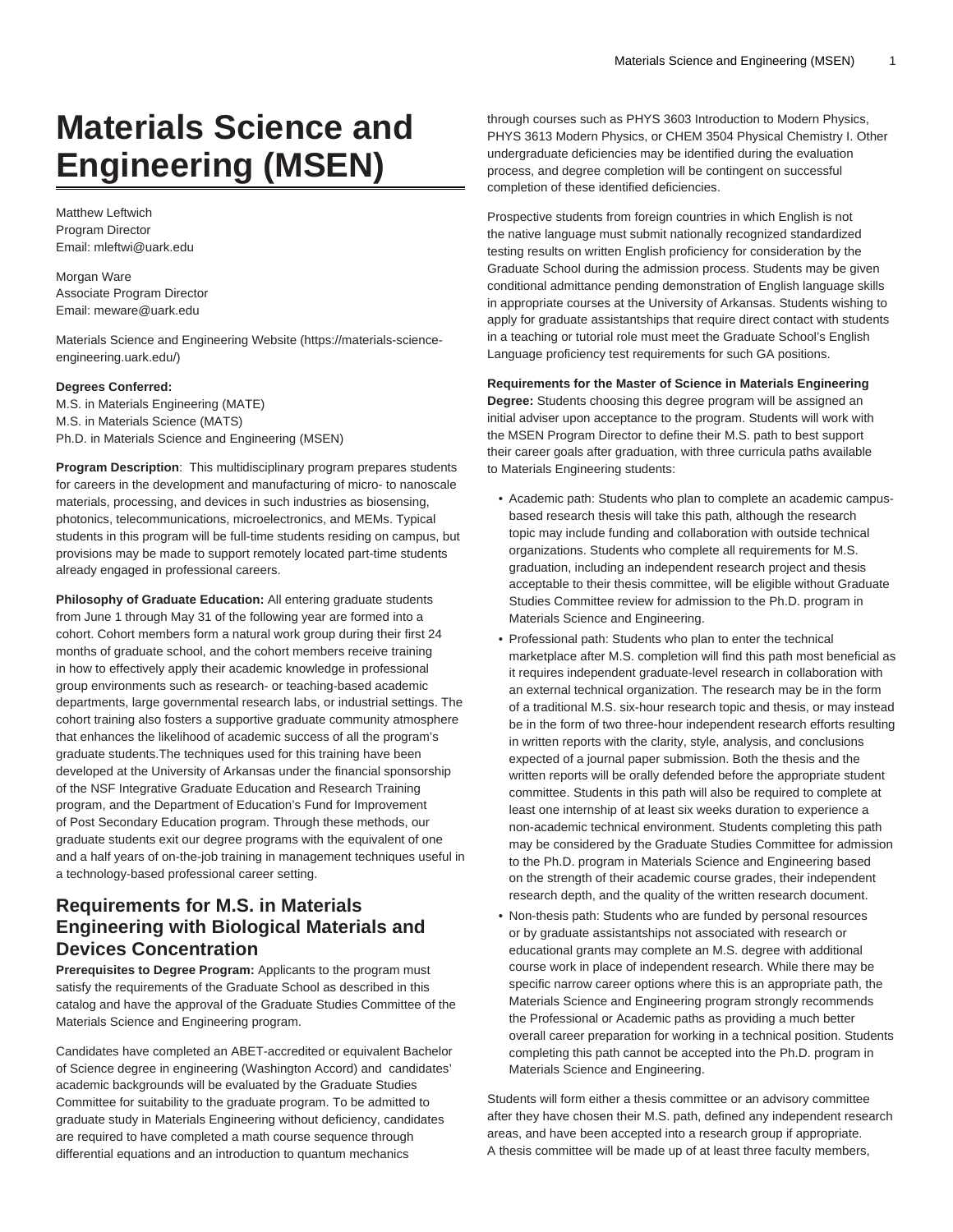with at least one faculty member each from the Fulbright College of Arts and Sciences and the College of Engineering (the student's research professor will chair the thesis committee). The advisory committee will include at least one member of the Graduate Studies Committee, the supervising faculty member for a research experience, and one additional faculty member. If the student is in the Professional path, then either committee must also include at least one technical professional from the partner external organization as an adjunct faculty member or an ex officio committee member.

Students in this degree program can choose an Academic path, a Professional path, or a Non-thesis path. The course hours to meet the minimum requirements for each path are as follows:

| <b>Subject Area</b>                                                                                                                                                                                                                                                                      | <b>Academic Path/ Professional</b><br><b>Hours</b> | <b>Path/Hours</b> | <b>Non-Thesis</b><br><b>Path/Hours</b> |
|------------------------------------------------------------------------------------------------------------------------------------------------------------------------------------------------------------------------------------------------------------------------------------------|----------------------------------------------------|-------------------|----------------------------------------|
| <b>MSEN 5733L</b><br><b>Fabrication at</b><br>the Nanoscale<br>OR ELEG 5243L<br>Microelectronic<br>Fabrication<br>Techniques and<br>Procedures OR<br><b>ELEG 5293L</b><br>Integrated<br><b>Circuits</b><br>Fabrication<br>Laboratory OR<br><b>MEEG 5633</b><br>Additive<br>Manufacturing | 3                                                  | 3                 | 3                                      |
| <b>MSEN 5322</b><br><b>Materials</b><br>Characterization<br>(Core)                                                                                                                                                                                                                       | 2                                                  | 2                 | 2                                      |
| <b>MSEN 5313</b><br>Fundamentals of<br><b>Materials Science</b><br>(Core)                                                                                                                                                                                                                | 3                                                  | 3                 | 3                                      |
| <b>MSEN 5383</b><br>Research<br>Commercialization<br>and Product<br>Development<br>(Core)                                                                                                                                                                                                | 3                                                  | 3                 | 3                                      |
| MSEN 5811 /<br>MSEN 5911 /<br>MSEN 6811 /<br><b>MSEN 6911</b><br>Operations<br>Management<br><b>Seminar Series</b><br>(Core)                                                                                                                                                             | 4                                                  | 4                 | 4                                      |
| <b>MSEN 6323</b><br><b>Materials</b><br>Engineering<br>Design (Core)                                                                                                                                                                                                                     | 3                                                  | 3                 | 3                                      |

| Technical<br>Electives from<br>Concentration<br>List                                                                                  | 9                                                            | 9                                                     | 9                                                            |
|---------------------------------------------------------------------------------------------------------------------------------------|--------------------------------------------------------------|-------------------------------------------------------|--------------------------------------------------------------|
| <b>MSEN 600V</b><br><b>Research Thesis</b>                                                                                            | 6                                                            | (Option) 6                                            | 0                                                            |
| <b>MSEN 5513</b><br><b>Applied Research</b><br>in External<br>Technical<br>Organizations                                              | Not Available                                                | (Or Option) 3 + 3 Not Available                       |                                                              |
| <b>MSEN 5523</b><br>Applied On-<br>Campus<br>Collaborative<br>Research<br>with External<br>Technical<br>Organizations                 | Not Available                                                | (Or Option) $3 + 3$ Not Available                     |                                                              |
| <b>MSEN 555V</b><br>Internship<br>in External<br>Technical<br>Organization<br>or GNEG 5811<br>Alternating<br>Cooperative<br>Education | Optional (hours<br>do not apply<br>to degree<br>requirement) | $>$ /= 1                                              | Optional (hours<br>do not apply<br>to degree<br>requirement) |
| <b>MSEN 5821</b><br>Ethics for<br>Scientists and<br>Engineers                                                                         | 1 (Applied in<br>Ph.D. curriculum)                           | 1                                                     | 1                                                            |
| Additional<br>Technical<br>Elective                                                                                                   | 0                                                            | 0                                                     | $>/-2$                                                       |
| <b>MSEN 5253</b><br>Emerging<br>Technologies in<br>Industry                                                                           | PhD studies                                                  | Recommended in Recommended in 3<br><b>PhD</b> studies |                                                              |
| <b>MSEN 5393</b><br>Product<br>Development<br>Process                                                                                 | N/A                                                          | N/A                                                   | 3                                                            |

If a University of Arkansas undergraduate student is pursuing a Bachelor of Science degree in a department that has implemented an accelerated B.S./M.S. program (typically allowing six hours of graduate-level course work to be shared between the two degrees), the student may implement the same acceleration for a B.S. departmental degree/M.S. Materials Engineering degree set. Both the undergraduate department and the MSEN Program Director must approve the shared courses prior to enrollment.

As part of each student's curriculum, nine hours of coursework must be taken through one of the following concentrations. Courses not listed in the concentration list, but clearly pertaining to the concentration area, may be substituted with the approval of the student's research adviser and the MSEN Program Director. Students who have acquired the knowledge contained in any of the required courses through prior education may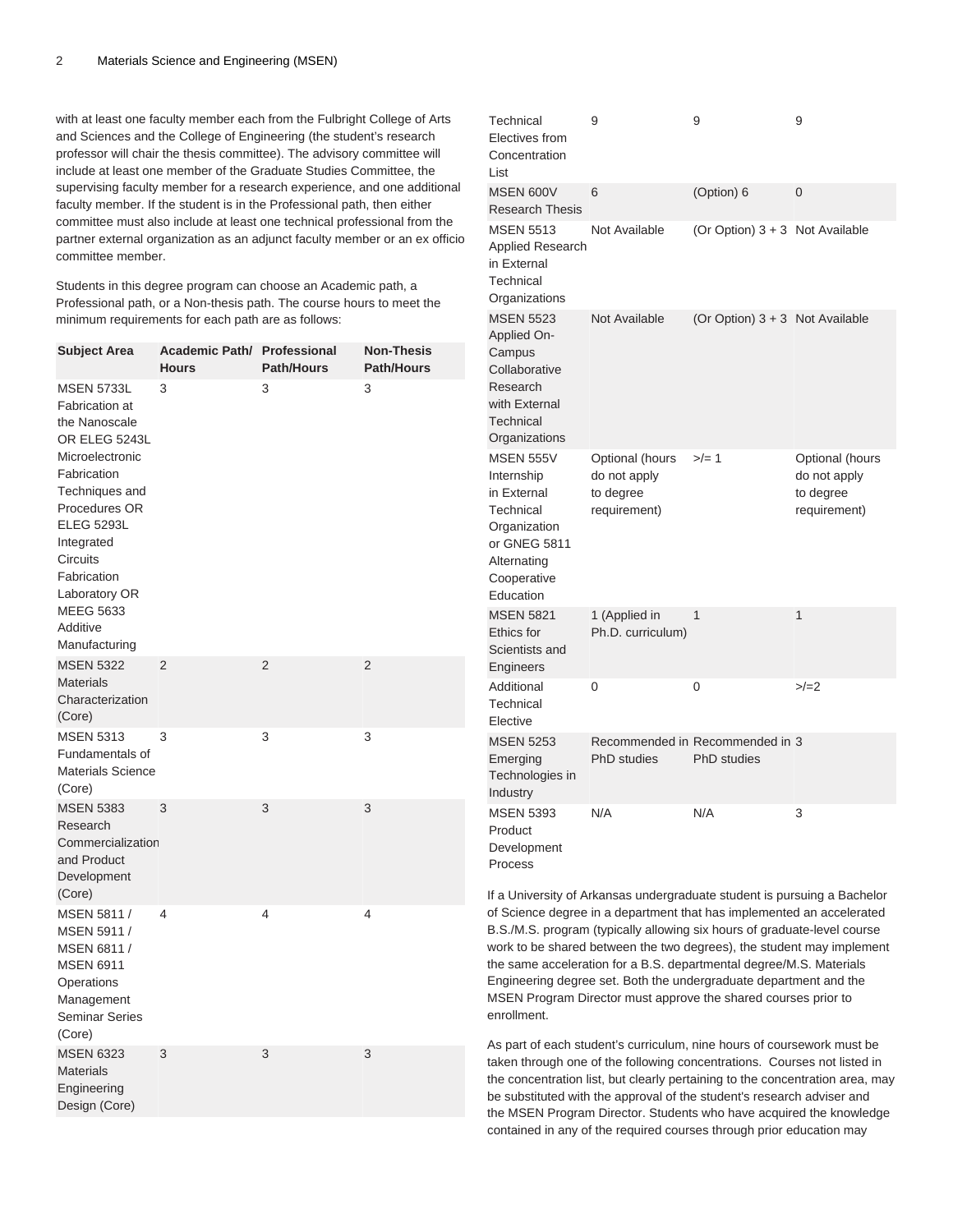petition the MSEN Program Director for permission to substitute other classes for these required courses.

Additional core courses to develop operations management skills also have been defined for MSEN students. During year one of their graduate studies at the University of Arkansas, students are required to take

MSEN 5811 1st Year Operations Seminar - Infrastructure Management and MSEN 5911 1st Year Operations Seminar - Personnel Management in the fall and spring semesters and MSEN 5821 Ethics for Scientists and Engineers in their first summer. During year two, students are required to take MSEN 6811 2nd Year Operations Seminar - Management and Leadership and MSEN 6911 2nd Year Operations Seminar - Advanced Management and Leadership in the fall and spring semesters, respectively. Students who begin their graduate studies at the University of Arkansas during the spring semester will be required to take MSEN 5811 in the fall semester following their completion of MSEN 6911 or to take MSEN 5811 concurrently with MSEN 6811.

Students are required to attend monthly MSEN Research Communication Seminars during the first three semesters of their M.S. degree program, and will enroll in MSEN 5611 Research Communication Seminar of MS Students in their third semester. Students working more than 20 hours per week in a non-local technology-based professional position approved by the MSEN Director will not be required to be enrolled in this class or attend the monthly seminars as a condition for graduation.

Research thesis hours will be chosen from the student's research adviser's section (MSEN 600V) and will require a written thesis successfully defended in a comprehensive oral exam given by the thesis committee.

A research thesis is required for Academic path students, and is optional for Professional path students. Professional path thesis research must include direct collaboration with an external technical organization.

A student in the Professional path may substitute two Applied Research efforts for a thesis under MSEN 5513 (External location) or MSEN 5523 (Internal on-campus location), provided each semester's research is of graduate-level quality and is reported at the end of the semester through a written paper and in an oral presentation to the advisory committee (note that the written paper must match the clarity, style, analysis, and conclusions expected of a journal paper submission). Regardless of where the research is performed, it must include direct collaboration with an external technical organization.

If a student is taking either a special problems independent study course (such as MSEN 588V) or a special topics course (such as MSEN 587V) to meet partial requirements for their M.S. degree, the instructor must supply the MSEN program office with a syllabus of that class to be included in their program records. The syllabus must include at least the course title, semester, instructor name, a list of specific course objectives, a list of student learning outcomes, sources of content knowledge, and method by which the student's mastery of the learning objectives is demonstrated.

Each student is required to enroll in at least one hour of course work each fall and spring semester until the M.S. degree is issued. If all required course work has been completed, the student may enroll in one hour of master's thesis, or in one hour of a special problems course for credit only.

Students should also be aware of Graduate School requirements with regard to [master's degrees \(http://catalog.uark.edu/graduatecatalog/](http://catalog.uark.edu/graduatecatalog/degreerequirements/#mastersdegreestext) [degreerequirements/#mastersdegreestext\)](http://catalog.uark.edu/graduatecatalog/degreerequirements/#mastersdegreestext).

### **Concentration in Biological Materials and Devices**

Choose nine hours of the following: 9

| <b>BFNG 4123</b> | Biosensors & Bioinstrumentation                          |
|------------------|----------------------------------------------------------|
| <b>BENG 5103</b> | Advanced Instrumentation in Biological<br>Engineering    |
| <b>BMEG 5213</b> | <b>Tissue Mechanics</b>                                  |
| <b>BMEG 5313</b> | Advanced Biomaterials and Biocompatibility               |
| <b>ELEG 5773</b> | Electronic Response of Biological Tissues                |
| MFFG 5253        | Bio-Mems                                                 |
| <b>MEEG 5343</b> | <b>Computational Material Science</b>                    |
| <b>MSFN 6323</b> | Materials Engineering Design                             |
| <b>PHYS 5613</b> | Introduction to Biophysics and Biophysical<br>Techniques |

### **Requirements for M.S. in Materials Engineering with Energy Materials and Devices Concentration**

**Prerequisites to Degree Program:** Applicants to the program must satisfy the requirements of the Graduate School as described in this catalog and have the approval of the Graduate Studies Committee of the Materials Science and Engineering program.

Candidates have completed an ABET-accredited or equivalent Bachelor of Science degree in engineering (Washington Accord) and candidates' academic backgrounds will be evaluated by the Graduate Studies Committee for suitability to the graduate program. To be admitted to graduate study in Materials Engineering without deficiency, candidates are required to have completed a math course sequence through differential equations and an introduction to quantum mechanics through courses such as PHYS 3603 Introduction to Modern Physics, PHYS 3613 Modern Physics, or CHEM 3504 Physical Chemistry I. Other undergraduate deficiencies may be identified during the evaluation process, and degree completion will be contingent on successful completion of these identified deficiencies.

Prospective students from foreign countries in which English is not the native language must submit nationally recognized standardized testing results on written English proficiency for consideration by the Graduate School during the admission process. Students may be given conditional admittance pending demonstration of English language skills in appropriate courses at the University of Arkansas. Students wishing to apply for graduate assistantships that require direct contact with students in a teaching or tutorial role must meet the Graduate School's English Language proficiency test requirements for such GA positions.

**Requirements for the Master of Science in Materials Engineering**

**Degree:** Students choosing this degree program will be assigned an initial adviser upon acceptance to the program. Students will work with the MSEN Program Director to define their M.S. path to best support their career goals after graduation, with three curricula paths available to Materials Engineering students:

• Academic path: Students who plan to complete an academic campusbased research thesis will take this path, although the research topic may include funding and collaboration with outside technical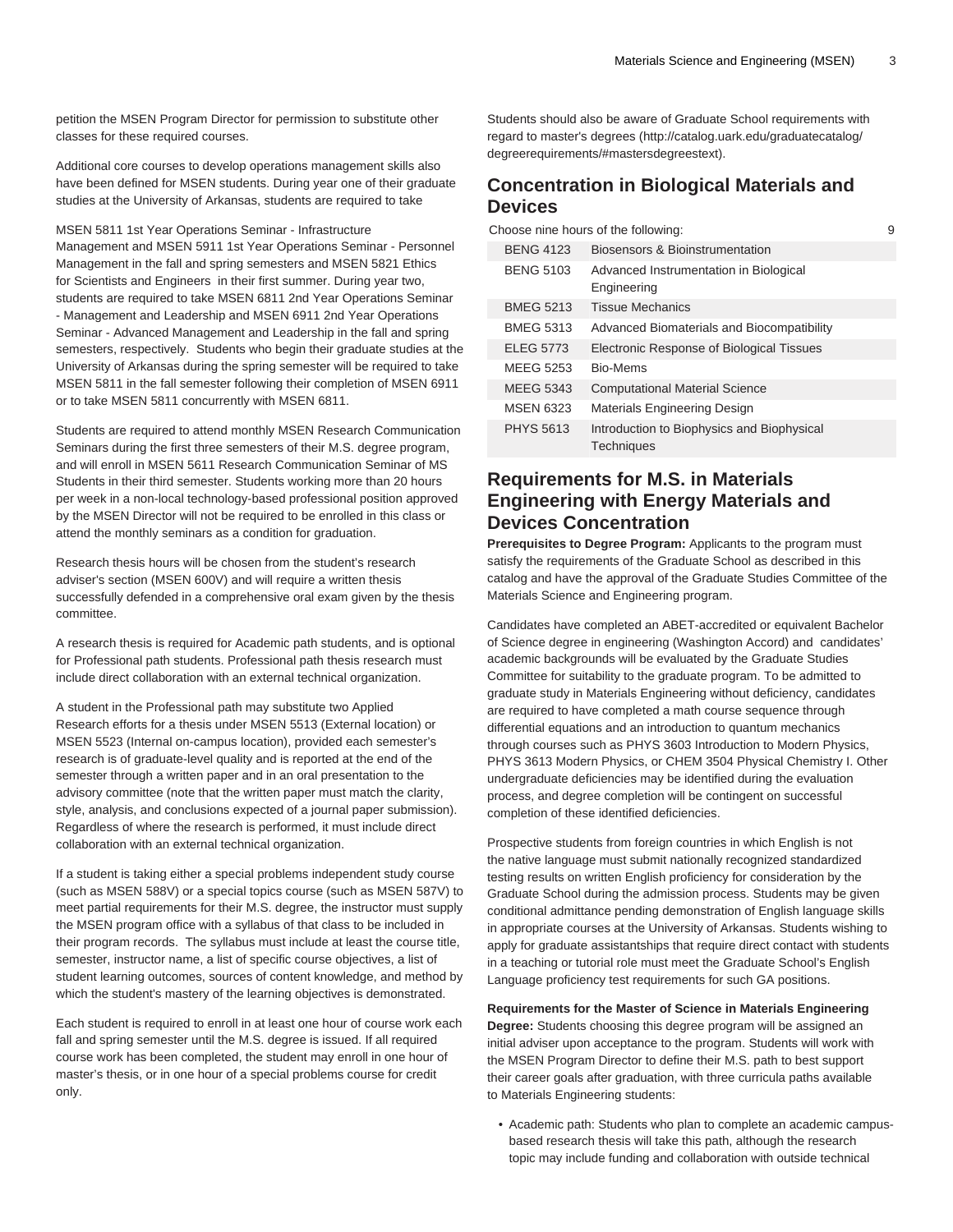organizations. Students who complete all requirements for M.S. graduation, including an independent research project and thesis acceptable to their thesis committee, will be eligible without Graduate Studies Committee review for admission to the Ph.D. program in Materials Science and Engineering.

- Professional path: Students who plan to enter the technical marketplace after M.S. completion will find this path most beneficial as it requires independent graduate-level research in collaboration with an external technical organization. The research may be in the form of a traditional M.S. six-hour research topic and thesis, or may instead be in the form of two three-hour independent research efforts resulting in written reports with the clarity, style, analysis, and conclusions expected of a journal paper submission. Both the thesis and the written reports will be orally defended before the appropriate student committee. Students in this path will also be required to complete at least one internship of at least six weeks duration to experience a non-academic technical environment. Students completing this path may be considered by the Graduate Studies Committee for admission to the Ph.D. program in Materials Science and Engineering based on the strength of their academic course grades, their independent research depth, and the quality of the written research document.
- Non-thesis path: Students who are funded by personal resources or by graduate assistantships not associated with research or educational grants may complete an M.S. degree with additional course work in place of independent research. While there may be specific narrow career options where this is an appropriate path, the Materials Science and Engineering program strongly recommends the Professional or Academic paths as providing a much better overall career preparation for working in a technical position. Students completing this path cannot be accepted into the Ph.D. program in Materials Science and Engineering.

Students will form either a thesis committee or an advisory committee after they have chosen their M.S. path, defined any independent research areas, and have been accepted into a research group if appropriate. A thesis committee will be made up of at least three faculty members, with at least one faculty member each from the Fulbright College of Arts and Sciences and the College of Engineering (the student's research professor will chair the thesis committee). The advisory committee will include at least one member of the Graduate Studies Committee, the supervising faculty member for a research experience, and one additional faculty member. If the student is in the Professional path, then either committee must also include at least one technical professional from the partner external organization as an adjunct faculty member or an ex officio committee member.

Students in this degree program can choose an Academic path, a Professional path, or a Non-thesis path. The course hours to meet the minimum requirements for each path are as follows:

| <b>Subject Area</b>                                                                                                                                                                                                                                                        | Academic Path/ Professional<br><b>Hours</b> | <b>Path/Hours</b>               | <b>Non-Thesis</b><br><b>Path/Hours</b> |
|----------------------------------------------------------------------------------------------------------------------------------------------------------------------------------------------------------------------------------------------------------------------------|---------------------------------------------|---------------------------------|----------------------------------------|
| <b>MSEN 5733L</b><br>Fabrication at<br>the Nanoscale<br>OR ELEG 5243L<br>Microelectronic<br>Fabrication<br>Techniques and<br>Procedures OR<br><b>ELEG 5293L</b><br>Integrated<br>Circuits<br>Fabrication<br>Laboratory OR<br><b>MEEG 5633</b><br>Additive<br>Manufacturing | 3                                           | 3                               | 3                                      |
| <b>MSEN 5322</b><br><b>Materials</b><br>Characterization<br>(Core)                                                                                                                                                                                                         | $\overline{2}$                              | 2                               | $\overline{2}$                         |
| <b>MSEN 5313</b><br>Fundamentals of<br><b>Materials Science</b><br>(Core)                                                                                                                                                                                                  | 3                                           | 3                               | 3                                      |
| <b>MSEN 5383</b><br>Research<br>Commercialization<br>and Product<br>Development<br>(Core)                                                                                                                                                                                  | 3                                           | 3                               | 3                                      |
| MSEN 5811 /<br>MSEN 5911 /<br>MSEN 6811 /<br><b>MSEN 6911</b><br>Operations<br>Management<br><b>Seminar Series</b><br>(Core)                                                                                                                                               | 4                                           | 4                               | 4                                      |
| <b>MSEN 6323</b><br><b>Materials</b><br>Engineering<br>Design (Core)                                                                                                                                                                                                       | 3                                           | 3                               | 3                                      |
| Technical<br>Electives from<br>Concentration<br>List                                                                                                                                                                                                                       | 9                                           | 9                               | 9                                      |
| <b>MSEN 600V</b><br><b>Research Thesis</b>                                                                                                                                                                                                                                 | 6                                           | (Option) 6                      | 0                                      |
| <b>MSEN 5513</b><br>Applied Research<br>in External<br>Technical<br>Organizations                                                                                                                                                                                          | Not Available                               | (Or Option) 3 + 3 Not Available |                                        |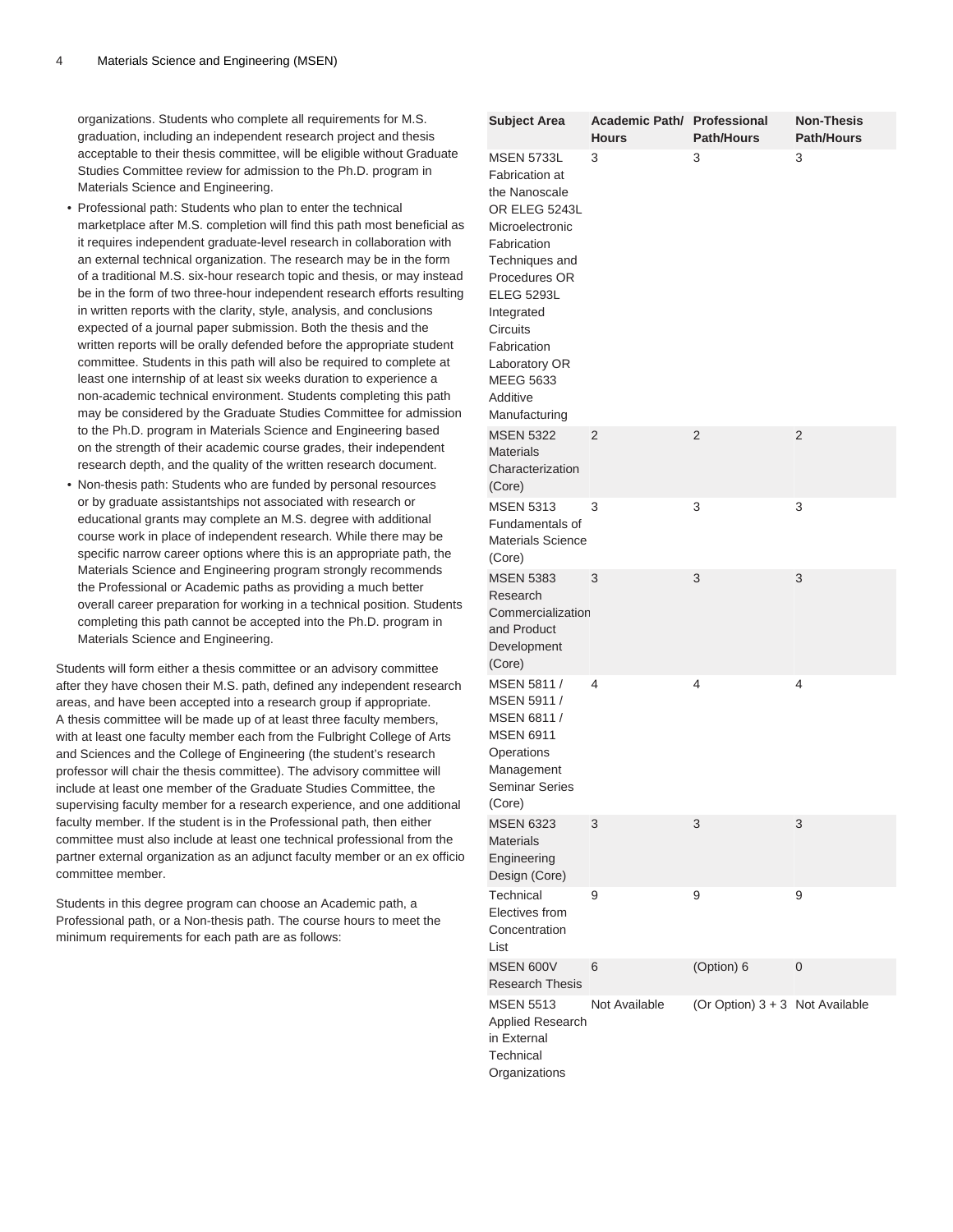| <b>MSEN 5523</b><br>Applied On-<br>Campus<br>Collaborative<br>Research<br>with External<br>Technical<br>Organizations                 | Not Available                                                | (Or Option) $3 + 3$ Not Available              |                                                              |
|---------------------------------------------------------------------------------------------------------------------------------------|--------------------------------------------------------------|------------------------------------------------|--------------------------------------------------------------|
| <b>MSEN 555V</b><br>Internship<br>in External<br>Technical<br>Organization<br>or GNEG 5811<br>Alternating<br>Cooperative<br>Education | Optional (hours<br>do not apply<br>to degree<br>requirement) | $>/- 1$                                        | Optional (hours<br>do not apply<br>to degree<br>requirement) |
| <b>MSEN 5821</b><br><b>Ethics for</b><br>Scientists and<br>Engineers                                                                  | 1 (Applied in<br>Ph.D. curriculum)                           | 1                                              | 1                                                            |
| Additional<br>Technical<br>Elective                                                                                                   | 0                                                            | $\Omega$                                       | $>/-2$                                                       |
| <b>MSEN 5253</b><br>Emerging<br>Technologies in<br>Industry                                                                           | PhD studies                                                  | Recommended in Recommended in 3<br>PhD studies |                                                              |
| <b>MSEN 5393</b><br>Product<br>Development<br>Process                                                                                 | N/A                                                          | N/A                                            | 3                                                            |

If a University of Arkansas undergraduate student is pursuing a Bachelor of Science degree in a department that has implemented an accelerated B.S./M.S. program (typically allowing six hours of graduate-level course work to be shared between the two degrees), the student may implement the same acceleration for a B.S. departmental degree/M.S. Materials Engineering degree set. Both the undergraduate department and the MSEN Program Director must approve the shared courses prior to enrollment.

As part of each student's curriculum, nine hours of coursework must be taken through one of the following concentrations. Courses not listed in the concentration list, but clearly pertaining to the concentration area, may be substituted with the approval of the student's research adviser and the MSEN Program Director. Students who have acquired the knowledge contained in any of the required courses through prior education may petition the MSEN Program Director for permission to substitute other classes for these required courses.

Additional core courses to develop operations management skills also have been defined for MSEN students. During year one of their graduate studies at the University of Arkansas, students are required to take

MSEN 5811 1st Year Operations Seminar - Infrastructure Management and MSEN 5911 1st Year Operations Seminar - Personnel Management in the fall and spring semesters and MSEN 5821 Ethics for Scientists and Engineers in their first summer. During year two, students are required to take MSEN 6811 2nd Year Operations Seminar - Management and Leadership and MSEN 6911 2nd Year Operations Seminar - Advanced Management and Leadership in the fall and spring

semesters, respectively. Students who begin their graduate studies at the University of Arkansas during the spring semester will be required to take MSEN 5811 in the fall semester following their completion of MSEN 6911 or to take MSEN 5811 concurrently with MSEN 6811.

Students are required to attend monthly MSEN Research Communication Seminars during the first three semesters of their M.S. degree program, and will enroll in MSEN 5611 Research Communication Seminar of MS Students in their third semester. Students working more than 20 hours per week in a non-local technology-based professional position approved by the MSEN Director will not be required to be enrolled in this class or attend the monthly seminars as a condition for graduation.

Research thesis hours will be chosen from the student's research adviser's section (MSEN 600V) and will require a written thesis successfully defended in a comprehensive oral exam given by the thesis committee.

A research thesis is required for Academic path students, and is optional for Professional path students. Professional path thesis research must include direct collaboration with an external technical organization.

A student in the Professional path may substitute two Applied Research efforts for a thesis under MSEN 5513 (External location) or MSEN 5523 (Internal on-campus location), provided each semester's research is of graduate-level quality and is reported at the end of the semester through a written paper and in an oral presentation to the advisory committee (note that the written paper must match the clarity, style, analysis, and conclusions expected of a journal paper submission). Regardless of where the research is performed, it must include direct collaboration with an external technical organization.

If a student is taking either a special problems independent study course (such as MSEN 588V) or a special topics course (such as MSEN 587V) to meet partial requirements for their M.S. degree, the instructor must supply the MSEN program office with a syllabus of that class to be included in their program records. The syllabus must include at least the course title, semester, instructor name, a list of specific course objectives, a list of student learning outcomes, sources of content knowledge, and method by which the student's mastery of the learning objectives is demonstrated.

Each student is required to enroll in at least one hour of course work each fall and spring semester until the M.S. degree is issued. If all required course work has been completed, the student may enroll in one hour of master's thesis, or in one hour of a special problems course for credit only.

Students should also be aware of Graduate School requirements with regard to [master's degrees \(http://catalog.uark.edu/graduatecatalog/](http://catalog.uark.edu/graduatecatalog/degreerequirements/#mastersdegreestext) [degreerequirements/#mastersdegreestext\)](http://catalog.uark.edu/graduatecatalog/degreerequirements/#mastersdegreestext).

# **Concentration in Energy Materials and Devices**

| Choose nine hours from the following: |                  |                                                                                   | 9 |
|---------------------------------------|------------------|-----------------------------------------------------------------------------------|---|
|                                       | <b>CHEM 5283</b> | <b>Energy Conversion and Storage</b>                                              |   |
|                                       | <b>ELEG 5223</b> | Design and Fabrication of Solar Cells                                             |   |
|                                       | <b>MEEG 5343</b> | <b>Computational Material Science</b>                                             |   |
|                                       | <b>MEEG 5353</b> | Lithium-ion Batteries and Beyond: Materials,<br>Characterization, and Performance |   |
|                                       | <b>MSEN 5713</b> | <b>Advanced Nanomaterials Chemistry</b>                                           |   |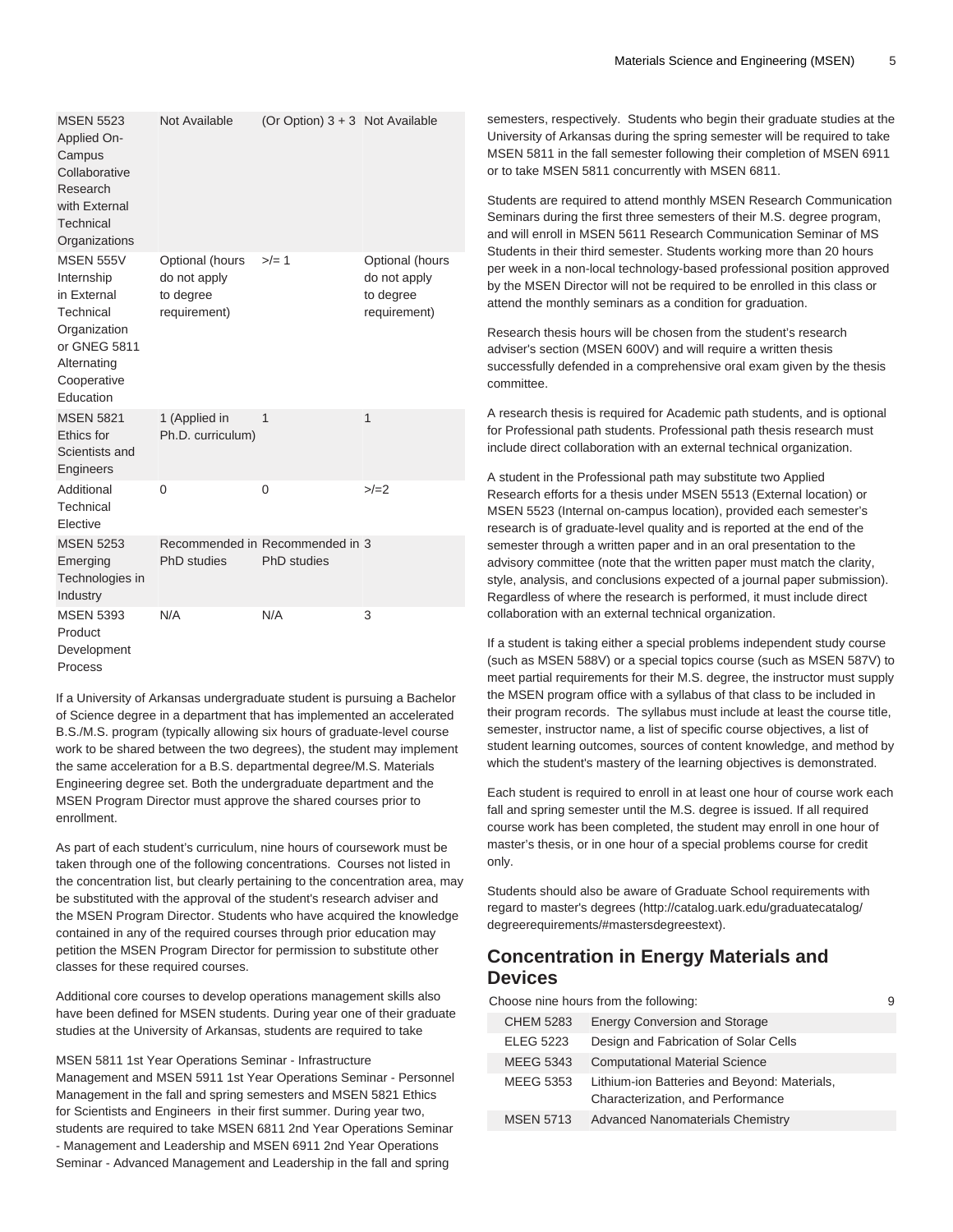| <b>MSEN 5733L</b> | <b>Fabrication at the Nanoscale</b> |
|-------------------|-------------------------------------|
| <b>MSEN 6323</b>  | <b>Materials Engineering Design</b> |

### **Requirements for M.S. in Materials Engineering with Mechanical and Structural Materials Concentration**

**Prerequisites to Degree Program:** Applicants to the program must satisfy the requirements of the Graduate School as described in this catalog and have the approval of the Graduate Studies Committee of the Materials Science and Engineering program.

Candidates have completed an ABET-accredited or equivalent Bachelor of Science degree in engineering (Washington Accord) and candidates' academic backgrounds will be evaluated by the Graduate Studies Committee for suitability to the graduate program. To be admitted to graduate study in Materials Engineering without deficiency, candidates are required to have completed a math course sequence through differential equations and an introduction to quantum mechanics through courses such as PHYS 3603 Introduction to Modern Physics, PHYS 3613 Modern Physics, or CHEM 3504 Physical Chemistry I. Other undergraduate deficiencies may be identified during the evaluation process, and degree completion will be contingent on successful completion of these identified deficiencies.

Prospective students from foreign countries in which English is not the native language must submit nationally recognized standardized testing results on written English proficiency for consideration by the Graduate School during the admission process. Students may be given conditional admittance pending demonstration of English language skills in appropriate courses at the University of Arkansas. Students wishing to apply for graduate assistantships that require direct contact with students in a teaching or tutorial role must meet the Graduate School's English Language proficiency test requirements for such GA positions.

#### **Requirements for the Master of Science in Materials Engineering**

**Degree:** Students choosing this degree program will be assigned an initial adviser upon acceptance to the program. Students will work with the MSEN Program Director to define their M.S. path to best support their career goals after graduation, with three curricula paths available to Materials Engineering students:

- Academic path: Students who plan to complete an academic campusbased research thesis will take this path, although the research topic may include funding and collaboration with outside technical organizations. Students who complete all requirements for M.S. graduation, including an independent research project and thesis acceptable to their thesis committee, will be eligible without Graduate Studies Committee review for admission to the Ph.D. program in Materials Science and Engineering.
- Professional path: Students who plan to enter the technical marketplace after M.S. completion will find this path most beneficial as it requires independent graduate-level research in collaboration with an external technical organization. The research may be in the form of a traditional M.S. six-hour research topic and thesis, or may instead be in the form of two three-hour independent research efforts resulting in written reports with the clarity, style, analysis, and conclusions expected of a journal paper submission. Both the thesis and the written reports will be orally defended before the appropriate student committee. Students in this path will also be required to complete at least one internship of at least six weeks duration to experience a non-academic technical environment. Students completing this path

may be considered by the Graduate Studies Committee for admission to the Ph.D. program in Materials Science and Engineering based on the strength of their academic course grades, their independent research depth, and the quality of the written research document.

• Non-thesis path: Students who are funded by personal resources or by graduate assistantships not associated with research or educational grants may complete an M.S. degree with additional course work in place of independent research. While there may be specific narrow career options where this is an appropriate path, the Materials Science and Engineering program strongly recommends the Professional or Academic paths as providing a much better overall career preparation for working in a technical position. Students completing this path cannot be accepted into the Ph.D. program in Materials Science and Engineering.

Students will form either a thesis committee or an advisory committee after they have chosen their M.S. path, defined any independent research areas, and have been accepted into a research group if appropriate. A thesis committee will be made up of at least three faculty members, with at least one faculty member each from the Fulbright College of Arts and Sciences and the College of Engineering (the student's research professor will chair the thesis committee). The advisory committee will include at least one member of the Graduate Studies Committee, the supervising faculty member for a research experience, and one additional faculty member. If the student is in the Professional path, then either committee must also include at least one technical professional from the partner external organization as an adjunct faculty member or an ex officio committee member.

Students in this degree program can choose an Academic path, a Professional path, or a Non-thesis path. The course hours to meet the minimum requirements for each path are as follows:

| <b>Subject Area</b>                                                                                                                                                                                                                                                               | Academic Path/ Professional<br><b>Hours</b> | <b>Path/Hours</b> | <b>Non-Thesis</b><br><b>Path/Hours</b> |
|-----------------------------------------------------------------------------------------------------------------------------------------------------------------------------------------------------------------------------------------------------------------------------------|---------------------------------------------|-------------------|----------------------------------------|
| <b>MSEN 5733L</b><br>Fabrication at<br>the Nanoscale<br>OR ELEG 5243L<br>Microelectronic<br>Fabrication<br>Techniques and<br>Procedures OR<br><b>ELEG 5293L</b><br>Integrated<br><b>Circuits</b><br>Fabrication<br>Laboratory OR<br><b>MEEG 5633</b><br>Additive<br>Manufacturing | 3                                           | 3                 | 3                                      |
| <b>MSEN 5322</b><br><b>Materials</b><br>Characterization<br>(Core)                                                                                                                                                                                                                | $\mathfrak{p}$                              | $\overline{2}$    | $\overline{2}$                         |
| <b>MSEN 5313</b><br>Fundamentals of<br><b>Materials Science</b><br>(Core)                                                                                                                                                                                                         | 3                                           | 3                 | 3                                      |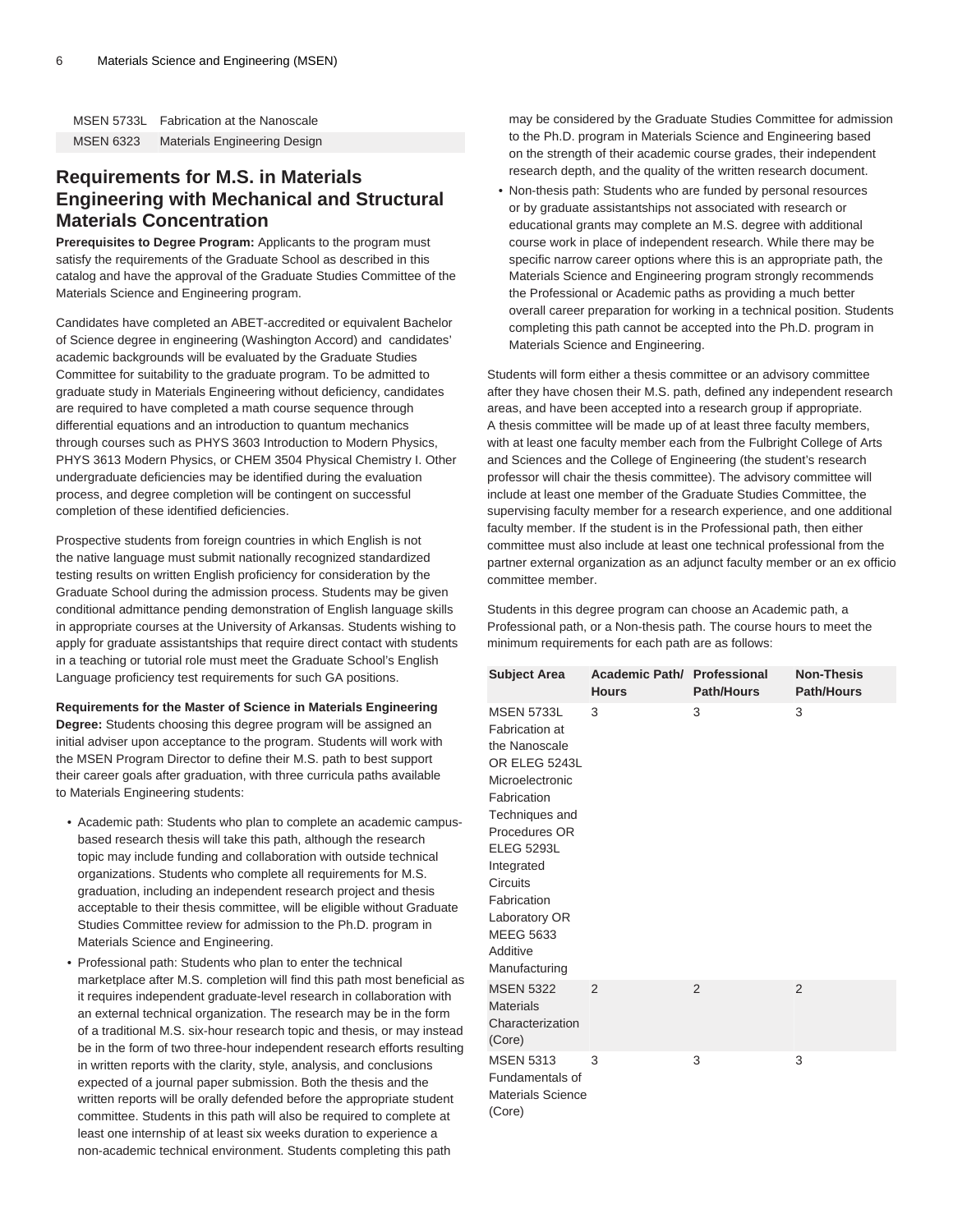| <b>MSEN 5383</b><br>Research<br>Commercialization<br>and Product<br>Development<br>(Core)                                  | 3                                                            | 3                                                     | 3                                                            | <b>MSEN 5393</b><br>N/A<br>Product<br>Development<br>Process<br>If a University of Arkansas und                                                                                                                                                                                                                                                                                                         |
|----------------------------------------------------------------------------------------------------------------------------|--------------------------------------------------------------|-------------------------------------------------------|--------------------------------------------------------------|---------------------------------------------------------------------------------------------------------------------------------------------------------------------------------------------------------------------------------------------------------------------------------------------------------------------------------------------------------------------------------------------------------|
| MSEN 5811 /<br>MSEN 5911 /<br>MSEN 6811 /<br><b>MSEN 6911</b><br>Operations<br>Management<br><b>Seminar Series</b>         | 4                                                            | 4                                                     | 4                                                            | of Science degree in a departn<br>B.S./M.S. program (typically all<br>work to be shared between the<br>the same acceleration for a B.<br>Engineering degree set. Both t<br>MSEN Program Director must<br>enrollment.                                                                                                                                                                                    |
| (Core)<br><b>MSEN 6323</b><br><b>Materials</b><br>Engineering<br>Design (Core)                                             | 3                                                            | 3                                                     | 3                                                            | As part of each student's curric<br>taken through one of the follow<br>the concentration list, but clear<br>be substituted with the approva<br>the MSEN Program Director. S                                                                                                                                                                                                                             |
| Technical<br>Electives from<br>Concentration<br>List                                                                       | 9                                                            | 9                                                     | 9                                                            | contained in any of the require<br>petition the MSEN Program Dir<br>classes for these required cour                                                                                                                                                                                                                                                                                                     |
| <b>MSEN 600V</b><br><b>Research Thesis</b>                                                                                 | 6                                                            | (Option) 6                                            | $\mathbf 0$                                                  | Additional core courses to deve<br>have been defined for MSEN s                                                                                                                                                                                                                                                                                                                                         |
| <b>MSEN 5513</b><br>Applied Research<br>in External<br>Technical<br>Organizations                                          | Not Available                                                | (Or Option) $3 + 3$ Not Available                     |                                                              | studies at the University of Ark<br>MSEN 5811 1st Year Operatio<br>Management and MSEN 5911<br>Management in the fall and spi<br>for Scientists and Engineers in<br>students are required to take M<br>- Management and Leadership<br>Seminar - Advanced Managem<br>semesters, respectively. Stude<br>University of Arkansas during t<br>MSEN 5811 in the fall semeste<br>or to take MSEN 5811 concurre |
| <b>MSEN 5523</b><br>Applied On-<br>Campus<br>Collaborative<br>Research<br>with External<br>Technical                       | Not Available                                                | (Or Option) $3 + 3$ Not Available                     |                                                              |                                                                                                                                                                                                                                                                                                                                                                                                         |
| Organizations<br><b>MSEN 555V</b><br>Internship<br>in External<br>Technical<br>Organization<br>or GNEG 5811<br>Alternating | Optional (hours<br>do not apply<br>to degree<br>requirement) | $>/- 1$                                               | Optional (hours<br>do not apply<br>to degree<br>requirement) | Students are required to attend<br>Seminars during the first three<br>and will enroll in MSEN 5611 R<br>Students in their third semeste<br>per week in a non-local techno<br>by the MSEN Director will not b<br>attend the monthly seminars as                                                                                                                                                          |
| Cooperative<br>Education<br><b>MSEN 5821</b>                                                                               | 1 (Applied in                                                | 1                                                     | 1                                                            | Research thesis hours will be o<br>adviser's section (MSEN 600V)<br>successfully defended in a con                                                                                                                                                                                                                                                                                                      |
| Ethics for<br>Scientists and<br>Engineers                                                                                  | Ph.D. curriculum)                                            |                                                       |                                                              | committee.<br>A research thesis is required fo                                                                                                                                                                                                                                                                                                                                                          |
| Additional<br>Technical                                                                                                    | 0                                                            | 0                                                     | $>/-2$                                                       | for Professional path students.<br>include direct collaboration with                                                                                                                                                                                                                                                                                                                                    |
| Elective<br><b>MSEN 5253</b><br>Emerging<br>Technologies in<br>Industry                                                    | <b>PhD</b> studies                                           | Recommended in Recommended in 3<br><b>PhD</b> studies |                                                              | A student in the Professional p<br>Research efforts for a thesis ur<br>MSEN 5523 (Internal on-camp<br>research is of graduate-level q<br>semester through a written pap                                                                                                                                                                                                                                 |

 $N/A$  3

lergraduate student is pursuing a Bachelor nent that has implemented an accelerated lowing six hours of graduate-level course two degrees), the student may implement S. departmental degree/M.S. Materials he undergraduate department and the approve the shared courses prior to

culum, nine hours of coursework must be ing concentrations. Courses not listed in ty pertaining to the concentration area, may al of the student's research adviser and itudents who have acquired the knowledge d courses through prior education may rector for permission to substitute other ses.

elop operations management skills also students. During year one of their graduate ansas, students are required to take

ns Seminar - Infrastructure 1st Year Operations Seminar - Personnel ring semesters and MSEN 5821 Ethics n their first summer. During year two, **ISEN 6811 2nd Year Operations Seminar** and MSEN 6911 2nd Year Operations nent and Leadership in the fall and spring ents who begin their graduate studies at the the spring semester will be required to take er following their completion of MSEN 6911 ently with MSEN 6811.

d monthly MSEN Research Communication semesters of their M.S. degree program, Research Communication Seminar of MS r. Students working more than 20 hours logy-based professional position approved be required to be enrolled in this class or s a condition for graduation.

chosen from the student's research ) and will require a written thesis nprehensive oral exam given by the thesis

or Academic path students, and is optional Professional path thesis research must h an external technical organization.

ath may substitute two Applied nder MSEN 5513 (External location) or us location), provided each semester's uality and is reported at the end of the ber and in an oral presentation to the advisory committee (note that the written paper must match the clarity, style, analysis, and conclusions expected of a journal paper submission).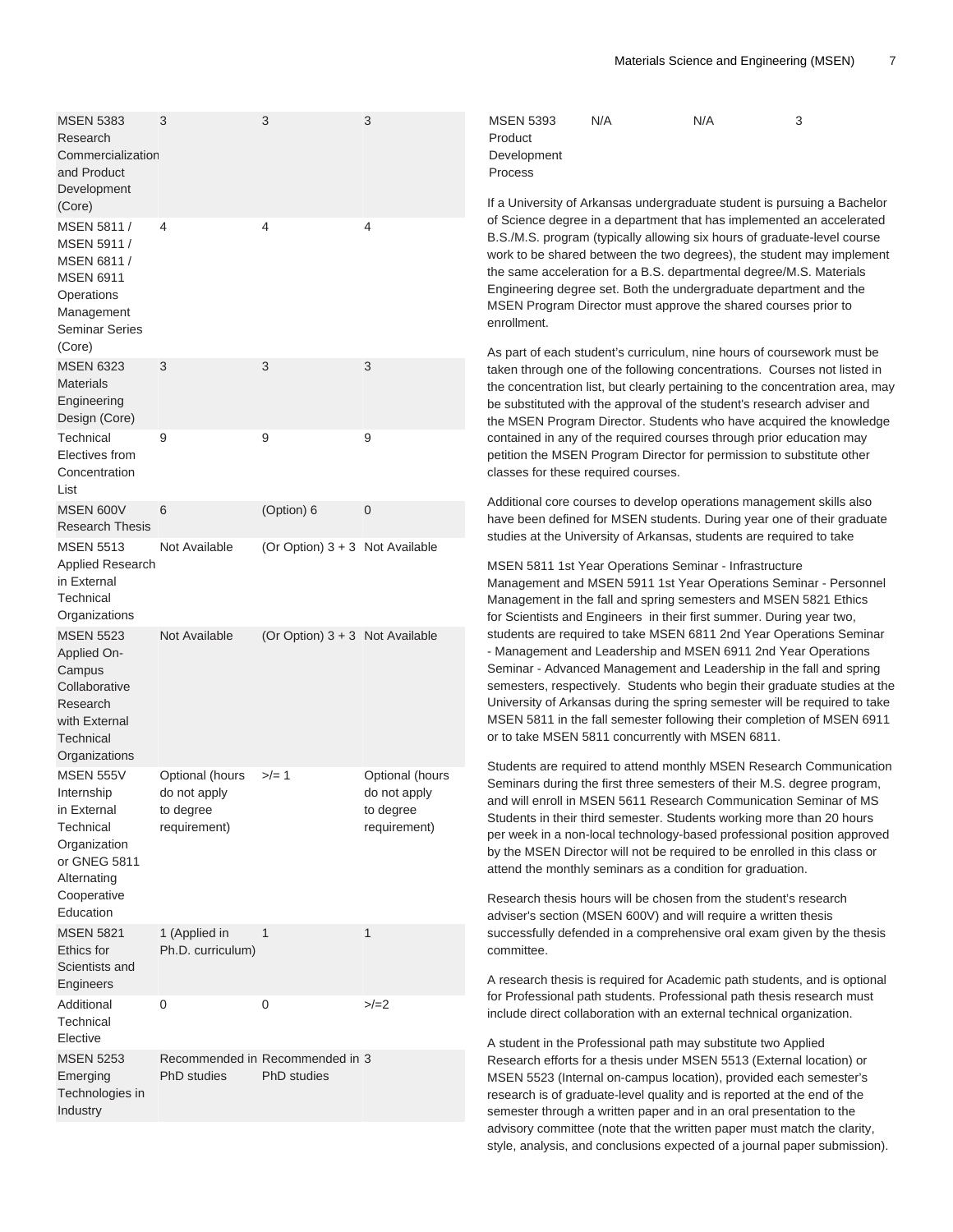Regardless of where the research is performed, it must include direct collaboration with an external technical organization.

If a student is taking either a special problems independent study course (such as MSEN 588V) or a special topics course (such as MSEN 587V) to meet partial requirements for their M.S. degree, the instructor must supply the MSEN program office with a syllabus of that class to be included in their program records. The syllabus must include at least the course title, semester, instructor name, a list of specific course objectives, a list of student learning outcomes, sources of content knowledge, and method by which the student's mastery of the learning objectives is demonstrated.

Each student is required to enroll in at least one hour of course work each fall and spring semester until the M.S. degree is issued. If all required course work has been completed, the student may enroll in one hour of master's thesis, or in one hour of a special problems course for credit only.

Students should also be aware of Graduate School requirements with regard to [master's degrees](http://catalog.uark.edu/graduatecatalog/degreerequirements/#mastersdegreestext) [\(http://catalog.uark.edu/graduatecatalog/](http://catalog.uark.edu/graduatecatalog/degreerequirements/#mastersdegreestext) [degreerequirements/#mastersdegreestext\)](http://catalog.uark.edu/graduatecatalog/degreerequirements/#mastersdegreestext).

### **Concentration in Mechanical and Structural Materials**

Choose nine hours of the following: 9

| MFFG 5033        | Advanced Mechanics of Materials I                       |
|------------------|---------------------------------------------------------|
| <b>MEEG 5163</b> | <b>Advanced Product Design</b>                          |
| MEEG 5343        | <b>Computational Material Science</b>                   |
| <b>MEEG 5953</b> | Fundamentals of Fracture and Fatique in<br>Structures   |
| <b>MEEG 5963</b> | Advanced Fracture Mechanics and Structural<br>Integrity |
| <b>MSEN 6323</b> | Materials Engineering Design                            |
| <b>PHYS 5713</b> | <b>Condensed Matter Physics I</b>                       |
| <b>PHYS 6713</b> | Condensed Matter Physics II                             |

### **Requirements for M.S. in Materials Engineering with Microelectronic-Photonic Materials and Devices Concentration**

**Prerequisites to Degree Program:** Applicants to the program must satisfy the requirements of the Graduate School as described in this catalog and have the approval of the Graduate Studies Committee of the Materials Science and Engineering program.

Candidates have completed an ABET-accredited or equivalent Bachelor of Science degree in engineering (Washington Accord) and candidates' academic backgrounds will be evaluated by the Graduate Studies Committee for suitability to the graduate program. To be admitted to graduate study in Materials Engineering without deficiency, candidates are required to have completed a math course sequence through differential equations and an introduction to quantum mechanics through courses such as PHYS 3603 Introduction to Modern Physics, PHYS 3613 Modern Physics, or CHEM 3504 Physical Chemistry I. Other undergraduate deficiencies may be identified during the evaluation process, and degree completion will be contingent on successful completion of these identified deficiencies.

Prospective students from foreign countries in which English is not the native language must submit nationally recognized standardized testing results on written English proficiency for consideration by the Graduate School during the admission process. Students may be given conditional admittance pending demonstration of English language skills in appropriate courses at the University of Arkansas. Students wishing to apply for graduate assistantships that require direct contact with students in a teaching or tutorial role must meet the Graduate School's English Language proficiency test requirements for such GA positions.

#### **Requirements for the Master of Science in Materials Engineering**

**Degree:** Students choosing this degree program will be assigned an initial adviser upon acceptance to the program. Students will work with the MSEN Program Director to define their M.S. path to best support their career goals after graduation, with three curricula paths available to Materials Engineering students:

- Academic path: Students who plan to complete an academic campusbased research thesis will take this path, although the research topic may include funding and collaboration with outside technical organizations. Students who complete all requirements for M.S. graduation, including an independent research project and thesis acceptable to their thesis committee, will be eligible without Graduate Studies Committee review for admission to the Ph.D. program in Materials Science and Engineering.
- Professional path: Students who plan to enter the technical marketplace after M.S. completion will find this path most beneficial as it requires independent graduate-level research in collaboration with an external technical organization. The research may be in the form of a traditional M.S. six-hour research topic and thesis, or may instead be in the form of two three-hour independent research efforts resulting in written reports with the clarity, style, analysis, and conclusions expected of a journal paper submission. Both the thesis and the written reports will be orally defended before the appropriate student committee. Students in this path will also be required to complete at least one internship of at least six weeks duration to experience a non-academic technical environment. Students completing this path may be considered by the Graduate Studies Committee for admission to the Ph.D. program in Materials Science and Engineering based on the strength of their academic course grades, their independent research depth, and the quality of the written research document.
- Non-thesis path: Students who are funded by personal resources or by graduate assistantships not associated with research or educational grants may complete an M.S. degree with additional course work in place of independent research. While there may be specific narrow career options where this is an appropriate path, the Materials Science and Engineering program strongly recommends the Professional or Academic paths as providing a much better overall career preparation for working in a technical position. Students completing this path cannot be accepted into the Ph.D. program in Materials Science and Engineering.

Students will form either a thesis committee or an advisory committee after they have chosen their M.S. path, defined any independent research areas, and have been accepted into a research group if appropriate. A thesis committee will be made up of at least three faculty members, with at least one faculty member each from the Fulbright College of Arts and Sciences and the College of Engineering (the student's research professor will chair the thesis committee). The advisory committee will include at least one member of the Graduate Studies Committee, the supervising faculty member for a research experience, and one additional faculty member. If the student is in the Professional path, then either committee must also include at least one technical professional from the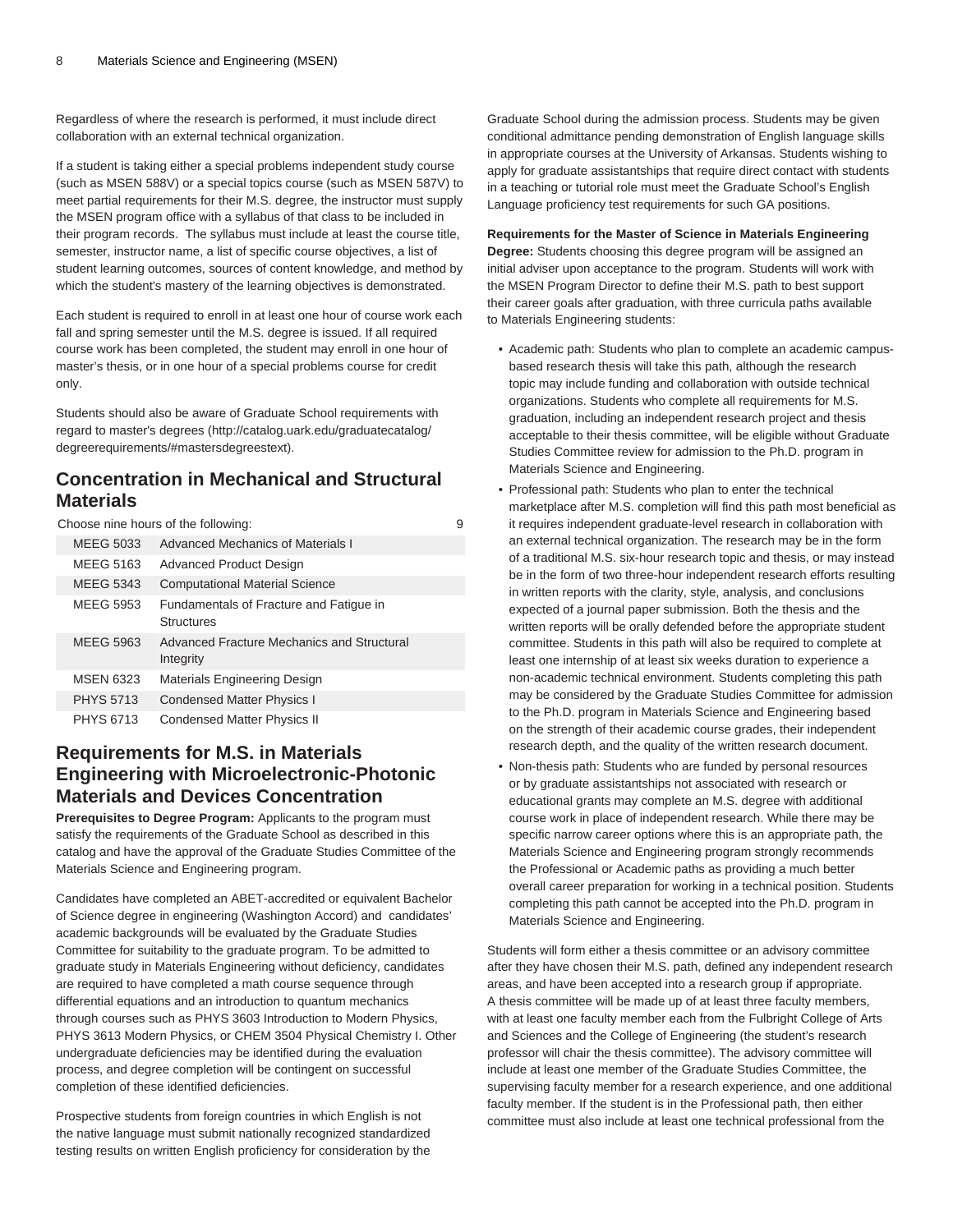partner external organization as an adjunct faculty member or an ex officio committee member.

Students in this degree program can choose an Academic path, a Professional path, or a Non-thesis path. The course hours to meet the minimum requirements for each path are as follows:

| <b>Subject Area</b>                                                                                                                                                                                                                                                        | <b>Academic Path/ Professional</b><br><b>Hours</b> | <b>Path/Hours</b> | <b>Non-Thesis</b><br><b>Path/Hours</b> |
|----------------------------------------------------------------------------------------------------------------------------------------------------------------------------------------------------------------------------------------------------------------------------|----------------------------------------------------|-------------------|----------------------------------------|
| <b>MSEN 5733L</b><br>Fabrication at<br>the Nanoscale<br>OR ELEG 5243L<br>Microelectronic<br>Fabrication<br>Techniques and<br>Procedures OR<br><b>ELEG 5293L</b><br>Integrated<br>Circuits<br>Fabrication<br>Laboratory OR<br><b>MEEG 5633</b><br>Additive<br>Manufacturing | 3                                                  | 3                 | 3                                      |
| <b>MSEN 5322</b><br><b>Materials</b><br>Characterization<br>(Core)                                                                                                                                                                                                         | 2                                                  | 2                 | 2                                      |
| <b>MSEN 5313</b><br>Fundamentals of<br><b>Materials Science</b><br>(Core)                                                                                                                                                                                                  | 3                                                  | 3                 | 3                                      |
| <b>MSEN 5383</b><br>Research<br>Commercialization<br>and Product<br>Development<br>(Core)                                                                                                                                                                                  | 3                                                  | 3                 | 3                                      |
| MSEN 5811 /<br>MSEN 5911 /<br>MSEN 6811 /<br><b>MSEN 6911</b><br>Operations<br>Management<br><b>Seminar Series</b><br>(Core)                                                                                                                                               | 4                                                  | 4                 | 4                                      |
| <b>MSEN 6323</b><br><b>Materials</b><br>Engineering<br>Design (Core)                                                                                                                                                                                                       | 3                                                  | 3                 | 3                                      |
| Technical<br>Electives from<br>Concentration<br>List                                                                                                                                                                                                                       | 9                                                  | 9                 | 9                                      |
| <b>MSEN 600V</b><br><b>Research Thesis</b>                                                                                                                                                                                                                                 | 6                                                  | (Option) 6        | 0                                      |

| <b>MSEN 5513</b><br><b>Applied Research</b><br>in External<br>Technical<br>Organizations                                              | Not Available                                                | (Or Option) $3 + 3$ Not Available              |                                                              |
|---------------------------------------------------------------------------------------------------------------------------------------|--------------------------------------------------------------|------------------------------------------------|--------------------------------------------------------------|
| <b>MSEN 5523</b><br>Applied On-<br>Campus<br>Collaborative<br>Research<br>with External<br>Technical<br>Organizations                 | Not Available                                                | (Or Option) $3 + 3$ Not Available              |                                                              |
| <b>MSEN 555V</b><br>Internship<br>in External<br>Technical<br>Organization<br>or GNEG 5811<br>Alternating<br>Cooperative<br>Education | Optional (hours<br>do not apply<br>to degree<br>requirement) | $>/- 1$                                        | Optional (hours<br>do not apply<br>to degree<br>requirement) |
| <b>MSEN 5821</b><br>Ethics for<br>Scientists and<br>Engineers                                                                         | 1 (Applied in<br>Ph.D. curriculum)                           | 1                                              | 1                                                            |
| Additional<br>Technical<br>Elective                                                                                                   | 0                                                            | 0                                              | $>/-2$                                                       |
| <b>MSEN 5253</b><br>Emerging<br>Technologies in<br>Industry                                                                           | PhD studies                                                  | Recommended in Recommended in 3<br>PhD studies |                                                              |
| <b>MSEN 5393</b><br>Product<br>Development<br>Process                                                                                 | N/A                                                          | N/A                                            | 3                                                            |

If a University of Arkansas undergraduate student is pursuing a Bachelor of Science degree in a department that has implemented an accelerated B.S./M.S. program (typically allowing six hours of graduate-level course work to be shared between the two degrees), the student may implement the same acceleration for a B.S. departmental degree/M.S. Materials Engineering degree set. Both the undergraduate department and the MSEN Program Director must approve the shared courses prior to enrollment.

As part of each student's curriculum, nine hours of coursework must be taken through one of the following concentrations. Courses not listed in the concentration list, but clearly pertaining to the concentration area, may be substituted with the approval of the student's research adviser and the MSEN Program Director. Students who have acquired the knowledge contained in any of the required courses through prior education may petition the MSEN Program Director for permission to substitute other classes for these required courses.

Additional core courses to develop operations management skills also have been defined for MSEN students. During year one of their graduate studies at the University of Arkansas, students are required to take

MSEN 5811 1st Year Operations Seminar - Infrastructure Management and MSEN 5911 1st Year Operations Seminar - Personnel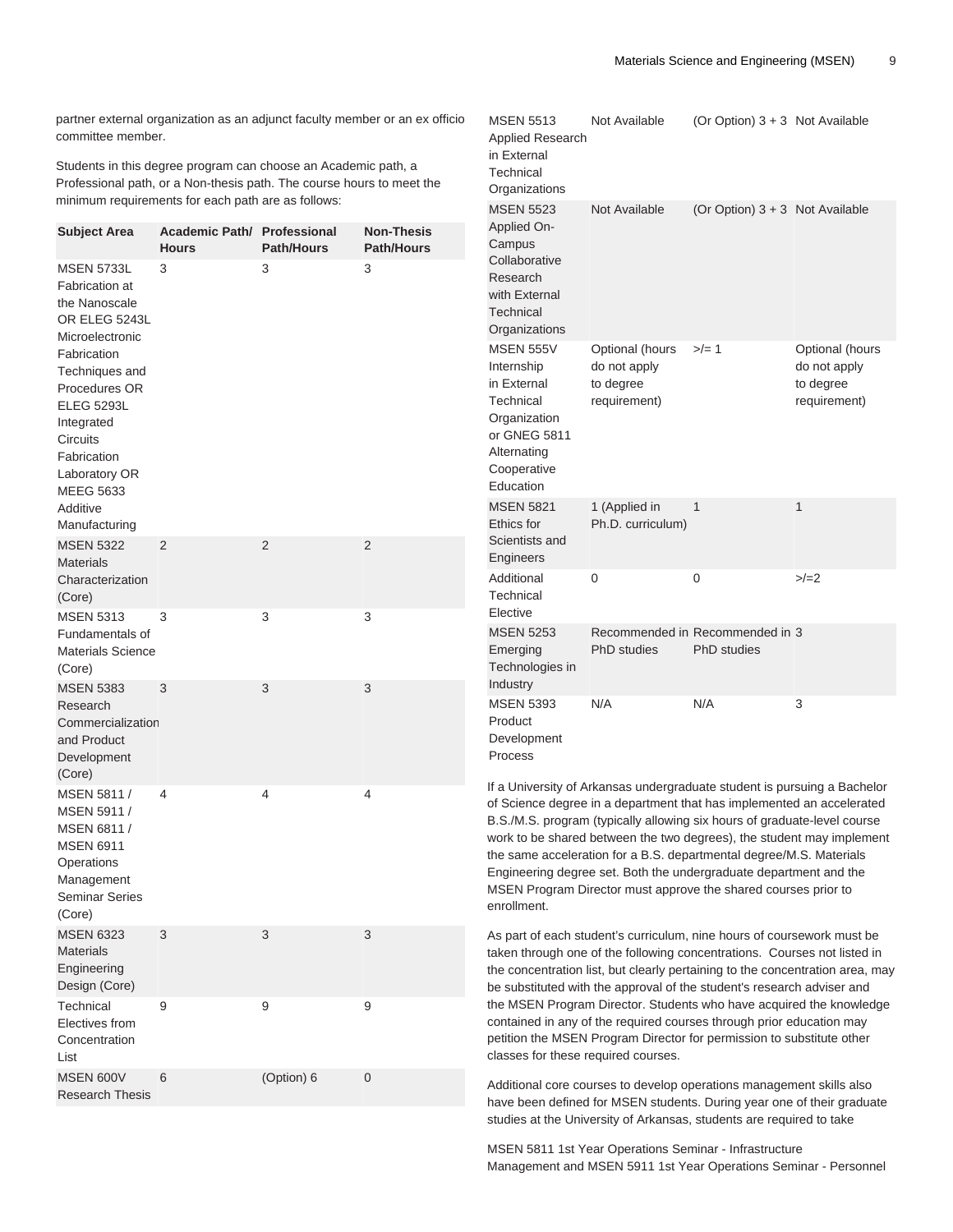Management in the fall and spring semesters and MSEN 5821 Ethics for Scientists and Engineers in their first summer. During year two, students are required to take MSEN 6811 2nd Year Operations Seminar - Management and Leadership and MSEN 6911 2nd Year Operations Seminar - Advanced Management and Leadership in the fall and spring semesters, respectively. Students who begin their graduate studies at the University of Arkansas during the spring semester will be required to take MSEN 5811 in the fall semester following their completion of MSEN 6911 or to take MSEN 5811 concurrently with MSEN 6811.

Students are required to attend monthly MSEN Research Communication Seminars during the first three semesters of their M.S. degree program, and will enroll in MSEN 5611 Research Communication Seminar of MS Students in their third semester. Students working more than 20 hours per week in a non-local technology-based professional position approved by the MSEN Director will not be required to be enrolled in this class or attend the monthly seminars as a condition for graduation.

Research thesis hours will be chosen from the student's research adviser's section (MSEN 600V) and will require a written thesis successfully defended in a comprehensive oral exam given by the thesis committee.

A research thesis is required for Academic path students, and is optional for Professional path students. Professional path thesis research must include direct collaboration with an external technical organization.

A student in the Professional path may substitute two Applied Research efforts for a thesis under MSEN 5513 (External location) or MSEN 5523 (Internal on-campus location), provided each semester's research is of graduate-level quality and is reported at the end of the semester through a written paper and in an oral presentation to the advisory committee (note that the written paper must match the clarity, style, analysis, and conclusions expected of a journal paper submission). Regardless of where the research is performed, it must include direct collaboration with an external technical organization.

If a student is taking either a special problems independent study course (such as MSEN 588V) or a special topics course (such as MSEN 587V) to meet partial requirements for their M.S. degree, the instructor must supply the MSEN program office with a syllabus of that class to be included in their program records. The syllabus must include at least the course title, semester, instructor name, a list of specific course objectives, a list of student learning outcomes, sources of content knowledge, and method by which the student's mastery of the learning objectives is demonstrated.

Each student is required to enroll in at least one hour of course work each fall and spring semester until the M.S. degree is issued. If all required course work has been completed, the student may enroll in one hour of master's thesis, or in one hour of a special problems course for credit only.

Students should also be aware of Graduate School requirements with regard to [master's degrees](http://catalog.uark.edu/graduatecatalog/degreerequirements/#mastersdegreestext) [\(http://catalog.uark.edu/graduatecatalog/](http://catalog.uark.edu/graduatecatalog/degreerequirements/#mastersdegreestext) [degreerequirements/#mastersdegreestext\)](http://catalog.uark.edu/graduatecatalog/degreerequirements/#mastersdegreestext).

### **Concentration in Microelectronic-Photonic Materials and Devices**

| <b>ELEG 5203</b> | <b>Semiconductor Devices</b>              |  |
|------------------|-------------------------------------------|--|
|                  | Choose six hours from the following:      |  |
| <b>ELEG 5213</b> | Integrated Circuit Fabrication Technology |  |
| <b>ELEG 5223</b> | Design and Fabrication of Solar Cells     |  |

| <b>ELEG 5273</b>  | Electronic Packaging                                  |
|-------------------|-------------------------------------------------------|
| <b>ELEG 5293L</b> | Integrated Circuits Fabrication Laboratory            |
| <b>ELEG 5313</b>  | <b>Power Semiconductor Devices</b>                    |
| <b>ELEG 5323</b>  | Semiconductor Nanostructures I                        |
| <b>ELEG 5353</b>  | Semiconductor Optoelectronic Devices                  |
| <b>ELEG 5363</b>  | Semiconductor Material and Device<br>Characterization |
| <b>ELEG 5383</b>  | Introduction of Integrated Photonics                  |
| <b>ELEG 5393</b>  | <b>Electronic Materials</b>                           |
| <b>ELEG 5543</b>  | Introduction to Power Electronics                     |
| <b>MEEG 5263</b>  | Introduction to Micro Electro Mechanical Systems      |
| MEEG 5343         | <b>Computational Material Science</b>                 |
| <b>MSEN 6323</b>  | <b>Materials Engineering Design</b>                   |
| <b>PHYS 5713</b>  | <b>Condensed Matter Physics I</b>                     |
| <b>PHYS 5734</b>  | <b>Laser Physics</b>                                  |
| <b>PHYS 5753</b>  | <b>Applied Nonlinear Optics</b>                       |
| <b>PHYS 5773</b>  | Introduction to Optical Properties of Materials       |
| <b>PHYS 6713</b>  | <b>Condensed Matter Physics II</b>                    |

# **Requirements for M.S. in Materials Engineering with Nanoscale Materials and Devices Concentration**

**Prerequisites to Degree Program:** Applicants to the program must satisfy the requirements of the Graduate School as described in this catalog and have the approval of the Graduate Studies Committee of the Materials Science and Engineering program.

Candidates have completed an ABET-accredited or equivalent Bachelor of Science degree in engineering (Washington Accord) and candidates' academic backgrounds will be evaluated by the Graduate Studies Committee for suitability to the graduate program. To be admitted to graduate study in Materials Engineering without deficiency, candidates are required to have completed a math course sequence through differential equations and an introduction to quantum mechanics through courses such as PHYS 3603 Introduction to Modern Physics, PHYS 3613 Modern Physics, or CHEM 3504 Physical Chemistry I. Other undergraduate deficiencies may be identified during the evaluation process, and degree completion will be contingent on successful completion of these identified deficiencies.

Prospective students from foreign countries in which English is not the native language must submit nationally recognized standardized testing results on written English proficiency for consideration by the Graduate School during the admission process. Students may be given conditional admittance pending demonstration of English language skills in appropriate courses at the University of Arkansas. Students wishing to apply for graduate assistantships that require direct contact with students in a teaching or tutorial role must meet the Graduate School's English Language proficiency test requirements for such GA positions.

**Requirements for the Master of Science in Materials Engineering Degree:** Students choosing this degree program will be assigned an initial adviser upon acceptance to the program. Students will work with the MSEN Program Director to define their M.S. path to best support their career goals after graduation, with three curricula paths available to Materials Engineering students:

• Academic path: Students who plan to complete an academic campusbased research thesis will take this path, although the research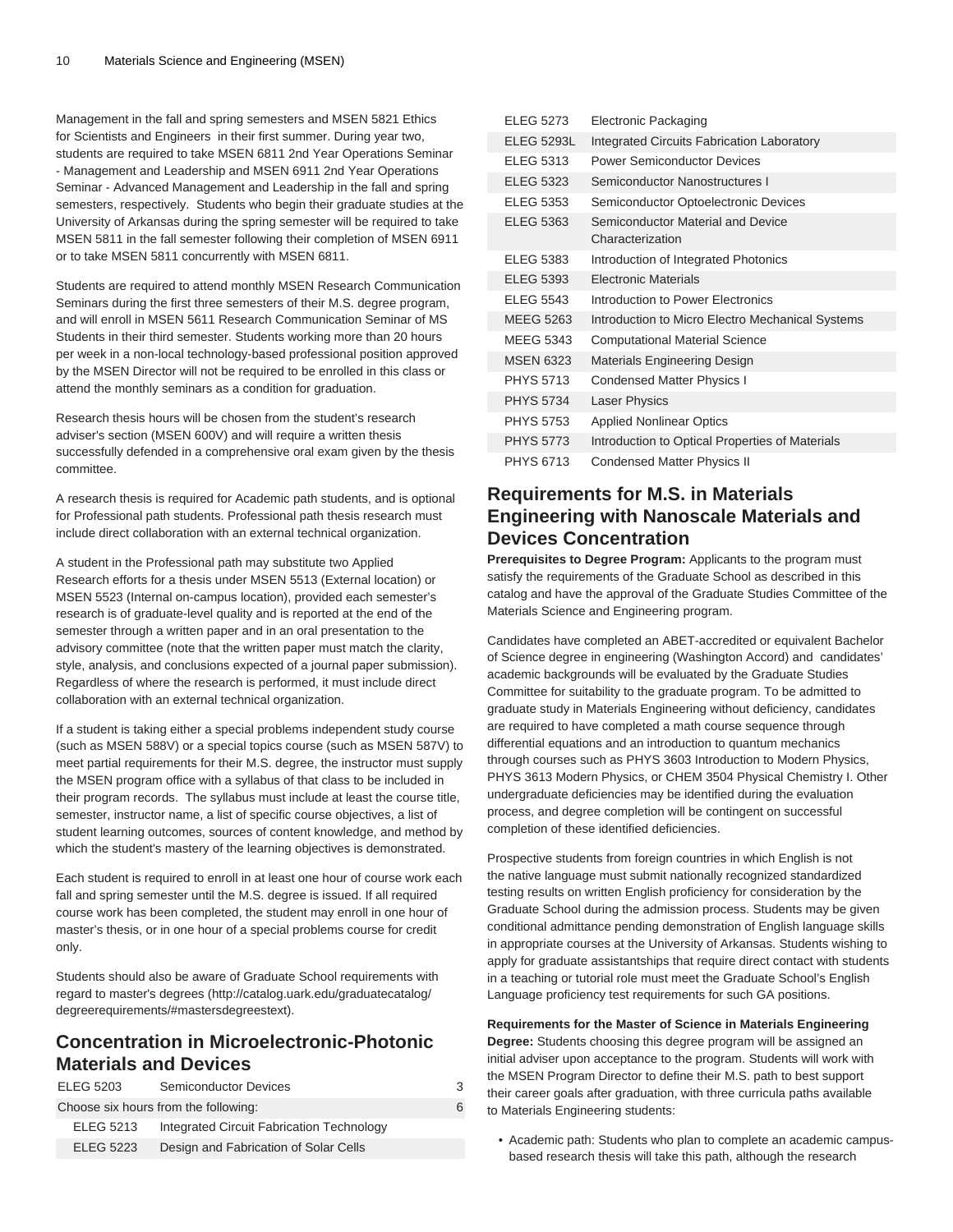topic may include funding and collaboration with outside technical organizations. Students who complete all requirements for M.S. graduation, including an independent research project and thesis acceptable to their thesis committee, will be eligible without Graduate Studies Committee review for admission to the Ph.D. program in Materials Science and Engineering.

- Professional path: Students who plan to enter the technical marketplace after M.S. completion will find this path most beneficial as it requires independent graduate-level research in collaboration with an external technical organization. The research may be in the form of a traditional M.S. six-hour research topic and thesis, or may instead be in the form of two three-hour independent research efforts resulting in written reports with the clarity, style, analysis, and conclusions expected of a journal paper submission. Both the thesis and the written reports will be orally defended before the appropriate student committee. Students in this path will also be required to complete at least one internship of at least six weeks duration to experience a non-academic technical environment. Students completing this path may be considered by the Graduate Studies Committee for admission to the Ph.D. program in Materials Science and Engineering based on the strength of their academic course grades, their independent research depth, and the quality of the written research document.
- Non-thesis path: Students who are funded by personal resources or by graduate assistantships not associated with research or educational grants may complete an M.S. degree with additional course work in place of independent research. While there may be specific narrow career options where this is an appropriate path, the Materials Science and Engineering program strongly recommends the Professional or Academic paths as providing a much better overall career preparation for working in a technical position. Students completing this path cannot be accepted into the Ph.D. program in Materials Science and Engineering.

Students will form either a thesis committee or an advisory committee after they have chosen their M.S. path, defined any independent research areas, and have been accepted into a research group if appropriate. A thesis committee will be made up of at least three faculty members, with at least one faculty member each from the Fulbright College of Arts and Sciences and the College of Engineering (the student's research professor will chair the thesis committee). The advisory committee will include at least one member of the Graduate Studies Committee, the supervising faculty member for a research experience, and one additional faculty member. If the student is in the Professional path, then either committee must also include at least one technical professional from the partner external organization as an adjunct faculty member or an ex officio committee member.

Students in this degree program can choose an Academic path, a Professional path, or a Non-thesis path. The course hours to meet the minimum requirements for each path are as follows:

| <b>Subject Area</b>                                                                                                                                                                                                                                                        | Academic Path/ Professional<br><b>Hours</b> | <b>Path/Hours</b>               | <b>Non-Thesis</b><br><b>Path/Hours</b> |
|----------------------------------------------------------------------------------------------------------------------------------------------------------------------------------------------------------------------------------------------------------------------------|---------------------------------------------|---------------------------------|----------------------------------------|
| <b>MSEN 5733L</b><br>Fabrication at<br>the Nanoscale<br>OR ELEG 5243L<br>Microelectronic<br>Fabrication<br>Techniques and<br>Procedures OR<br><b>ELEG 5293L</b><br>Integrated<br>Circuits<br>Fabrication<br>Laboratory OR<br><b>MEEG 5633</b><br>Additive<br>Manufacturing | 3                                           | 3                               | 3                                      |
| <b>MSEN 5322</b><br><b>Materials</b><br>Characterization<br>(Core)                                                                                                                                                                                                         | 2                                           | 2                               | 2                                      |
| <b>MSEN 5313</b><br>Fundamentals of<br><b>Materials Science</b><br>(Core)                                                                                                                                                                                                  | 3                                           | 3                               | 3                                      |
| <b>MSEN 5383</b><br>Research<br>Commercialization<br>and Product<br>Development<br>(Core)                                                                                                                                                                                  | 3                                           | 3                               | 3                                      |
| MSEN 5811 /<br>MSEN 5911 /<br>MSEN 6811 /<br><b>MSEN 6911</b><br>Operations<br>Management<br><b>Seminar Series</b><br>(Core)                                                                                                                                               | 4                                           | 4                               | 4                                      |
| <b>MSEN 6323</b><br><b>Materials</b><br>Engineering<br>Design (Core)                                                                                                                                                                                                       | 3                                           | 3                               | 3                                      |
| Technical<br>Electives from<br>Concentration<br>List                                                                                                                                                                                                                       | 9                                           | 9                               | 9                                      |
| <b>MSEN 600V</b><br><b>Research Thesis</b>                                                                                                                                                                                                                                 | 6                                           | (Option) 6                      | 0                                      |
| <b>MSEN 5513</b><br>Applied Research<br>in External<br>Technical<br>Organizations                                                                                                                                                                                          | Not Available                               | (Or Option) 3 + 3 Not Available |                                        |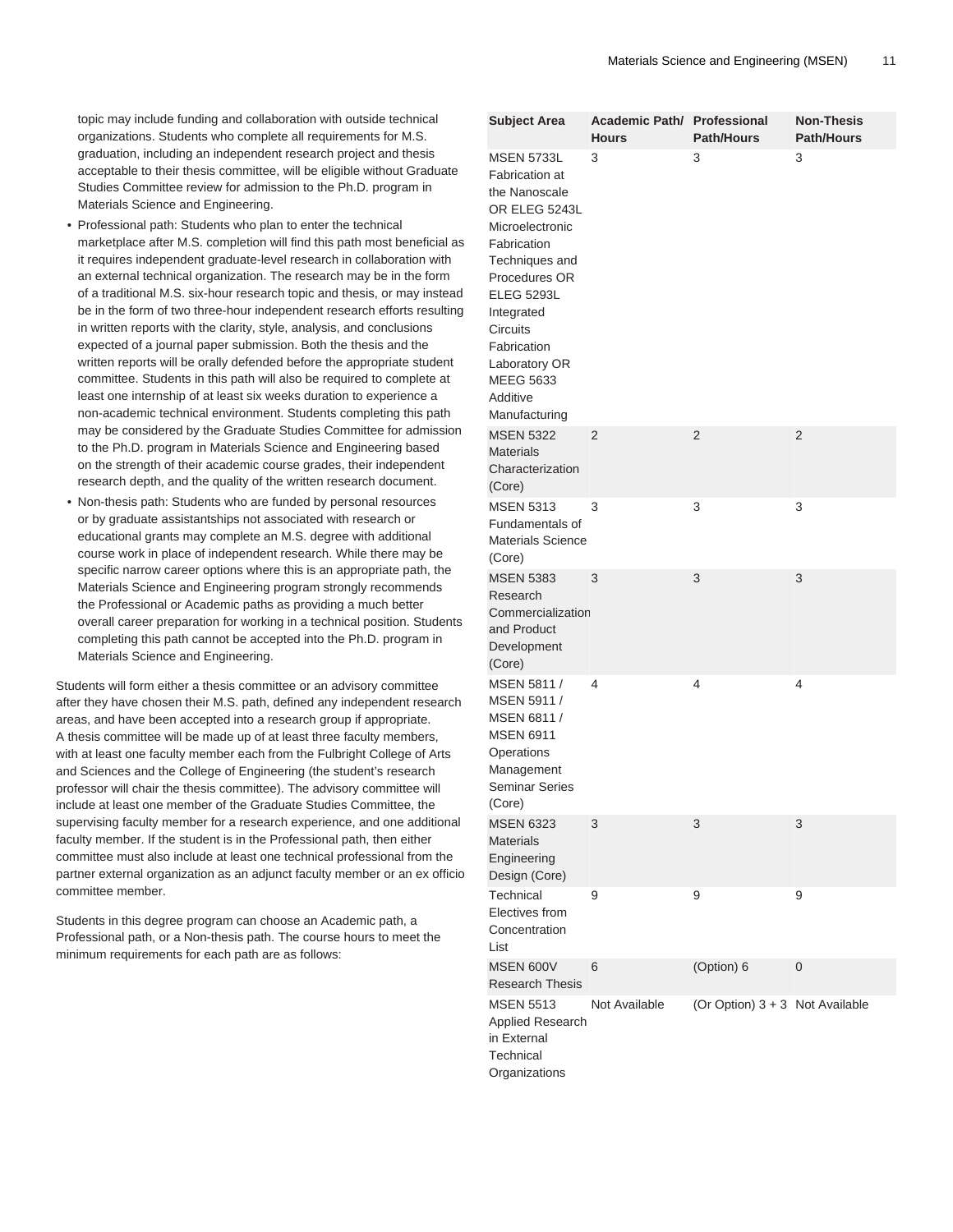| <b>MSEN 5523</b><br>Applied On-<br>Campus<br>Collaborative<br>Research<br>with External<br>Technical<br>Organizations                 | Not Available                                                | (Or Option) $3 + 3$ Not Available                     |                                                              |
|---------------------------------------------------------------------------------------------------------------------------------------|--------------------------------------------------------------|-------------------------------------------------------|--------------------------------------------------------------|
| <b>MSEN 555V</b><br>Internship<br>in External<br>Technical<br>Organization<br>or GNEG 5811<br>Alternating<br>Cooperative<br>Education | Optional (hours<br>do not apply<br>to degree<br>requirement) | $>/- 1$                                               | Optional (hours<br>do not apply<br>to degree<br>requirement) |
| <b>MSEN 5821</b><br>Ethics for<br>Scientists and<br>Engineers                                                                         | 1 (Applied in<br>Ph.D. curriculum)                           | 1                                                     | 1                                                            |
| Additional<br>Technical<br>Elective                                                                                                   | $\Omega$                                                     | 0                                                     | $>/-2$                                                       |
| <b>MSEN 5253</b><br>Emerging<br>Technologies in<br>Industry                                                                           | PhD studies                                                  | Recommended in Recommended in 3<br><b>PhD</b> studies |                                                              |
| <b>MSEN 5393</b><br>Product<br>Development<br>Process                                                                                 | N/A                                                          | N/A                                                   | 3                                                            |

If a University of Arkansas undergraduate student is pursuing a Bachelor of Science degree in a department that has implemented an accelerated B.S./M.S. program (typically allowing six hours of graduate-level course work to be shared between the two degrees), the student may implement the same acceleration for a B.S. departmental degree/M.S. Materials Engineering degree set. Both the undergraduate department and the MSEN Program Director must approve the shared courses prior to enrollment.

As part of each student's curriculum, nine hours of coursework must be taken through one of the following concentrations. Courses not listed in the concentration list, but clearly pertaining to the concentration area, may be substituted with the approval of the student's research adviser and the MSEN Program Director. Students who have acquired the knowledge contained in any of the required courses through prior education may petition the MSEN Program Director for permission to substitute other classes for these required courses.

Additional core courses to develop operations management skills also have been defined for MSEN students. During year one of their graduate studies at the University of Arkansas, students are required to take

MSEN 5811 1st Year Operations Seminar - Infrastructure Management and MSEN 5911 1st Year Operations Seminar - Personnel Management in the fall and spring semesters and MSEN 5821 Ethics for Scientists and Engineers in their first summer. During year two, students are required to take MSEN 6811 2nd Year Operations Seminar - Management and Leadership and MSEN 6911 2nd Year Operations Seminar - Advanced Management and Leadership in the fall and spring

semesters, respectively. Students who begin their graduate studies at the University of Arkansas during the spring semester will be required to take MSEN 5811 in the fall semester following their completion of MSEN 6911 or to take MSEN 5811 concurrently with MSEN 6811.

Students are required to attend monthly MSEN Research Communication Seminars during the first three semesters of their M.S. degree program, and will enroll in MSEN 5611 Research Communication Seminar of MS Students in their third semester. Students working more than 20 hours per week in a non-local technology-based professional position approved by the MSEN Director will not be required to be enrolled in this class or attend the monthly seminars as a condition for graduation.

Research thesis hours will be chosen from the student's research adviser's section (MSEN 600V) and will require a written thesis successfully defended in a comprehensive oral exam given by the thesis committee.

A research thesis is required for Academic path students, and is optional for Professional path students. Professional path thesis research must include direct collaboration with an external technical organization.

A student in the Professional path may substitute two Applied Research efforts for a thesis under MSEN 5513 (External location) or MSEN 5523 (Internal on-campus location), provided each semester's research is of graduate-level quality and is reported at the end of the semester through a written paper and in an oral presentation to the advisory committee (note that the written paper must match the clarity, style, analysis, and conclusions expected of a journal paper submission). Regardless of where the research is performed, it must include direct collaboration with an external technical organization.

If a student is taking either a special problems independent study course (such as MSEN 588V) or a special topics course (such as MSEN 587V) to meet partial requirements for their M.S. degree, the instructor must supply the MSEN program office with a syllabus of that class to be included in their program records. The syllabus must include at least the course title, semester, instructor name, a list of specific course objectives, a list of student learning outcomes, sources of content knowledge, and method by which the student's mastery of the learning objectives is demonstrated.

Each student is required to enroll in at least one hour of course work each fall and spring semester until the M.S. degree is issued. If all required course work has been completed, the student may enroll in one hour of master's thesis, or in one hour of a special problems course for credit only.

Students should also be aware of Graduate School requirements with regard to [master's degrees \(http://catalog.uark.edu/graduatecatalog/](http://catalog.uark.edu/graduatecatalog/degreerequirements/#mastersdegreestext) [degreerequirements/#mastersdegreestext\)](http://catalog.uark.edu/graduatecatalog/degreerequirements/#mastersdegreestext).

# **Concentration in Nanoscale Materials and Devices**

Choose nine hours of the following: 9 CHEM 5443 Physical Chemistry of Materials ELEG 5303 Introduction to Nanomaterials and Devices (Introduction to Nanomaterials and Devices) MEEG 5263 Introduction to Micro Electro Mechanical Systems MEEG 5333 Introduction to Tribology MEEG 5343 Computational Material Science MSEN 5713 Advanced Nanomaterials Chemistry MSEN 5733L Fabrication at the Nanoscale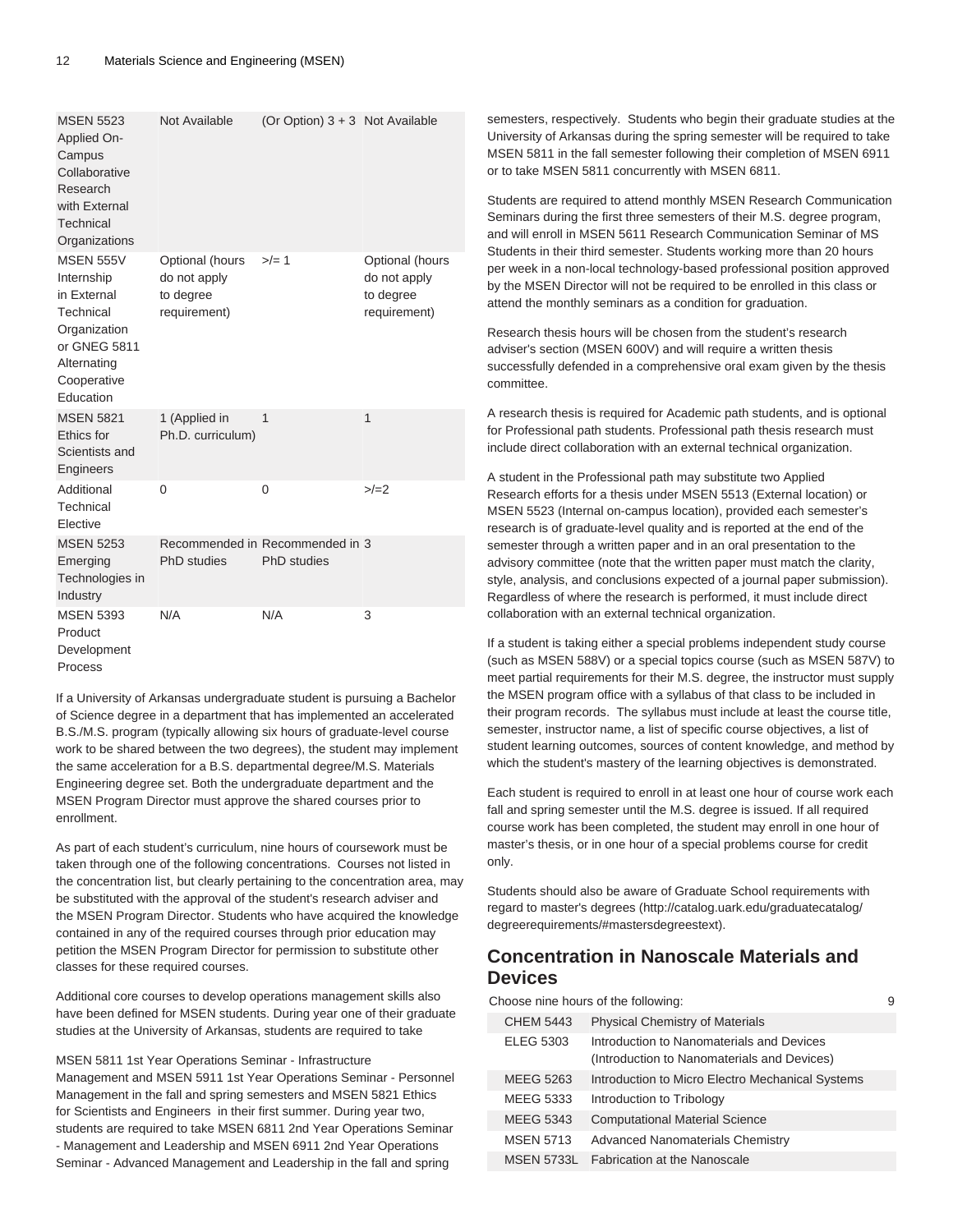| <b>MSEN 6323</b> | Materials Engineering Design       |
|------------------|------------------------------------|
| <b>PHYS 5713</b> | <b>Condensed Matter Physics I</b>  |
| <b>PHYS 5723</b> | Physics at the Nanoscale           |
| <b>PHYS 5783</b> | Physics of 2D Materials            |
| <b>PHYS 6713</b> | <b>Condensed Matter Physics II</b> |

### **Requirements for M.S. in Materials Engineering with Materials Modeling Concentration**

**Prerequisites to Degree Program:** Applicants to the program must satisfy the requirements of the Graduate School as described in this catalog and have the approval of the Graduate Studies Committee of the Materials Science and Engineering program.

Candidates have completed an ABET-accredited or equivalent Bachelor of Science degree in engineering (Washington Accord) and candidates' academic backgrounds will be evaluated by the Graduate Studies Committee for suitability to the graduate program. To be admitted to graduate study in Materials Engineering without deficiency, candidates are required to have completed a math course sequence through differential equations and an introduction to quantum mechanics through courses such as PHYS 3603 Introduction to Modern Physics, PHYS 3613 Modern Physics, or CHEM 3504 Physical Chemistry I. Other undergraduate deficiencies may be identified during the evaluation process, and degree completion will be contingent on successful completion of these identified deficiencies.

Prospective students from foreign countries in which English is not the native language must submit nationally recognized standardized testing results on written English proficiency for consideration by the Graduate School during the admission process. Students may be given conditional admittance pending demonstration of English language skills in appropriate courses at the University of Arkansas. Students wishing to apply for graduate assistantships that require direct contact with students in a teaching or tutorial role must meet the Graduate School's English Language proficiency test requirements for such GA positions.

**Requirements for the Master of Science in Materials Engineering**

**Degree:** Students choosing this degree program will be assigned an initial adviser upon acceptance to the program. Students will work with the MSEN Program Director to define their M.S. path to best support their career goals after graduation, with three curricula paths available to Materials Engineering students:

- Academic path: Students who plan to complete an academic campusbased research thesis will take this path, although the research topic may include funding and collaboration with outside technical organizations. Students who complete all requirements for M.S. graduation, including an independent research project and thesis acceptable to their thesis committee, will be eligible without Graduate Studies Committee review for admission to the Ph.D. program in Materials Science and Engineering.
- Professional path: Students who plan to enter the technical marketplace after M.S. completion will find this path most beneficial as it requires independent graduate-level research in collaboration with an external technical organization. The research may be in the form of a traditional M.S. six-hour research topic and thesis, or may instead be in the form of two three-hour independent research efforts resulting in written reports with the clarity, style, analysis, and conclusions expected of a journal paper submission. Both the thesis and the written reports will be orally defended before the appropriate student

committee. Students in this path will also be required to complete at least one internship of at least six weeks duration to experience a non-academic technical environment. Students completing this path may be considered by the Graduate Studies Committee for admission to the Ph.D. program in Materials Science and Engineering based on the strength of their academic course grades, their independent research depth, and the quality of the written research document.

• Non-thesis path: Students who are funded by personal resources or by graduate assistantships not associated with research or educational grants may complete an M.S. degree with additional course work in place of independent research. While there may be specific narrow career options where this is an appropriate path, the Materials Science and Engineering program strongly recommends the Professional or Academic paths as providing a much better overall career preparation for working in a technical position. Students completing this path cannot be accepted into the Ph.D. program in Materials Science and Engineering.

Students will form either a thesis committee or an advisory committee after they have chosen their M.S. path, defined any independent research areas, and have been accepted into a research group if appropriate. A thesis committee will be made up of at least three faculty members, with at least one faculty member each from the Fulbright College of Arts and Sciences and the College of Engineering (the student's research professor will chair the thesis committee). The advisory committee will include at least one member of the Graduate Studies Committee, the supervising faculty member for a research experience, and one additional faculty member. If the student is in the Professional path, then either committee must also include at least one technical professional from the partner external organization as an adjunct faculty member or an ex officio committee member.

Students in this degree program can choose an Academic path, a Professional path, or a Non-thesis path. The course hours to meet the minimum requirements for each path are as follows:

| <b>Subject Area</b>                                                                                                                                                                                                                                                               | Academic Path/ Professional<br><b>Hours</b> | <b>Path/Hours</b> | <b>Non-Thesis</b><br><b>Path/Hours</b> |
|-----------------------------------------------------------------------------------------------------------------------------------------------------------------------------------------------------------------------------------------------------------------------------------|---------------------------------------------|-------------------|----------------------------------------|
| <b>MSEN 5733L</b><br>Fabrication at<br>the Nanoscale<br>OR ELEG 5243L<br>Microelectronic<br>Fabrication<br>Techniques and<br>Procedures OR<br><b>ELEG 5293L</b><br>Integrated<br><b>Circuits</b><br>Fabrication<br>Laboratory OR<br><b>MEEG 5633</b><br>Additive<br>Manufacturing | 3                                           | 3                 | 3                                      |
| <b>MSEN 5322</b><br><b>Materials</b><br>Characterization<br>(Core)                                                                                                                                                                                                                | $\overline{2}$                              | 2                 | $\overline{2}$                         |
| <b>MSEN 5313</b><br>Fundamentals of<br><b>Materials Science</b><br>(Core)                                                                                                                                                                                                         | 3                                           | 3                 | 3                                      |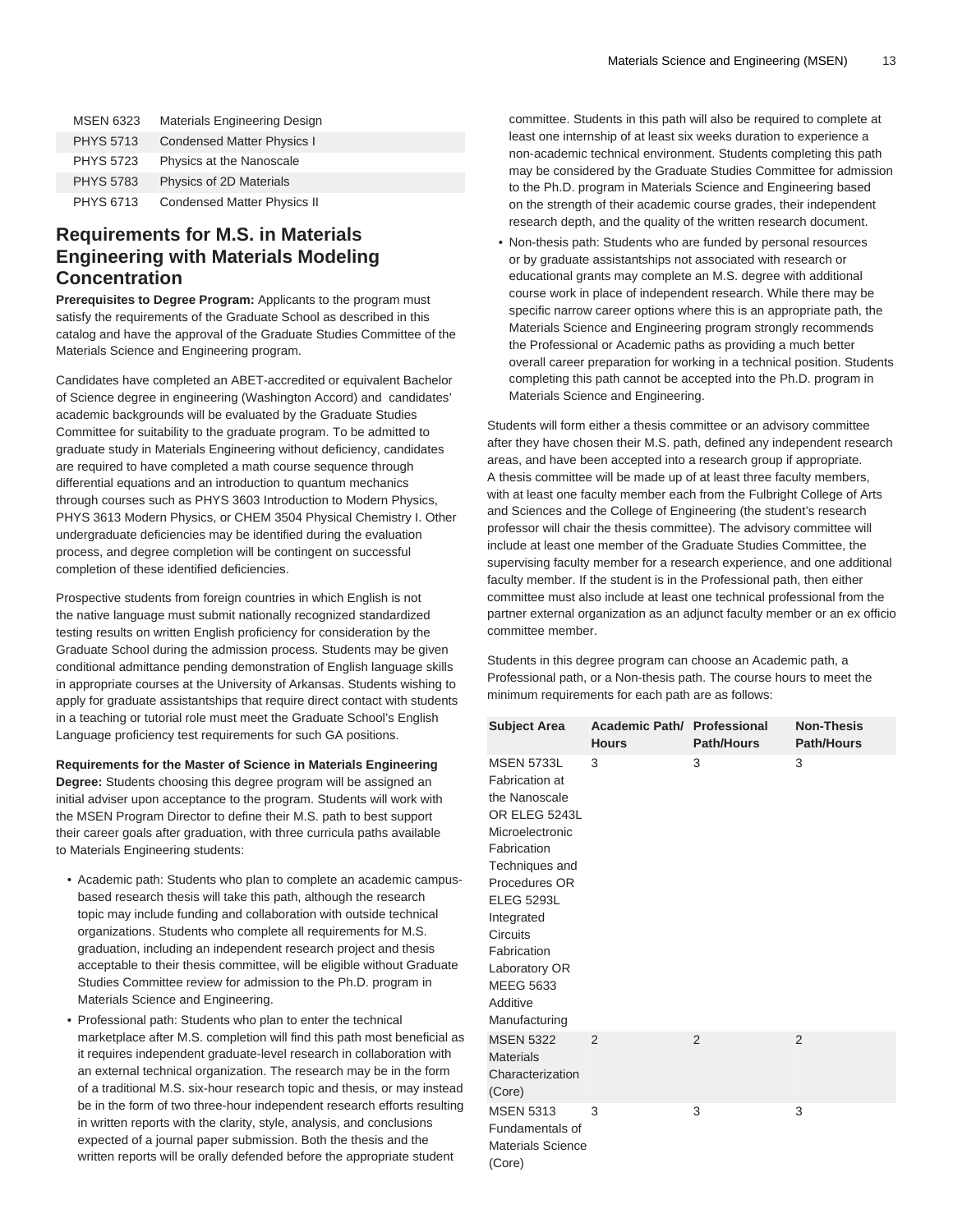| <b>MSEN 5383</b><br>Research<br>Commercialization<br>and Product<br>Development<br>(Core)                                             | 3                                                            | 3                                                     | 3                                                            | <b>MSEN 5393</b><br>Product<br>Development<br>Process                                                                                                                                                                                                                                                                                                                                                                                                                                                                                                                                                                                                                                                                                                                                                                                                                                                                                                                                                                                                                                                                                                                                                                                      | N/A | N/A                                                                                                                                                                                                                                                                                                                                                          | 3<br>If a University of Arkansas undergraduate student is pursuing a Bachelor                                                                                                                                                                                                                              |
|---------------------------------------------------------------------------------------------------------------------------------------|--------------------------------------------------------------|-------------------------------------------------------|--------------------------------------------------------------|--------------------------------------------------------------------------------------------------------------------------------------------------------------------------------------------------------------------------------------------------------------------------------------------------------------------------------------------------------------------------------------------------------------------------------------------------------------------------------------------------------------------------------------------------------------------------------------------------------------------------------------------------------------------------------------------------------------------------------------------------------------------------------------------------------------------------------------------------------------------------------------------------------------------------------------------------------------------------------------------------------------------------------------------------------------------------------------------------------------------------------------------------------------------------------------------------------------------------------------------|-----|--------------------------------------------------------------------------------------------------------------------------------------------------------------------------------------------------------------------------------------------------------------------------------------------------------------------------------------------------------------|------------------------------------------------------------------------------------------------------------------------------------------------------------------------------------------------------------------------------------------------------------------------------------------------------------|
| MSEN 5811 /<br>MSEN 5911 /<br>MSEN 6811 /<br><b>MSEN 6911</b><br>Operations<br>Management<br><b>Seminar Series</b>                    | 4                                                            | 4                                                     | 4                                                            | enrollment.                                                                                                                                                                                                                                                                                                                                                                                                                                                                                                                                                                                                                                                                                                                                                                                                                                                                                                                                                                                                                                                                                                                                                                                                                                |     | the same acceleration for a B.S. departmental degree/M.S. Materials<br>Engineering degree set. Both the undergraduate department and the<br>MSEN Program Director must approve the shared courses prior to                                                                                                                                                   | of Science degree in a department that has implemented an accelerated<br>B.S./M.S. program (typically allowing six hours of graduate-level course<br>work to be shared between the two degrees), the student may implement                                                                                 |
| (Core)<br><b>MSEN 6323</b><br><b>Materials</b><br>Engineering<br>Design (Core)                                                        | 3                                                            | 3                                                     | 3                                                            |                                                                                                                                                                                                                                                                                                                                                                                                                                                                                                                                                                                                                                                                                                                                                                                                                                                                                                                                                                                                                                                                                                                                                                                                                                            |     | be substituted with the approval of the student's research adviser and                                                                                                                                                                                                                                                                                       | As part of each student's curriculum, nine hours of coursework must be<br>taken through one of the following concentrations. Courses not listed in<br>the concentration list, but clearly pertaining to the concentration area, may<br>the MSEN Program Director. Students who have acquired the knowledge |
| Technical<br>Electives from<br>Concentration                                                                                          | 9                                                            | 9                                                     | 9                                                            | classes for these required courses.                                                                                                                                                                                                                                                                                                                                                                                                                                                                                                                                                                                                                                                                                                                                                                                                                                                                                                                                                                                                                                                                                                                                                                                                        |     | contained in any of the required courses through prior education may<br>petition the MSEN Program Director for permission to substitute other                                                                                                                                                                                                                |                                                                                                                                                                                                                                                                                                            |
| List<br>MSEN 600V<br><b>Research Thesis</b>                                                                                           | 6                                                            | (Option) 6                                            | $\boldsymbol{0}$                                             |                                                                                                                                                                                                                                                                                                                                                                                                                                                                                                                                                                                                                                                                                                                                                                                                                                                                                                                                                                                                                                                                                                                                                                                                                                            |     |                                                                                                                                                                                                                                                                                                                                                              | Additional core courses to develop operations management skills also<br>have been defined for MSEN students. During year one of their graduate                                                                                                                                                             |
| <b>MSEN 5513</b><br>Applied Research<br>in External<br>Technical<br>Organizations                                                     | Not Available                                                | (Or Option) $3 + 3$ Not Available                     |                                                              |                                                                                                                                                                                                                                                                                                                                                                                                                                                                                                                                                                                                                                                                                                                                                                                                                                                                                                                                                                                                                                                                                                                                                                                                                                            |     | studies at the University of Arkansas, students are required to take<br>MSEN 5811 1st Year Operations Seminar - Infrastructure<br>Management in the fall and spring semesters and MSEN 5821 Ethics                                                                                                                                                           | Management and MSEN 5911 1st Year Operations Seminar - Personnel                                                                                                                                                                                                                                           |
| <b>MSEN 5523</b><br>Applied On-<br>Campus<br>Collaborative<br>Research<br>with External<br>Technical<br>Organizations                 | Not Available                                                | (Or Option) 3 + 3 Not Available                       |                                                              | for Scientists and Engineers in their first summer. During year two,<br>students are required to take MSEN 6811 2nd Year Operations Seminar<br>- Management and Leadership and MSEN 6911 2nd Year Operations<br>Seminar - Advanced Management and Leadership in the fall and spring<br>semesters, respectively. Students who begin their graduate studies at the<br>University of Arkansas during the spring semester will be required to take<br>MSEN 5811 in the fall semester following their completion of MSEN 6911<br>or to take MSEN 5811 concurrently with MSEN 6811.<br>Students are required to attend monthly MSEN Research Communication<br>Seminars during the first three semesters of their M.S. degree program,<br>and will enroll in MSEN 5611 Research Communication Seminar of MS<br>Students in their third semester. Students working more than 20 hours<br>per week in a non-local technology-based professional position approved<br>by the MSEN Director will not be required to be enrolled in this class or<br>attend the monthly seminars as a condition for graduation.<br>Research thesis hours will be chosen from the student's research<br>adviser's section (MSEN 600V) and will require a written thesis |     |                                                                                                                                                                                                                                                                                                                                                              |                                                                                                                                                                                                                                                                                                            |
| <b>MSEN 555V</b><br>Internship<br>in External<br>Technical<br>Organization<br>or GNEG 5811<br>Alternating<br>Cooperative<br>Education | Optional (hours<br>do not apply<br>to degree<br>requirement) | $>/- 1$                                               | Optional (hours<br>do not apply<br>to degree<br>requirement) |                                                                                                                                                                                                                                                                                                                                                                                                                                                                                                                                                                                                                                                                                                                                                                                                                                                                                                                                                                                                                                                                                                                                                                                                                                            |     |                                                                                                                                                                                                                                                                                                                                                              |                                                                                                                                                                                                                                                                                                            |
| <b>MSEN 5821</b><br>Ethics for<br>Scientists and                                                                                      | 1 (Applied in<br>Ph.D. curriculum)                           | $\mathbf{1}$                                          | 1                                                            | committee.                                                                                                                                                                                                                                                                                                                                                                                                                                                                                                                                                                                                                                                                                                                                                                                                                                                                                                                                                                                                                                                                                                                                                                                                                                 |     |                                                                                                                                                                                                                                                                                                                                                              | successfully defended in a comprehensive oral exam given by the thesis                                                                                                                                                                                                                                     |
| Engineers<br>Additional<br>Technical<br>Elective                                                                                      | 0                                                            | 0                                                     | $>/-2$                                                       |                                                                                                                                                                                                                                                                                                                                                                                                                                                                                                                                                                                                                                                                                                                                                                                                                                                                                                                                                                                                                                                                                                                                                                                                                                            |     | include direct collaboration with an external technical organization.                                                                                                                                                                                                                                                                                        | A research thesis is required for Academic path students, and is optional<br>for Professional path students. Professional path thesis research must                                                                                                                                                        |
| <b>MSEN 5253</b><br>Emerging<br>Technologies in<br>Industry                                                                           | <b>PhD</b> studies                                           | Recommended in Recommended in 3<br><b>PhD</b> studies |                                                              |                                                                                                                                                                                                                                                                                                                                                                                                                                                                                                                                                                                                                                                                                                                                                                                                                                                                                                                                                                                                                                                                                                                                                                                                                                            |     | A student in the Professional path may substitute two Applied<br>Research efforts for a thesis under MSEN 5513 (External location) or<br>MSEN 5523 (Internal on-campus location), provided each semester's<br>research is of graduate-level quality and is reported at the end of the<br>semester through a written paper and in an oral presentation to the |                                                                                                                                                                                                                                                                                                            |

advisory committee (note that the written paper must match the clarity, style, analysis, and conclusions expected of a journal paper submission).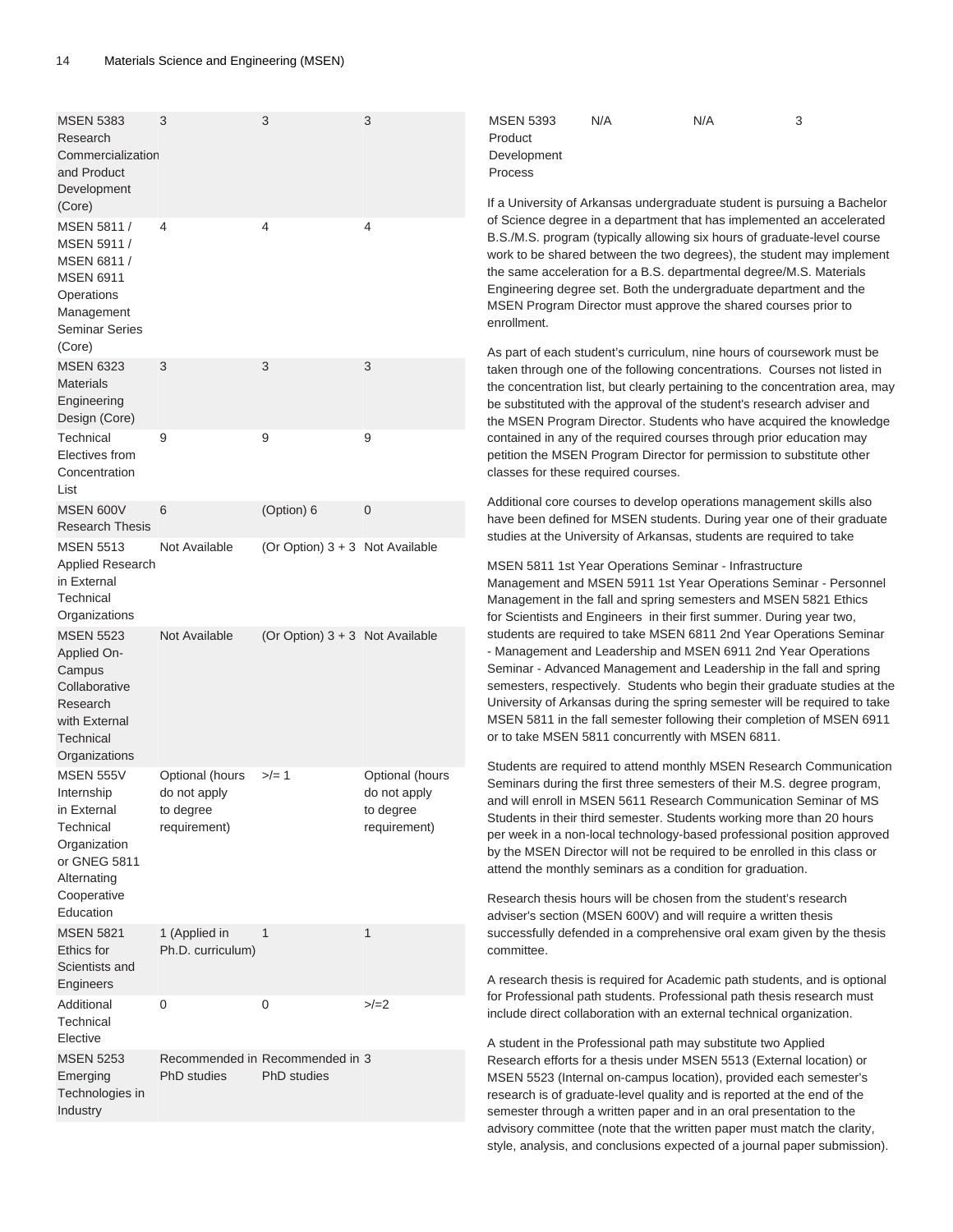Regardless of where the research is performed, it must include direct collaboration with an external technical organization.

If a student is taking either a special problems independent study course (such as MSEN 588V) or a special topics course (such as MSEN 587V) to meet partial requirements for their M.S. degree, the instructor must supply the MSEN program office with a syllabus of that class to be included in their program records. The syllabus must include at least the course title, semester, instructor name, a list of specific course objectives, a list of student learning outcomes, sources of content knowledge, and method by which the student's mastery of the learning objectives is demonstrated.

Each student is required to enroll in at least one hour of course work each fall and spring semester until the M.S. degree is issued. If all required course work has been completed, the student may enroll in one hour of master's thesis, or in one hour of a special problems course for credit only.

Students should also be aware of Graduate School requirements with regard to [master's degrees](http://catalog.uark.edu/graduatecatalog/degreerequirements/#mastersdegreestext) [\(http://catalog.uark.edu/graduatecatalog/](http://catalog.uark.edu/graduatecatalog/degreerequirements/#mastersdegreestext) [degreerequirements/#mastersdegreestext\)](http://catalog.uark.edu/graduatecatalog/degreerequirements/#mastersdegreestext).

# **Concentration in Materials Modeling**

Choose nine hours of the following: example of the solution of the solution of the solution of the solution of the solution of the solution of the solution of the solution of the solution of the solution of the solution of

| <b>CVEG 5383</b> | Finite Element Methods in Civil Engineering  |
|------------------|----------------------------------------------|
| <b>MEEG 5343</b> | <b>Computational Material Science</b>        |
| <b>MEEG 5733</b> | Advanced Numerical Methods                   |
| <b>MSEN 6323</b> | Materials Engineering Design                 |
| <b>PHYS 5093</b> | Applications of Group Theory to Physics      |
| <b>PHYS 5363</b> | Scientific Computation and Numerical Methods |
| <b>PHYS 5713</b> | <b>Condensed Matter Physics I</b>            |
| <b>PHYS 6713</b> | <b>Condensed Matter Physics II</b>           |

### **Requirements for M.S. in Materials Science with Biological Materials and Devices Concentration**

**Prerequisites to Degree Program:** Applicants to the program must satisfy the requirements of the Graduate School as described in this catalog and have the approval of the Graduate Studies Committee of the Materials Science and Engineering program.

Candidates typically have completed a Bachelor of Science degree in the physical or natural sciences and candidates' academic backgrounds will be evaluated by the Graduate Studies Committee for suitability to the graduate program. To be admitted to graduate study in Materials Science without deficiency, candidates are required to have completed a math course sequence through differential equations and an introduction to quantum mechanics through courses such as PHYS 3603 Introduction to Modern Physics, PHYS 3613 Modern Physics, or CHEM 3504 Physical Chemistry I. Other undergraduate deficiencies may be identified during the evaluation process, and degree completion will be contingent on successful completion of these identified deficiencies.

Prospective students from foreign countries in which English is not the native language must submit nationally recognized standardized testing results on written English proficiency for consideration by the Graduate School during the admission process. Students may be given conditional admittance pending demonstration of English language skills in appropriate courses at the University of Arkansas. Students wishing to apply for graduate assistantships that require direct contact with students in a teaching or tutorial role must meet the Graduate School's English Language proficiency test requirements for such GA positions.

### **Requirements for the Master of Science in Materials Science**

**Degree:** Students choosing this degree program will be assigned an initial adviser upon acceptance to the program. Students will work with the MSEN Program Director to define their M.S. path to best support their career goals after graduation, with three curricula paths available to Materials Science students:

- Academic path: Students who plan to complete an academic campus-based research thesis will take this path, although the research topic may include funding and collaboration with outside technical organizations. Students who complete all requirements for M.S. graduation, including an independent research project and thesis acceptable to their thesis committee, will be eligible without the Graduate Studies Committee review for admission to the Ph.D. program in Materials Science and Engineering.
- Professional path: Students who plan to enter the technical marketplace after M.S. completion will find this path most beneficial as it requires independent graduate-level research in collaboration with an external technical organization. The research may be in the form of a traditional M.S. six-hour research topic and thesis, or may instead be in the form of two three-hour independent research efforts resulting in written reports with the clarity, style, analysis, and conclusions expected of a journal paper submission. Both the thesis and the written reports will be orally defended before the appropriate student committee. Students in this path will also be required to complete at least one internship of at least six weeks duration to experience a non-academic technical environment. Students completing this path may be considered by the Graduate Studies Committee for admission to the Ph.D. program in Materials Science and Engineering based on the strength of their academic course grades, their independent research depth, and the quality of the written research document.
- Non-thesis path: Students who are funded by personal resources or by graduate assistantships not associated with research or educational grants may complete an M.S. degree with additional course work in place of independent research. While there may be specific narrow career options where this is an appropriate path, the Materials Science and Engineering program strongly recommends the Professional or Academic paths as providing a much better overall career preparation for working in a technical position. Students completing this path cannot be accepted into the Ph.D. program in Materials Science and Engineering.

Students will form either a thesis committee or an advisory committee after they have chosen their M.S. path, defined any independent research areas, and have been accepted into a research group if appropriate. A thesis committee will be made up of at least three faculty members, with at least one faculty member each from the Fulbright College of Arts and Sciences and the College of Engineering (the student's research professor will chair the thesis committee). The advisory committee will include at least one member from the Graduate Studies Committee, the supervising faculty member for a research experience, and one additional faculty member. If the student is in the Professional path, then either committee must also include at least one technical professional from the partner external organization as an adjunct faculty member or an ex officio committee member.

Students in this degree program can choose an Academic path, a Professional path, or a Non-thesis path. The course hours to meet the minimum requirements for each paths are as follows: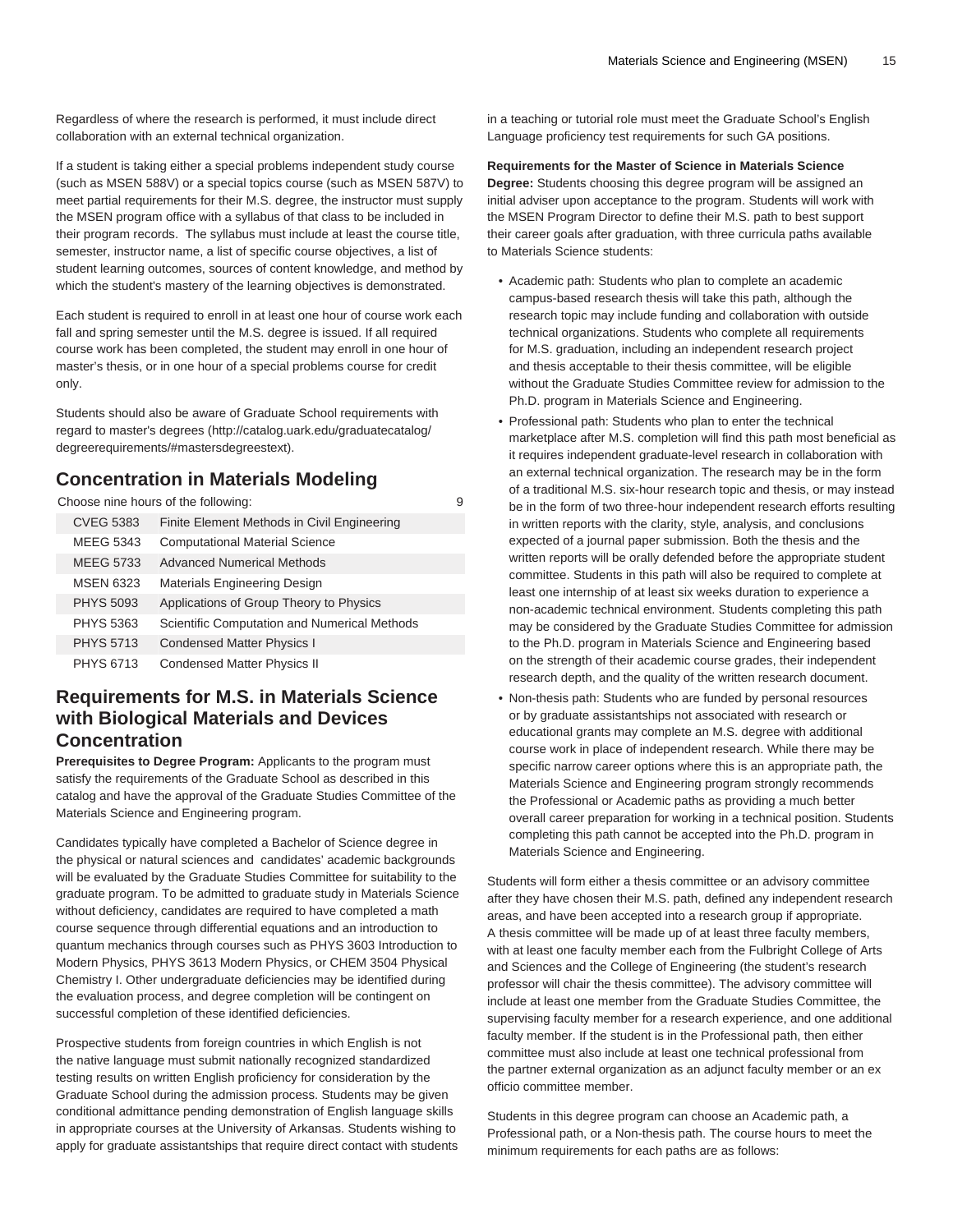| <b>Subject Area</b>                                                                                                              | Academic Path/ Professional<br><b>Hours</b> | <b>Path/Hours</b>                 | <b>Non-Thesis</b><br><b>Path/Hours</b> | <b>MSEN 555V</b><br>Internship                                                                                                                                                                                                                                                                                                                                                                                                                                                                                                                                                                                                                                                                                                                                                                                                                                                                                                                                                                                                                                                                                                                                                                                                                                                                                                                                                                                                                                       | Optional (hours<br>do not apply                                                                                                                                                                                                                                                                                                                                                                                                           | $>/- 1$                                               | Optional (hours<br>do not apply |
|----------------------------------------------------------------------------------------------------------------------------------|---------------------------------------------|-----------------------------------|----------------------------------------|----------------------------------------------------------------------------------------------------------------------------------------------------------------------------------------------------------------------------------------------------------------------------------------------------------------------------------------------------------------------------------------------------------------------------------------------------------------------------------------------------------------------------------------------------------------------------------------------------------------------------------------------------------------------------------------------------------------------------------------------------------------------------------------------------------------------------------------------------------------------------------------------------------------------------------------------------------------------------------------------------------------------------------------------------------------------------------------------------------------------------------------------------------------------------------------------------------------------------------------------------------------------------------------------------------------------------------------------------------------------------------------------------------------------------------------------------------------------|-------------------------------------------------------------------------------------------------------------------------------------------------------------------------------------------------------------------------------------------------------------------------------------------------------------------------------------------------------------------------------------------------------------------------------------------|-------------------------------------------------------|---------------------------------|
| <b>MSEN 5733L</b><br><b>Fabrication at</b><br>the Nanoscale<br>OR ELEG 5243L<br>Microelectronic<br>Fabrication<br>Techniques and | 3                                           | 3                                 | 3                                      | in External<br>Technical<br>Organization<br>or GNEG 5811<br>Alternating<br>Cooperative<br>Education                                                                                                                                                                                                                                                                                                                                                                                                                                                                                                                                                                                                                                                                                                                                                                                                                                                                                                                                                                                                                                                                                                                                                                                                                                                                                                                                                                  | to degree<br>requirement)                                                                                                                                                                                                                                                                                                                                                                                                                 |                                                       | to degree<br>requirement)       |
| Procedures OR<br><b>ELEG 5293L</b><br>Integrated<br>Circuits                                                                     |                                             |                                   |                                        | <b>MSEN 5821</b><br>Ethics for<br>Scientists and<br>Engineers                                                                                                                                                                                                                                                                                                                                                                                                                                                                                                                                                                                                                                                                                                                                                                                                                                                                                                                                                                                                                                                                                                                                                                                                                                                                                                                                                                                                        | Applied in Ph.D. 1<br>Curriculum                                                                                                                                                                                                                                                                                                                                                                                                          |                                                       | 1                               |
| Fabrication<br>Laboratory OR<br><b>MEEG 5633</b><br>Additive                                                                     |                                             |                                   |                                        | Additional<br>Technical<br>Elective                                                                                                                                                                                                                                                                                                                                                                                                                                                                                                                                                                                                                                                                                                                                                                                                                                                                                                                                                                                                                                                                                                                                                                                                                                                                                                                                                                                                                                  | 0                                                                                                                                                                                                                                                                                                                                                                                                                                         | 0                                                     | $>/-2$                          |
| Manufacturing<br><b>MEEG 5343</b><br>Computational                                                                               | 3                                           | 3                                 | 3                                      | <b>MSEN 5253</b><br>Emerging<br>Technologies in<br>Industry                                                                                                                                                                                                                                                                                                                                                                                                                                                                                                                                                                                                                                                                                                                                                                                                                                                                                                                                                                                                                                                                                                                                                                                                                                                                                                                                                                                                          | PhD studies                                                                                                                                                                                                                                                                                                                                                                                                                               | Recommended in Recommended in 3<br><b>PhD</b> studies |                                 |
| <b>Materials Science</b><br><b>MSEN 5322</b><br><b>Materials</b><br>Characterization<br>(Core)                                   | 2                                           | $\overline{2}$                    | 2                                      | <b>MSEN 5393</b><br>Product<br>Development<br>Process                                                                                                                                                                                                                                                                                                                                                                                                                                                                                                                                                                                                                                                                                                                                                                                                                                                                                                                                                                                                                                                                                                                                                                                                                                                                                                                                                                                                                | Not Available                                                                                                                                                                                                                                                                                                                                                                                                                             | Not Available                                         | 3                               |
| <b>MSEN 5313</b><br>Fundamentals of<br><b>Materials Science</b><br>(Core)                                                        | 3                                           | 3                                 | 3                                      | If a University of Arkansas undergraduate student is pursuing a Bachelor<br>of Science degree in a department that has implemented an accelerated<br>B.S./M.S. program (typically allowing six hours of graduate-level course<br>work to be shared between the two degrees), the student may implement<br>the same acceleration for a B.S. departmental degree/M.S. Materials<br>Science degree set. Both the undergraduate department and the MSEN<br>program Director must approve the shared courses prior to enrollment.<br>As part of each student's curriculum, nine hours of coursework must be<br>taken through one of the following concentrations. Courses not listed in<br>the concentration list, but clearly pertaining to the concentration area, may<br>be substituted with the approval of the student's research adviser and<br>the MSEN program Director. Students who have acquired the knowledge<br>contained in any of the required courses through prior education may<br>petition the MSEN program Director for permission to substitute other<br>classes for these required courses.<br>Additional core courses to develop operations management skills<br>also have been defined for MSEN students. During year one of their<br>graduate studies at the University of Arkansas, students are required<br>to take MSEN 5811 1st Year Operations Seminar - Infrastructure<br>Management and MSEN 5911 1st Year Operations Seminar - Personnel |                                                                                                                                                                                                                                                                                                                                                                                                                                           |                                                       |                                 |
| <b>MSEN 5383</b><br>Research<br>Commercialization<br>and Product<br>Development                                                  | 3                                           | 3                                 | 3                                      |                                                                                                                                                                                                                                                                                                                                                                                                                                                                                                                                                                                                                                                                                                                                                                                                                                                                                                                                                                                                                                                                                                                                                                                                                                                                                                                                                                                                                                                                      |                                                                                                                                                                                                                                                                                                                                                                                                                                           |                                                       |                                 |
| MSEN 5811 /<br><b>MSEN 5911/</b><br>MSEN 6811 /<br><b>MSEN 6911</b><br>Operations<br>Management<br><b>Seminar Series</b>         | $\overline{4}$                              | $\overline{4}$                    | 4                                      |                                                                                                                                                                                                                                                                                                                                                                                                                                                                                                                                                                                                                                                                                                                                                                                                                                                                                                                                                                                                                                                                                                                                                                                                                                                                                                                                                                                                                                                                      |                                                                                                                                                                                                                                                                                                                                                                                                                                           |                                                       |                                 |
| (Core)<br>Technical<br>Electives from<br>Concentration<br>List                                                                   | 9                                           | 9                                 | 9                                      |                                                                                                                                                                                                                                                                                                                                                                                                                                                                                                                                                                                                                                                                                                                                                                                                                                                                                                                                                                                                                                                                                                                                                                                                                                                                                                                                                                                                                                                                      |                                                                                                                                                                                                                                                                                                                                                                                                                                           |                                                       |                                 |
| MSEN 600V<br><b>Research Thesis</b>                                                                                              | 6                                           | (Option) 6                        | 0                                      |                                                                                                                                                                                                                                                                                                                                                                                                                                                                                                                                                                                                                                                                                                                                                                                                                                                                                                                                                                                                                                                                                                                                                                                                                                                                                                                                                                                                                                                                      | Management in the fall and spring semesters and MSEN 5821 Ethics<br>for Scientists and Engineers in their first summer. During year two,                                                                                                                                                                                                                                                                                                  |                                                       |                                 |
| <b>MSEN 5513</b><br>Applied Research<br>in External<br>Technical<br>Organizations                                                | Not Available                               | (Or Option) $3 + 3$ Not Available |                                        | students are required to take MSEN 6811 2nd Year Operations Seminar<br>- Management and Leadership and MSEN 6911 2nd Year Operations<br>Seminar - Advanced Management and Leadership in the fall and spring<br>semesters, respectively. Students who begin their graduate studies at<br>the University of Arkansas during the spring semester will be required<br>to take MSEN 5811 in the fall semester following their completion                                                                                                                                                                                                                                                                                                                                                                                                                                                                                                                                                                                                                                                                                                                                                                                                                                                                                                                                                                                                                                  |                                                                                                                                                                                                                                                                                                                                                                                                                                           |                                                       |                                 |
| <b>MSEN 5323</b><br><b>Applied On-</b><br>Campus<br>Collaborative<br>Research<br>with External<br>Organizations                  | Not Available                               | (Or Option) $3 + 3$ Not Available |                                        |                                                                                                                                                                                                                                                                                                                                                                                                                                                                                                                                                                                                                                                                                                                                                                                                                                                                                                                                                                                                                                                                                                                                                                                                                                                                                                                                                                                                                                                                      | of MSEN 6911 or to take MSEN 5811 concurrently with MSEN 6811.<br>Students are required to attend monthly MSEN Research Communication<br>Seminars during the first three semesters of their M.S. degree program,<br>and will enroll in MSEN 5611 Research Communication Seminar of MS<br>Students in their third semester. Students working more than 20 hours<br>per week in a non-local technology-based professional position approved |                                                       |                                 |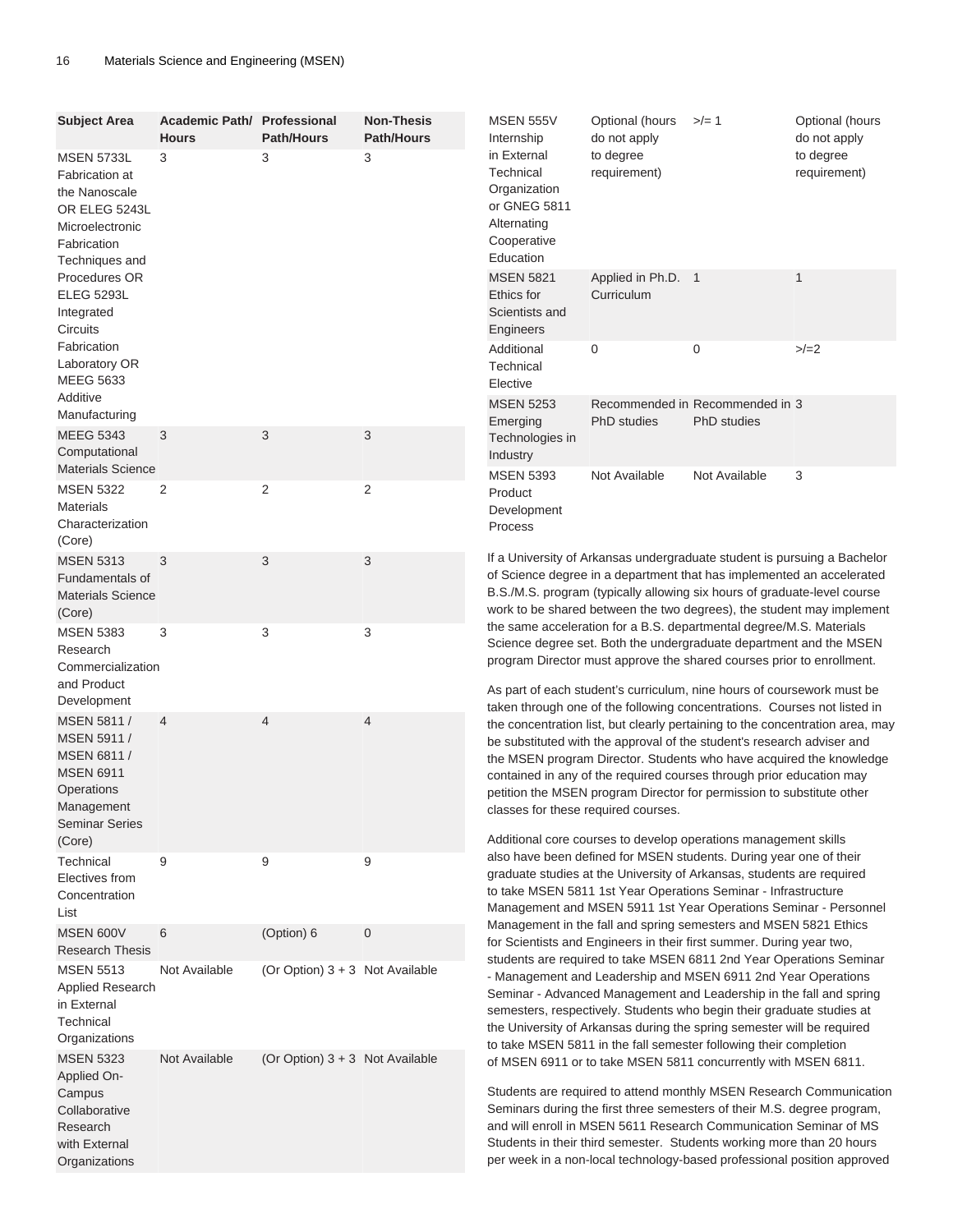by the MSEN Director will not be required to be enrolled in this class or attend the monthly seminars as a condition for graduation.

Research thesis hours will be chosen from the student's research adviser's section (MSEN 600V) and will require a written thesis successfully defended in a comprehensive oral exam given by the thesis committee.

A research thesis is required for Academic path students, and is optional for Professional path students. Professional path thesis research must include direct collaboration with an external technical organization.

A student in the Professional path may substitute two Applied Research efforts for a thesis under MSEN 5513 (External location) or MSEN 5523 (Internal on-campus location), provided each semester's research is of graduate-level quality and is reported at the end of the semester through a written paper and in an oral presentation to the advisory committee (note that the written paper must match the clarity, style, analysis, and conclusions expected of a journal paper submission). Regardless of where the research is performed, it must include direct collaboration with an external technical organization.

If a student is taking either a special problems independent study course (such as MSEN 588V) or a special topics course (such as MSEN 587V) to meet partial requirements for their M.S. degree, the instructor must supply the MSEN program office with a syllabus of that class to be included in their program records. The syllabus must include at least the course title, semester, instructor name, a list of specific course objectives, a list of student learning outcomes, sources of content knowledge, and method by which the student's mastery of the learning objectives is demonstrated.

Each student is required to enroll in at least one hour of course work each fall and spring semester until the M.S. degree is issued. If all required course work has been completed, the student may enroll in one hour of master's thesis, or in one hour of a special problems course for credit only.

Students should also be aware of Graduate School requirements with regard to [master's degrees](http://catalog.uark.edu/graduatecatalog/degreerequirements/#mastersdegreestext) [\(http://catalog.uark.edu/graduatecatalog/](http://catalog.uark.edu/graduatecatalog/degreerequirements/#mastersdegreestext) [degreerequirements/#mastersdegreestext\)](http://catalog.uark.edu/graduatecatalog/degreerequirements/#mastersdegreestext).

### **Concentration in Biological Materials and Devices**

Choose nine hours of the following: 9

| <b>BENG 4123</b> | Biosensors & Bioinstrumentation                                 |
|------------------|-----------------------------------------------------------------|
| <b>BENG 5103</b> | Advanced Instrumentation in Biological<br>Engineering           |
| <b>BMEG 5213</b> | <b>Tissue Mechanics</b>                                         |
| <b>BMEG 5313</b> | Advanced Biomaterials and Biocompatibility                      |
| <b>ELEG 5773</b> | Electronic Response of Biological Tissues                       |
| <b>MEEG 5253</b> | Bio-Mems                                                        |
| <b>MEEG 5343</b> | <b>Computational Material Science</b>                           |
| <b>MSEN 6323</b> | Materials Engineering Design                                    |
| <b>PHYS 5613</b> | Introduction to Biophysics and Biophysical<br><b>Techniques</b> |

# **Requirements for M.S. in Materials Science with Energy Materials and Devices Concentration**

**Prerequisites to Degree Program:** Applicants to the program must satisfy the requirements of the Graduate School as described in this

catalog and have the approval of the Graduate Studies Committee of the Materials Science and Engineering program.

Candidates typically have completed a Bachelor of Science degree in the physical or natural sciences and candidates' academic backgrounds will be evaluated by the Graduate Studies Committee for suitability to the graduate program. To be admitted to graduate study in Materials Science without deficiency, candidates are required to have completed a math course sequence through differential equations and an introduction to quantum mechanics through courses such as PHYS 3603 Introduction to Modern Physics, PHYS 3613 Modern Physics, or CHEM 3504 Physical Chemistry I. Other undergraduate deficiencies may be identified during the evaluation process, and degree completion will be contingent on successful completion of these identified deficiencies.

Prospective students from foreign countries in which English is not the native language must submit nationally recognized standardized testing results on written English proficiency for consideration by the Graduate School during the admission process. Students may be given conditional admittance pending demonstration of English language skills in appropriate courses at the University of Arkansas. Students wishing to apply for graduate assistantships that require direct contact with students in a teaching or tutorial role must meet the Graduate School's English Language proficiency test requirements for such GA positions.

#### **Requirements for the Master of Science in Materials Science**

**Degree:** Students choosing this degree program will be assigned an initial adviser upon acceptance to the program. Students will work with the MSEN Program Director to define their M.S. path to best support their career goals after graduation, with three curricula paths available to Materials Science students:

- Academic path: Students who plan to complete an academic campus-based research thesis will take this path, although the research topic may include funding and collaboration with outside technical organizations. Students who complete all requirements for M.S. graduation, including an independent research project and thesis acceptable to their thesis committee, will be eligible without the Graduate Studies Committee review for admission to the Ph.D. program in Materials Science and Engineering.
- Professional path: Students who plan to enter the technical marketplace after M.S. completion will find this path most beneficial as it requires independent graduate-level research in collaboration with an external technical organization. The research may be in the form of a traditional M.S. six-hour research topic and thesis, or may instead be in the form of two three-hour independent research efforts resulting in written reports with the clarity, style, analysis, and conclusions expected of a journal paper submission. Both the thesis and the written reports will be orally defended before the appropriate student committee. Students in this path will also be required to complete at least one internship of at least six weeks duration to experience a non-academic technical environment. Students completing this path may be considered by the Graduate Studies Committee for admission to the Ph.D. program in Materials Science and Engineering based on the strength of their academic course grades, their independent research depth, and the quality of the written research document.
- Non-thesis path: Students who are funded by personal resources or by graduate assistantships not associated with research or educational grants may complete an M.S. degree with additional course work in place of independent research. While there may be specific narrow career options where this is an appropriate path, the Materials Science and Engineering program strongly recommends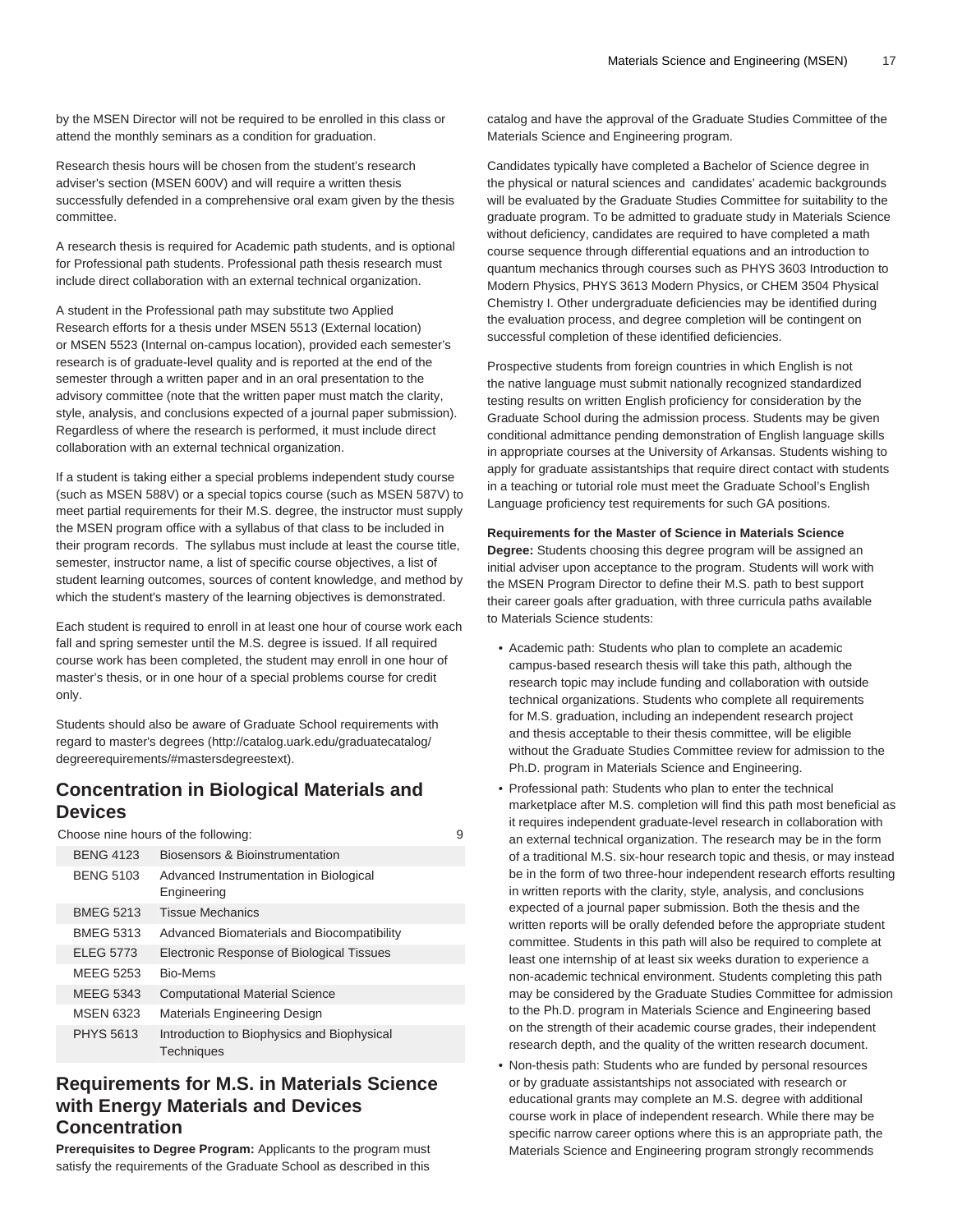the Professional or Academic paths as providing a much better overall career preparation for working in a technical position. Students completing this path cannot be accepted into the Ph.D. program in Materials Science and Engineering.

Students will form either a thesis committee or an advisory committee after they have chosen their M.S. path, defined any independent research areas, and have been accepted into a research group if appropriate. A thesis committee will be made up of at least three faculty members, with at least one faculty member each from the Fulbright College of Arts and Sciences and the College of Engineering (the student's research professor will chair the thesis committee). The advisory committee will include at least one member from the Graduate Studies Committee, the supervising faculty member for a research experience, and one additional faculty member. If the student is in the Professional path, then either committee must also include at least one technical professional from the partner external organization as an adjunct faculty member or an ex officio committee member.

Students in this degree program can choose an Academic path, a Professional path, or a Non-thesis path. The course hours to meet the minimum requirements for each paths are as follows:

| <b>Subject Area</b>                                                                                                                                                                                                                                                                      | <b>Academic Path/ Professional</b><br><b>Hours</b> | <b>Path/Hours</b> | <b>Non-Thesis</b><br><b>Path/Hours</b> |
|------------------------------------------------------------------------------------------------------------------------------------------------------------------------------------------------------------------------------------------------------------------------------------------|----------------------------------------------------|-------------------|----------------------------------------|
| <b>MSEN 5733L</b><br><b>Fabrication</b> at<br>the Nanoscale<br>OR ELEG 5243L<br>Microelectronic<br>Fabrication<br>Techniques and<br>Procedures OR<br><b>ELEG 5293L</b><br>Integrated<br><b>Circuits</b><br>Fabrication<br>Laboratory OR<br><b>MEEG 5633</b><br>Additive<br>Manufacturing | 3                                                  | 3                 | 3                                      |
| <b>MEEG 5343</b><br>Computational<br><b>Materials Science</b>                                                                                                                                                                                                                            | 3                                                  | 3                 | 3                                      |
| <b>MSEN 5322</b><br><b>Materials</b><br>Characterization<br>(Core)                                                                                                                                                                                                                       | $\overline{2}$                                     | 2                 | 2                                      |
| <b>MSEN 5313</b><br>Fundamentals of<br><b>Materials Science</b><br>(Core)                                                                                                                                                                                                                | 3                                                  | 3                 | 3                                      |
| <b>MSEN 5383</b><br>Research<br>Commercialization<br>and Product<br>Development                                                                                                                                                                                                          | 3                                                  | 3                 | 3                                      |

| MSEN 5811 /<br>MSEN 5911 /<br>MSEN 6811 /<br><b>MSEN 6911</b><br>Operations<br>Management<br><b>Seminar Series</b><br>(Core)          | 4                                                            | 4                                                     | 4                                                            |
|---------------------------------------------------------------------------------------------------------------------------------------|--------------------------------------------------------------|-------------------------------------------------------|--------------------------------------------------------------|
| Technical<br>Electives from<br>Concentration<br>List                                                                                  | 9                                                            | 9                                                     | 9                                                            |
| <b>MSEN 600V</b><br><b>Research Thesis</b>                                                                                            | 6                                                            | (Option) 6                                            | 0                                                            |
| <b>MSEN 5513</b><br>Applied Research<br>in External<br>Technical<br>Organizations                                                     | Not Available                                                | (Or Option) $3 + 3$ Not Available                     |                                                              |
| <b>MSEN 5323</b><br>Applied On-<br>Campus<br>Collaborative<br>Research<br>with External<br>Organizations                              | Not Available                                                | (Or Option) $3 + 3$ Not Available                     |                                                              |
| <b>MSEN 555V</b><br>Internship<br>in External<br>Technical<br>Organization<br>or GNEG 5811<br>Alternating<br>Cooperative<br>Education | Optional (hours<br>do not apply<br>to degree<br>requirement) | $>/- 1$                                               | Optional (hours<br>do not apply<br>to degree<br>requirement) |
| <b>MSEN 5821</b><br>Ethics for<br>Scientists and<br>Engineers                                                                         | Applied in Ph.D.<br>Curriculum                               | 1                                                     | 1                                                            |
| Additional<br>Technical<br>Elective                                                                                                   | 0                                                            | 0                                                     | >/=2                                                         |
| <b>MSEN 5253</b><br>Emerging<br>Technologies in<br>Industry                                                                           | PhD studies                                                  | Recommended in Recommended in 3<br><b>PhD</b> studies |                                                              |
| <b>MSEN 5393</b><br>Product<br>Development<br>Process                                                                                 | Not Available                                                | Not Available                                         | 3                                                            |

If a University of Arkansas undergraduate student is pursuing a Bachelor of Science degree in a department that has implemented an accelerated B.S./M.S. program (typically allowing six hours of graduate-level course work to be shared between the two degrees), the student may implement the same acceleration for a B.S. departmental degree/M.S. Materials Science degree set. Both the undergraduate department and the MSEN program Director must approve the shared courses prior to enrollment.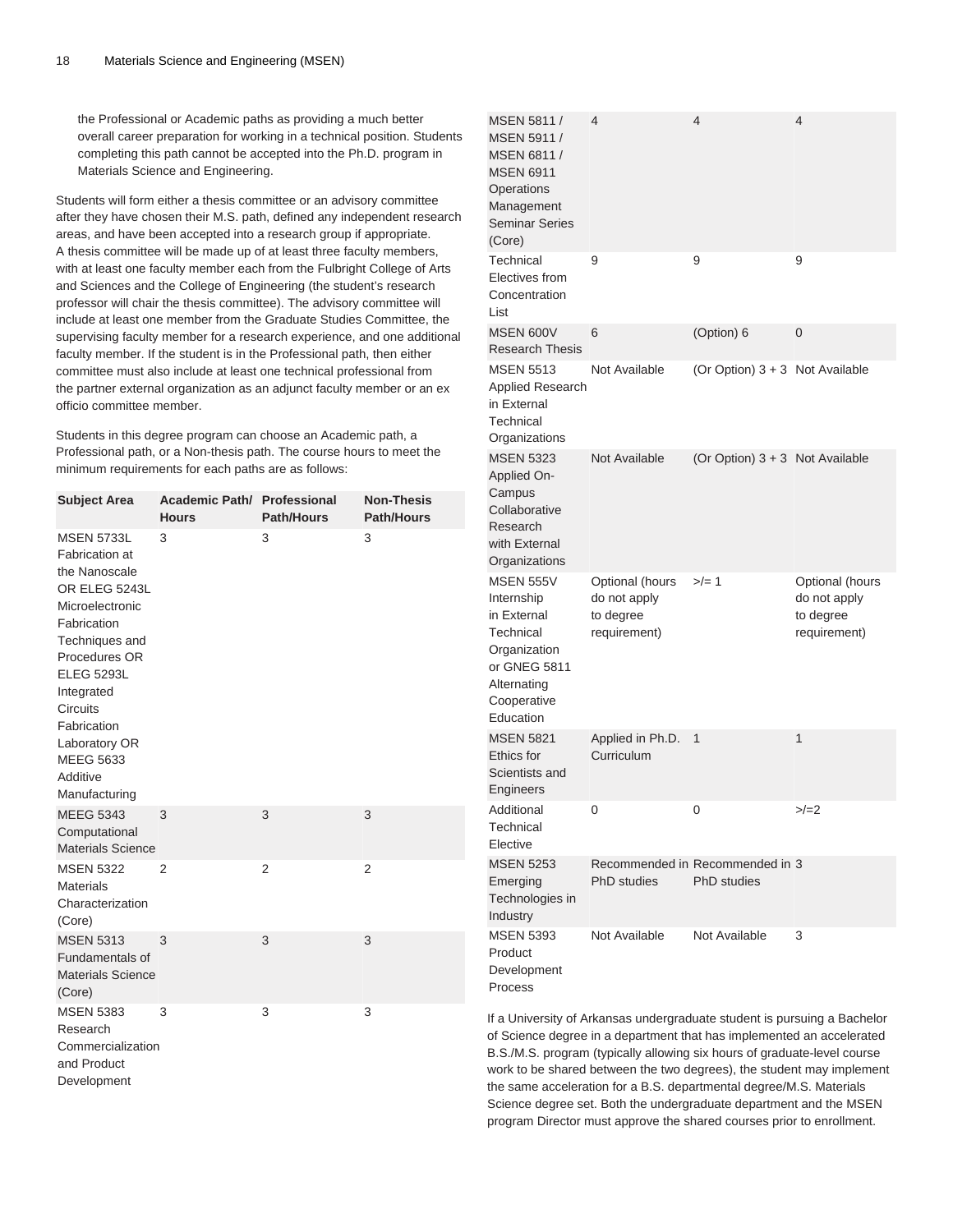As part of each student's curriculum, nine hours of coursework must be taken through one of the following concentrations. Courses not listed in the concentration list, but clearly pertaining to the concentration area, may be substituted with the approval of the student's research adviser and the MSEN program Director. Students who have acquired the knowledge contained in any of the required courses through prior education may petition the MSEN program Director for permission to substitute other classes for these required courses.

Additional core courses to develop operations management skills also have been defined for MSEN students. During year one of their graduate studies at the University of Arkansas, students are required to take MSEN 5811 1st Year Operations Seminar - Infrastructure Management and MSEN 5911 1st Year Operations Seminar - Personnel Management in the fall and spring semesters and MSEN 5821 Ethics for Scientists and Engineers in their first summer. During year two, students are required to take MSEN 6811 2nd Year Operations Seminar - Management and Leadership and MSEN 6911 2nd Year Operations Seminar - Advanced Management and Leadership in the fall and spring semesters, respectively. Students who begin their graduate studies at the University of Arkansas during the spring semester will be required to take MSEN 5811 in the fall semester following their completion of MSEN 6911 or to take MSEN 5811 concurrently with MSEN 6811.

Students are required to attend monthly MSEN Research Communication Seminars during the first three semesters of their M.S. degree program, and will enroll in MSEN 5611 Research Communication Seminar of MS Students in their third semester. Students working more than 20 hours per week in a non-local technology-based professional position approved by the MSEN Director will not be required to be enrolled in this class or attend the monthly seminars as a condition for graduation.

Research thesis hours will be chosen from the student's research adviser's section (MSEN 600V) and will require a written thesis successfully defended in a comprehensive oral exam given by the thesis committee.

A research thesis is required for Academic path students, and is optional for Professional path students. Professional path thesis research must include direct collaboration with an external technical organization.

A student in the Professional path may substitute two Applied Research efforts for a thesis under MSEN 5513 (External location) or MSEN 5523 (Internal on-campus location), provided each semester's research is of graduate-level quality and is reported at the end of the semester through a written paper and in an oral presentation to the advisory committee (note that the written paper must match the clarity, style, analysis, and conclusions expected of a journal paper submission). Regardless of where the research is performed, it must include direct collaboration with an external technical organization.

If a student is taking either a special problems independent study course (such as MSEN 588V) or a special topics course (such as MSEN 587V) to meet partial requirements for their M.S. degree, the instructor must supply the MSEN program office with a syllabus of that class to be included in their program records. The syllabus must include at least the course title, semester, instructor name, a list of specific course objectives, a list of student learning outcomes, sources of content knowledge, and method by which the student's mastery of the learning objectives is demonstrated.

Each student is required to enroll in at least one hour of course work each fall and spring semester until the M.S. degree is issued. If all required course work has been completed, the student may enroll in one hour of

master's thesis, or in one hour of a special problems course for credit only.

Students should also be aware of Graduate School requirements with regard to [master's degrees \(http://catalog.uark.edu/graduatecatalog/](http://catalog.uark.edu/graduatecatalog/degreerequirements/#mastersdegreestext) [degreerequirements/#mastersdegreestext\)](http://catalog.uark.edu/graduatecatalog/degreerequirements/#mastersdegreestext).

### **Concentration in Energy Materials and Devices**

| Choose nine hours from the following:<br>9 |                                                                                   |  |
|--------------------------------------------|-----------------------------------------------------------------------------------|--|
| <b>CHEM 5283</b>                           | <b>Energy Conversion and Storage</b>                                              |  |
| <b>ELEG 5223</b>                           | Design and Fabrication of Solar Cells                                             |  |
| <b>MEEG 5343</b>                           | <b>Computational Material Science</b>                                             |  |
| <b>MEEG 5353</b>                           | Lithium-ion Batteries and Beyond: Materials,<br>Characterization, and Performance |  |
| <b>MSEN 5713</b>                           | <b>Advanced Nanomaterials Chemistry</b>                                           |  |
| <b>MSEN 5733L</b>                          | <b>Fabrication at the Nanoscale</b>                                               |  |
| <b>MSEN 6323</b>                           | <b>Materials Engineering Design</b>                                               |  |

# **Requirements for M.S. in Materials Science with Mechanical and Structural Materials Concentration**

**Prerequisites to Degree Program:** Applicants to the program must satisfy the requirements of the Graduate School as described in this catalog and have the approval of the Graduate Studies Committee of the Materials Science and Engineering program.

Candidates typically have completed a Bachelor of Science degree in the physical or natural sciences and candidates' academic backgrounds will be evaluated by the Graduate Studies Committee for suitability to the graduate program. To be admitted to graduate study in Materials Science without deficiency, candidates are required to have completed a math course sequence through differential equations and an introduction to quantum mechanics through courses such as PHYS 3603 Introduction to Modern Physics, PHYS 3613 Modern Physics, or CHEM 3504 Physical Chemistry I. Other undergraduate deficiencies may be identified during the evaluation process, and degree completion will be contingent on successful completion of these identified deficiencies.

Prospective students from foreign countries in which English is not the native language must submit nationally recognized standardized testing results on written English proficiency for consideration by the Graduate School during the admission process. Students may be given conditional admittance pending demonstration of English language skills in appropriate courses at the University of Arkansas. Students wishing to apply for graduate assistantships that require direct contact with students in a teaching or tutorial role must meet the Graduate School's English Language proficiency test requirements for such GA positions.

**Requirements for the Master of Science in Materials Science**

**Degree:** Students choosing this degree program will be assigned an initial adviser upon acceptance to the program. Students will work with the MSEN Program Director to define their M.S. path to best support their career goals after graduation, with three curricula paths available to Materials Science students:

• Academic path: Students who plan to complete an academic campus-based research thesis will take this path, although the research topic may include funding and collaboration with outside technical organizations. Students who complete all requirements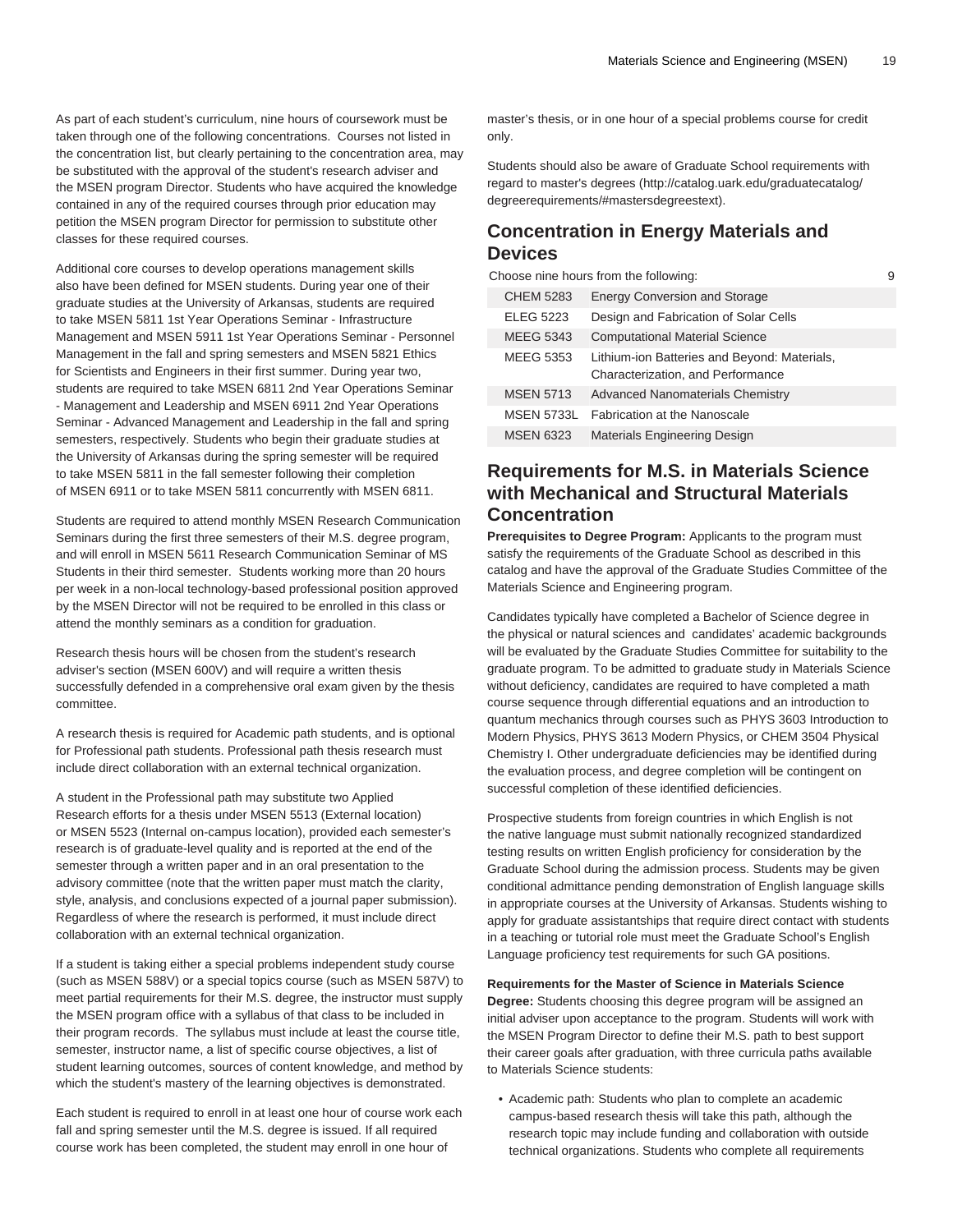for M.S. graduation, including an independent research project and thesis acceptable to their thesis committee, will be eligible without the Graduate Studies Committee review for admission to the Ph.D. program in Materials Science and Engineering.

- Professional path: Students who plan to enter the technical marketplace after M.S. completion will find this path most beneficial as it requires independent graduate-level research in collaboration with an external technical organization. The research may be in the form of a traditional M.S. six-hour research topic and thesis, or may instead be in the form of two three-hour independent research efforts resulting in written reports with the clarity, style, analysis, and conclusions expected of a journal paper submission. Both the thesis and the written reports will be orally defended before the appropriate student committee. Students in this path will also be required to complete at least one internship of at least six weeks duration to experience a non-academic technical environment. Students completing this path may be considered by the Graduate Studies Committee for admission to the Ph.D. program in Materials Science and Engineering based on the strength of their academic course grades, their independent research depth, and the quality of the written research document.
- Non-thesis path: Students who are funded by personal resources or by graduate assistantships not associated with research or educational grants may complete an M.S. degree with additional course work in place of independent research. While there may be specific narrow career options where this is an appropriate path, the Materials Science and Engineering program strongly recommends the Professional or Academic paths as providing a much better overall career preparation for working in a technical position. Students completing this path cannot be accepted into the Ph.D. program in Materials Science and Engineering.

Students will form either a thesis committee or an advisory committee after they have chosen their M.S. path, defined any independent research areas, and have been accepted into a research group if appropriate. A thesis committee will be made up of at least three faculty members, with at least one faculty member each from the Fulbright College of Arts and Sciences and the College of Engineering (the student's research professor will chair the thesis committee). The advisory committee will include at least one member from the Graduate Studies Committee, the supervising faculty member for a research experience, and one additional faculty member. If the student is in the Professional path, then either committee must also include at least one technical professional from the partner external organization as an adjunct faculty member or an ex officio committee member.

Students in this degree program can choose an Academic path, a Professional path, or a Non-thesis path. The course hours to meet the minimum requirements for each paths are as follows:

| <b>Subject Area</b>                                                                                                                                                                                                                                                        | Academic Path/ Professional<br><b>Hours</b> | <b>Path/Hours</b>               | <b>Non-Thesis</b><br><b>Path/Hours</b> |
|----------------------------------------------------------------------------------------------------------------------------------------------------------------------------------------------------------------------------------------------------------------------------|---------------------------------------------|---------------------------------|----------------------------------------|
| <b>MSEN 5733L</b><br>Fabrication at<br>the Nanoscale<br>OR ELEG 5243L<br>Microelectronic<br>Fabrication<br>Techniques and<br>Procedures OR<br><b>ELEG 5293L</b><br>Integrated<br>Circuits<br>Fabrication<br>Laboratory OR<br><b>MEEG 5633</b><br>Additive<br>Manufacturing | 3                                           | 3                               | 3                                      |
| <b>MEEG 5343</b><br>Computational<br><b>Materials Science</b>                                                                                                                                                                                                              | 3                                           | 3                               | 3                                      |
| <b>MSEN 5322</b><br><b>Materials</b><br>Characterization<br>(Core)                                                                                                                                                                                                         | 2                                           | 2                               | 2                                      |
| <b>MSEN 5313</b><br><b>Fundamentals of</b><br><b>Materials Science</b><br>(Core)                                                                                                                                                                                           | 3                                           | 3                               | 3                                      |
| <b>MSEN 5383</b><br>Research<br>Commercialization<br>and Product<br>Development                                                                                                                                                                                            | 3                                           | 3                               | 3                                      |
| MSEN 5811 /<br>MSEN 5911 /<br>MSEN 6811 /<br><b>MSEN 6911</b><br>Operations<br>Management<br><b>Seminar Series</b><br>(Core)                                                                                                                                               | $\overline{4}$                              | 4                               | 4                                      |
| Technical<br>Electives from<br>Concentration<br>List                                                                                                                                                                                                                       | 9                                           | 9                               | 9                                      |
| MSEN 600V<br><b>Research Thesis</b>                                                                                                                                                                                                                                        | 6                                           | (Option) 6                      | 0                                      |
| <b>MSEN 5513</b><br>Applied Research<br>in External<br>Technical<br>Organizations                                                                                                                                                                                          | Not Available                               | (Or Option) 3 + 3 Not Available |                                        |
| <b>MSEN 5323</b><br>Applied On-<br>Campus<br>Collaborative<br>Research<br>with External<br>Organizations                                                                                                                                                                   | Not Available                               | (Or Option) 3 + 3 Not Available |                                        |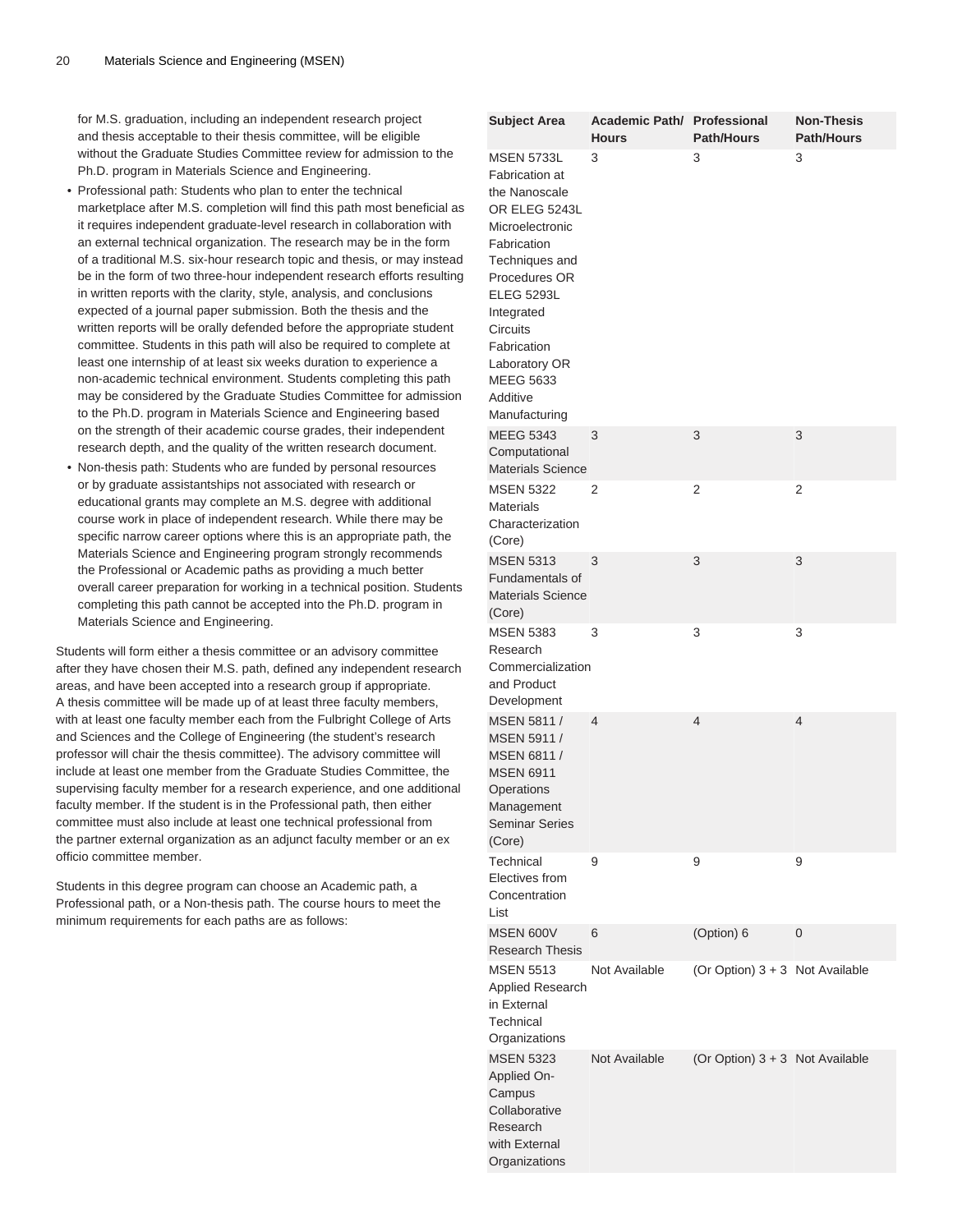| <b>MSEN 555V</b><br>Internship<br>in External<br>Technical<br>Organization<br>or GNEG 5811<br>Alternating<br>Cooperative<br>Education | Optional (hours<br>do not apply<br>to degree<br>requirement) | $>$ /= 1                                              | Optional (hours<br>do not apply<br>to degree<br>requirement) |
|---------------------------------------------------------------------------------------------------------------------------------------|--------------------------------------------------------------|-------------------------------------------------------|--------------------------------------------------------------|
| <b>MSEN 5821</b><br>Ethics for<br>Scientists and<br>Engineers                                                                         | Applied in Ph.D.<br>Curriculum                               | 1                                                     | 1                                                            |
| Additional<br>Technical<br>Elective                                                                                                   | $\Omega$                                                     | 0                                                     | >2                                                           |
| <b>MSEN 5253</b><br>Emerging<br>Technologies in<br>Industry                                                                           | PhD studies                                                  | Recommended in Recommended in 3<br><b>PhD</b> studies |                                                              |
| <b>MSEN 5393</b><br>Product<br>Development<br>Process                                                                                 | Not Available                                                | Not Available                                         | 3                                                            |

If a University of Arkansas undergraduate student is pursuing a Bachelor of Science degree in a department that has implemented an accelerated B.S./M.S. program (typically allowing six hours of graduate-level course work to be shared between the two degrees), the student may implement the same acceleration for a B.S. departmental degree/M.S. Materials Science degree set. Both the undergraduate department and the MSEN program Director must approve the shared courses prior to enrollment.

As part of each student's curriculum, nine hours of coursework must be taken through one of the following concentrations. Courses not listed in the concentration list, but clearly pertaining to the concentration area, may be substituted with the approval of the student's research adviser and the MSEN program Director. Students who have acquired the knowledge contained in any of the required courses through prior education may petition the MSEN program Director for permission to substitute other classes for these required courses.

Additional core courses to develop operations management skills also have been defined for MSEN students. During year one of their graduate studies at the University of Arkansas, students are required to take MSEN 5811 1st Year Operations Seminar - Infrastructure Management and MSEN 5911 1st Year Operations Seminar - Personnel Management in the fall and spring semesters and MSEN 5821 Ethics for Scientists and Engineers in their first summer. During year two, students are required to take MSEN 6811 2nd Year Operations Seminar - Management and Leadership and MSEN 6911 2nd Year Operations Seminar - Advanced Management and Leadership in the fall and spring semesters, respectively. Students who begin their graduate studies at the University of Arkansas during the spring semester will be required to take MSEN 5811 in the fall semester following their completion of MSEN 6911 or to take MSEN 5811 concurrently with MSEN 6811.

Students are required to attend monthly MSEN Research Communication Seminars during the first three semesters of their M.S. degree program, and will enroll in MSEN 5611 Research Communication Seminar of MS Students in their third semester. Students working more than 20 hours per week in a non-local technology-based professional position approved

by the MSEN Director will not be required to be enrolled in this class or attend the monthly seminars as a condition for graduation.

Research thesis hours will be chosen from the student's research adviser's section (MSEN 600V) and will require a written thesis successfully defended in a comprehensive oral exam given by the thesis committee.

A research thesis is required for Academic path students, and is optional for Professional path students. Professional path thesis research must include direct collaboration with an external technical organization.

A student in the Professional path may substitute two Applied Research efforts for a thesis under MSEN 5513 (External location) or MSEN 5523 (Internal on-campus location), provided each semester's research is of graduate-level quality and is reported at the end of the semester through a written paper and in an oral presentation to the advisory committee (note that the written paper must match the clarity, style, analysis, and conclusions expected of a journal paper submission). Regardless of where the research is performed, it must include direct collaboration with an external technical organization.

If a student is taking either a special problems independent study course (such as MSEN 588V) or a special topics course (such as MSEN 587V) to meet partial requirements for their M.S. degree, the instructor must supply the MSEN program office with a syllabus of that class to be included in their program records. The syllabus must include at least the course title, semester, instructor name, a list of specific course objectives, a list of student learning outcomes, sources of content knowledge, and method by which the student's mastery of the learning objectives is demonstrated.

Each student is required to enroll in at least one hour of course work each fall and spring semester until the M.S. degree is issued. If all required course work has been completed, the student may enroll in one hour of master's thesis, or in one hour of a special problems course for credit only.

Students should also be aware of Graduate School requirements with regard to [master's degrees \(http://catalog.uark.edu/graduatecatalog/](http://catalog.uark.edu/graduatecatalog/degreerequirements/#mastersdegreestext) [degreerequirements/#mastersdegreestext\)](http://catalog.uark.edu/graduatecatalog/degreerequirements/#mastersdegreestext).

### **Concentration in Mechanical and Structural Materials**

| Choose nine hours of the following:<br>9 |                                                              |  |
|------------------------------------------|--------------------------------------------------------------|--|
| MEEG 5033                                | Advanced Mechanics of Materials I                            |  |
| <b>MEEG 5163</b>                         | <b>Advanced Product Design</b>                               |  |
| MEEG 5343                                | <b>Computational Material Science</b>                        |  |
| <b>MEEG 5953</b>                         | Fundamentals of Fracture and Fatigue in<br><b>Structures</b> |  |
| <b>MEEG 5963</b>                         | Advanced Fracture Mechanics and Structural<br>Integrity      |  |
| <b>MSEN 6323</b>                         | Materials Engineering Design                                 |  |
| <b>PHYS 5713</b>                         | <b>Condensed Matter Physics I</b>                            |  |
| <b>PHYS 6713</b>                         | Condensed Matter Physics II                                  |  |

### **Requirements for M.S. in Materials Science with Microelectronic-Photonic Materials and Devices Concentration**

**Prerequisites to Degree Program:** Applicants to the program must satisfy the requirements of the Graduate School as described in this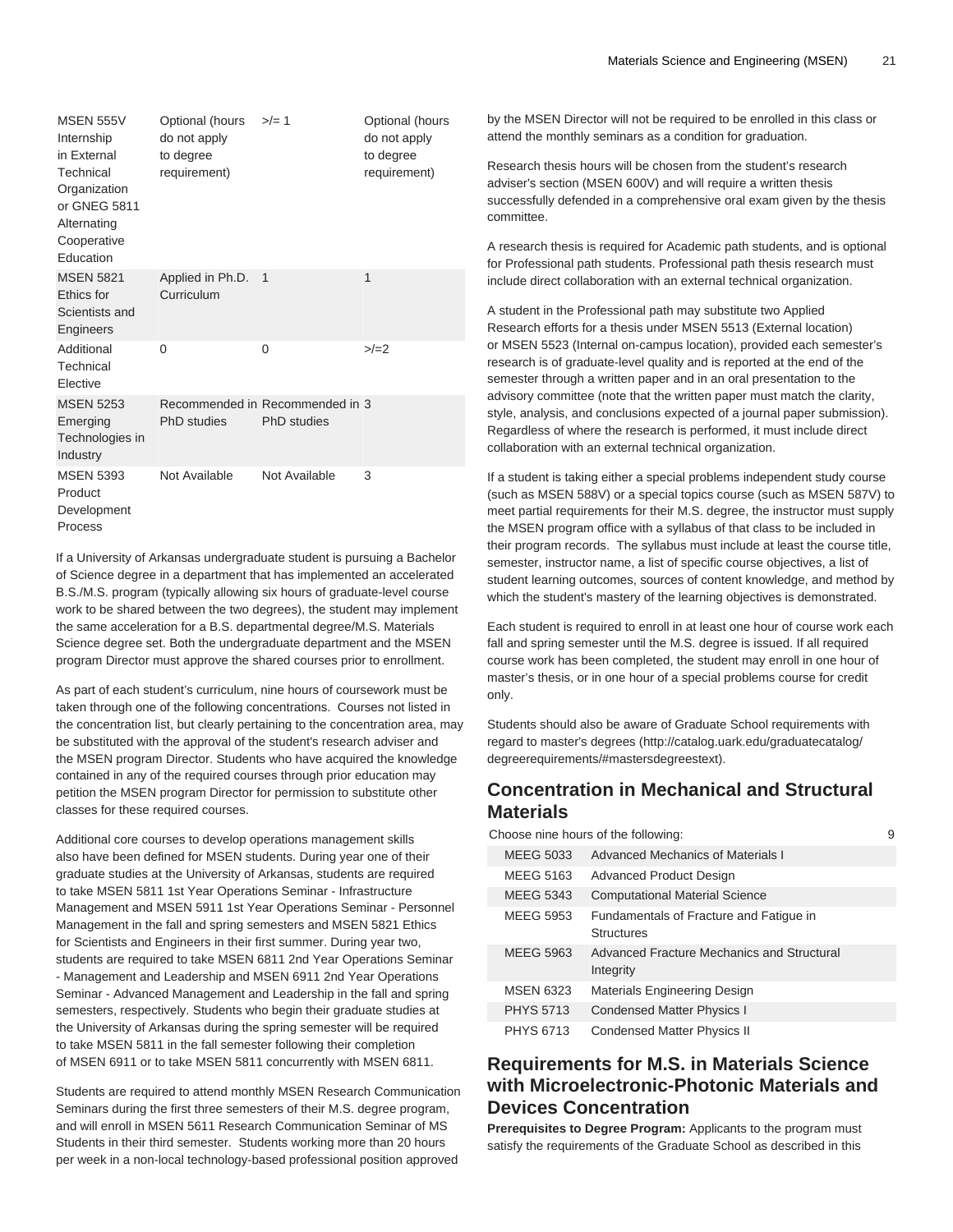catalog and have the approval of the Graduate Studies Committee of the Materials Science and Engineering program.

Candidates typically have completed a Bachelor of Science degree in the physical or natural sciences and candidates' academic backgrounds will be evaluated by the Graduate Studies Committee for suitability to the graduate program. To be admitted to graduate study in Materials Science without deficiency, candidates are required to have completed a math course sequence through differential equations and an introduction to quantum mechanics through courses such as PHYS 3603 Introduction to Modern Physics, PHYS 3613 Modern Physics, or CHEM 3504 Physical Chemistry I. Other undergraduate deficiencies may be identified during the evaluation process, and degree completion will be contingent on successful completion of these identified deficiencies.

Prospective students from foreign countries in which English is not the native language must submit nationally recognized standardized testing results on written English proficiency for consideration by the Graduate School during the admission process. Students may be given conditional admittance pending demonstration of English language skills in appropriate courses at the University of Arkansas. Students wishing to apply for graduate assistantships that require direct contact with students in a teaching or tutorial role must meet the Graduate School's English Language proficiency test requirements for such GA positions.

**Requirements for the Master of Science in Materials Science**

**Degree:** Students choosing this degree program will be assigned an initial adviser upon acceptance to the program. Students will work with the MSEN Program Director to define their M.S. path to best support their career goals after graduation, with three curricula paths available to Materials Science students:

- Academic path: Students who plan to complete an academic campus-based research thesis will take this path, although the research topic may include funding and collaboration with outside technical organizations. Students who complete all requirements for M.S. graduation, including an independent research project and thesis acceptable to their thesis committee, will be eligible without the Graduate Studies Committee review for admission to the Ph.D. program in Materials Science and Engineering.
- Professional path: Students who plan to enter the technical marketplace after M.S. completion will find this path most beneficial as it requires independent graduate-level research in collaboration with an external technical organization. The research may be in the form of a traditional M.S. six-hour research topic and thesis, or may instead be in the form of two three-hour independent research efforts resulting in written reports with the clarity, style, analysis, and conclusions expected of a journal paper submission. Both the thesis and the written reports will be orally defended before the appropriate student committee. Students in this path will also be required to complete at least one internship of at least six weeks duration to experience a non-academic technical environment. Students completing this path may be considered by the Graduate Studies Committee for admission to the Ph.D. program in Materials Science and Engineering based on the strength of their academic course grades, their independent research depth, and the quality of the written research document.
- Non-thesis path: Students who are funded by personal resources or by graduate assistantships not associated with research or educational grants may complete an M.S. degree with additional course work in place of independent research. While there may be specific narrow career options where this is an appropriate path, the Materials Science and Engineering program strongly recommends

the Professional or Academic paths as providing a much better overall career preparation for working in a technical position. Students completing this path cannot be accepted into the Ph.D. program in Materials Science and Engineering.

Students will form either a thesis committee or an advisory committee after they have chosen their M.S. path, defined any independent research areas, and have been accepted into a research group if appropriate. A thesis committee will be made up of at least three faculty members, with at least one faculty member each from the Fulbright College of Arts and Sciences and the College of Engineering (the student's research professor will chair the thesis committee). The advisory committee will include at least one member from the Graduate Studies Committee, the supervising faculty member for a research experience, and one additional faculty member. If the student is in the Professional path, then either committee must also include at least one technical professional from the partner external organization as an adjunct faculty member or an ex officio committee member.

Students in this degree program can choose an Academic path, a Professional path, or a Non-thesis path. The course hours to meet the minimum requirements for each paths are as follows:

| <b>Subject Area</b>                                                                                                                                                                                                                                                               | Academic Path/ Professional<br><b>Hours</b> | <b>Path/Hours</b> | <b>Non-Thesis</b><br>Path/Hours |
|-----------------------------------------------------------------------------------------------------------------------------------------------------------------------------------------------------------------------------------------------------------------------------------|---------------------------------------------|-------------------|---------------------------------|
| <b>MSEN 5733L</b><br>Fabrication at<br>the Nanoscale<br>OR ELEG 5243L<br>Microelectronic<br>Fabrication<br>Techniques and<br>Procedures OR<br><b>ELEG 5293L</b><br>Integrated<br><b>Circuits</b><br>Fabrication<br>Laboratory OR<br><b>MEEG 5633</b><br>Additive<br>Manufacturing | 3                                           | 3                 | 3                               |
| <b>MEEG 5343</b><br>Computational<br><b>Materials Science</b>                                                                                                                                                                                                                     | 3                                           | 3                 | 3                               |
| <b>MSEN 5322</b><br><b>Materials</b><br>Characterization<br>(Core)                                                                                                                                                                                                                | 2                                           | 2                 | 2                               |
| <b>MSEN 5313</b><br>Fundamentals of<br><b>Materials Science</b><br>(Core)                                                                                                                                                                                                         | 3                                           | 3                 | 3                               |
| <b>MSEN 5383</b><br>Research<br>Commercialization<br>and Product<br>Development                                                                                                                                                                                                   | 3                                           | 3                 | 3                               |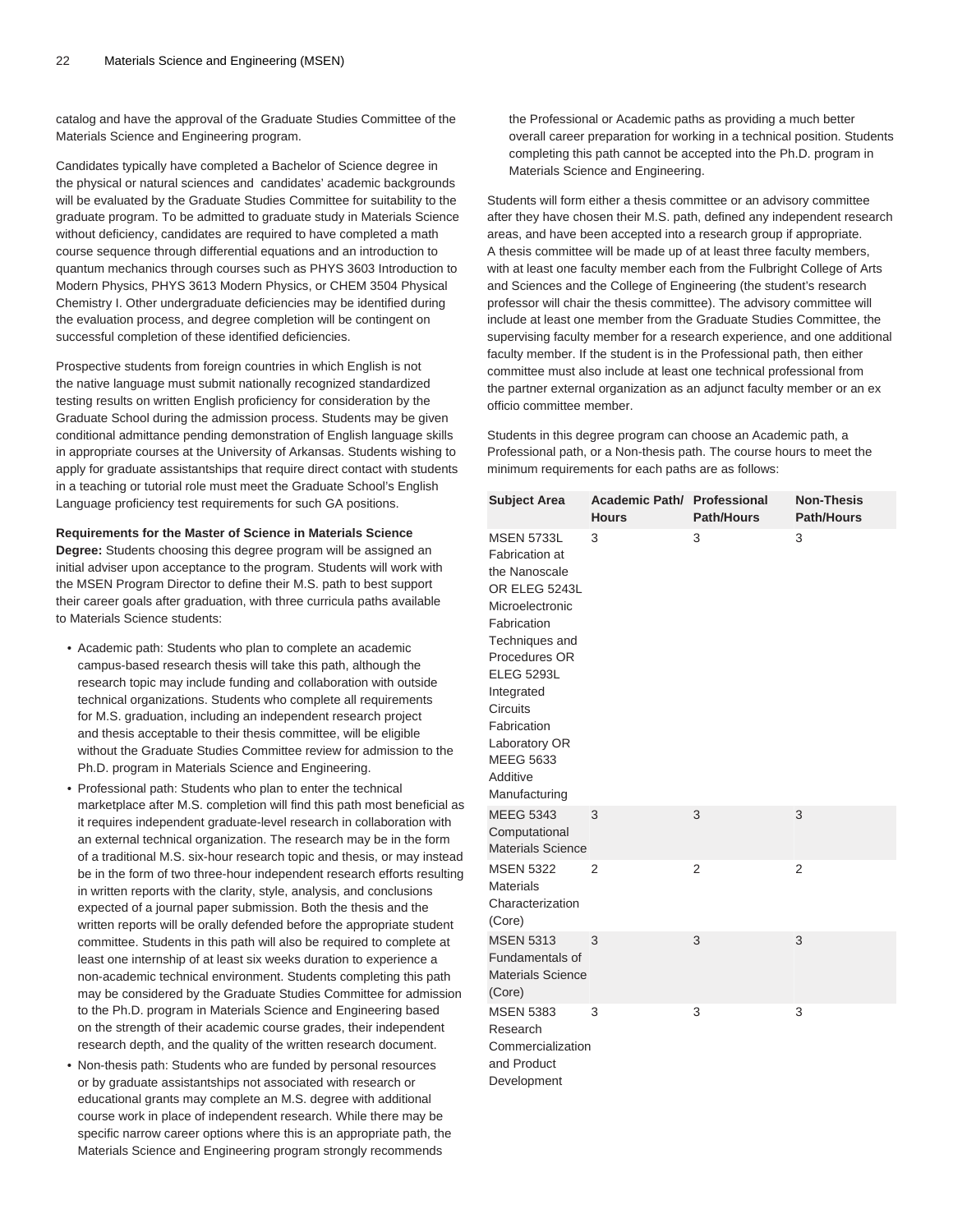| MSEN 5811 /<br>MSEN 5911 /<br>MSEN 6811 /<br><b>MSEN 6911</b><br>Operations<br>Management<br><b>Seminar Series</b><br>(Core)          | 4                                                            | 4                                                     | 4                                                            |
|---------------------------------------------------------------------------------------------------------------------------------------|--------------------------------------------------------------|-------------------------------------------------------|--------------------------------------------------------------|
| Technical<br>Electives from<br>Concentration<br>List                                                                                  | 9                                                            | 9                                                     | 9                                                            |
| <b>MSEN 600V</b><br><b>Research Thesis</b>                                                                                            | 6                                                            | (Option) 6                                            | 0                                                            |
| <b>MSEN 5513</b><br><b>Applied Research</b><br>in External<br>Technical<br>Organizations                                              | Not Available                                                | (Or Option) 3 + 3 Not Available                       |                                                              |
| <b>MSEN 5323</b><br>Applied On-<br>Campus<br>Collaborative<br>Research<br>with External<br>Organizations                              | Not Available                                                | (Or Option) 3 + 3 Not Available                       |                                                              |
| <b>MSEN 555V</b><br>Internship<br>in External<br>Technical<br>Organization<br>or GNEG 5811<br>Alternating<br>Cooperative<br>Education | Optional (hours<br>do not apply<br>to degree<br>requirement) | $>$ /= 1                                              | Optional (hours<br>do not apply<br>to degree<br>requirement) |
| <b>MSEN 5821</b><br>Ethics for<br>Scientists and<br>Engineers                                                                         | Applied in Ph.D.<br>Curriculum                               | 1                                                     | 1                                                            |
| Additional<br>Technical<br>Elective                                                                                                   | 0                                                            | 0                                                     | $>/-2$                                                       |
| <b>MSEN 5253</b><br>Emerging<br>Technologies in<br>Industry                                                                           | <b>PhD</b> studies                                           | Recommended in Recommended in 3<br><b>PhD</b> studies |                                                              |
| <b>MSEN 5393</b><br>Product<br>Development<br>Process                                                                                 | Not Available                                                | Not Available                                         | 3                                                            |

If a University of Arkansas undergraduate student is pursuing a Bachelor of Science degree in a department that has implemented an accelerated B.S./M.S. program (typically allowing six hours of graduate-level course work to be shared between the two degrees), the student may implement the same acceleration for a B.S. departmental degree/M.S. Materials Science degree set. Both the undergraduate department and the MSEN program Director must approve the shared courses prior to enrollment.

As part of each student's curriculum, nine hours of coursework must be taken through one of the following concentrations. Courses not listed in the concentration list, but clearly pertaining to the concentration area, may be substituted with the approval of the student's research adviser and the MSEN program Director. Students who have acquired the knowledge contained in any of the required courses through prior education may petition the MSEN program Director for permission to substitute other classes for these required courses.

Additional core courses to develop operations management skills also have been defined for MSEN students. During year one of their graduate studies at the University of Arkansas, students are required to take MSEN 5811 1st Year Operations Seminar - Infrastructure Management and MSEN 5911 1st Year Operations Seminar - Personnel Management in the fall and spring semesters and MSEN 5821 Ethics for Scientists and Engineers in their first summer. During year two, students are required to take MSEN 6811 2nd Year Operations Seminar - Management and Leadership and MSEN 6911 2nd Year Operations Seminar - Advanced Management and Leadership in the fall and spring semesters, respectively. Students who begin their graduate studies at the University of Arkansas during the spring semester will be required to take MSEN 5811 in the fall semester following their completion of MSEN 6911 or to take MSEN 5811 concurrently with MSEN 6811.

Students are required to attend monthly MSEN Research Communication Seminars during the first three semesters of their M.S. degree program, and will enroll in MSEN 5611 Research Communication Seminar of MS Students in their third semester. Students working more than 20 hours per week in a non-local technology-based professional position approved by the MSEN Director will not be required to be enrolled in this class or attend the monthly seminars as a condition for graduation.

Research thesis hours will be chosen from the student's research adviser's section (MSEN 600V) and will require a written thesis successfully defended in a comprehensive oral exam given by the thesis committee.

A research thesis is required for Academic path students, and is optional for Professional path students. Professional path thesis research must include direct collaboration with an external technical organization.

A student in the Professional path may substitute two Applied Research efforts for a thesis under MSEN 5513 (External location) or MSEN 5523 (Internal on-campus location), provided each semester's research is of graduate-level quality and is reported at the end of the semester through a written paper and in an oral presentation to the advisory committee (note that the written paper must match the clarity, style, analysis, and conclusions expected of a journal paper submission). Regardless of where the research is performed, it must include direct collaboration with an external technical organization.

If a student is taking either a special problems independent study course (such as MSEN 588V) or a special topics course (such as MSEN 587V) to meet partial requirements for their M.S. degree, the instructor must supply the MSEN program office with a syllabus of that class to be included in their program records. The syllabus must include at least the course title, semester, instructor name, a list of specific course objectives, a list of student learning outcomes, sources of content knowledge, and method by which the student's mastery of the learning objectives is demonstrated.

Each student is required to enroll in at least one hour of course work each fall and spring semester until the M.S. degree is issued. If all required course work has been completed, the student may enroll in one hour of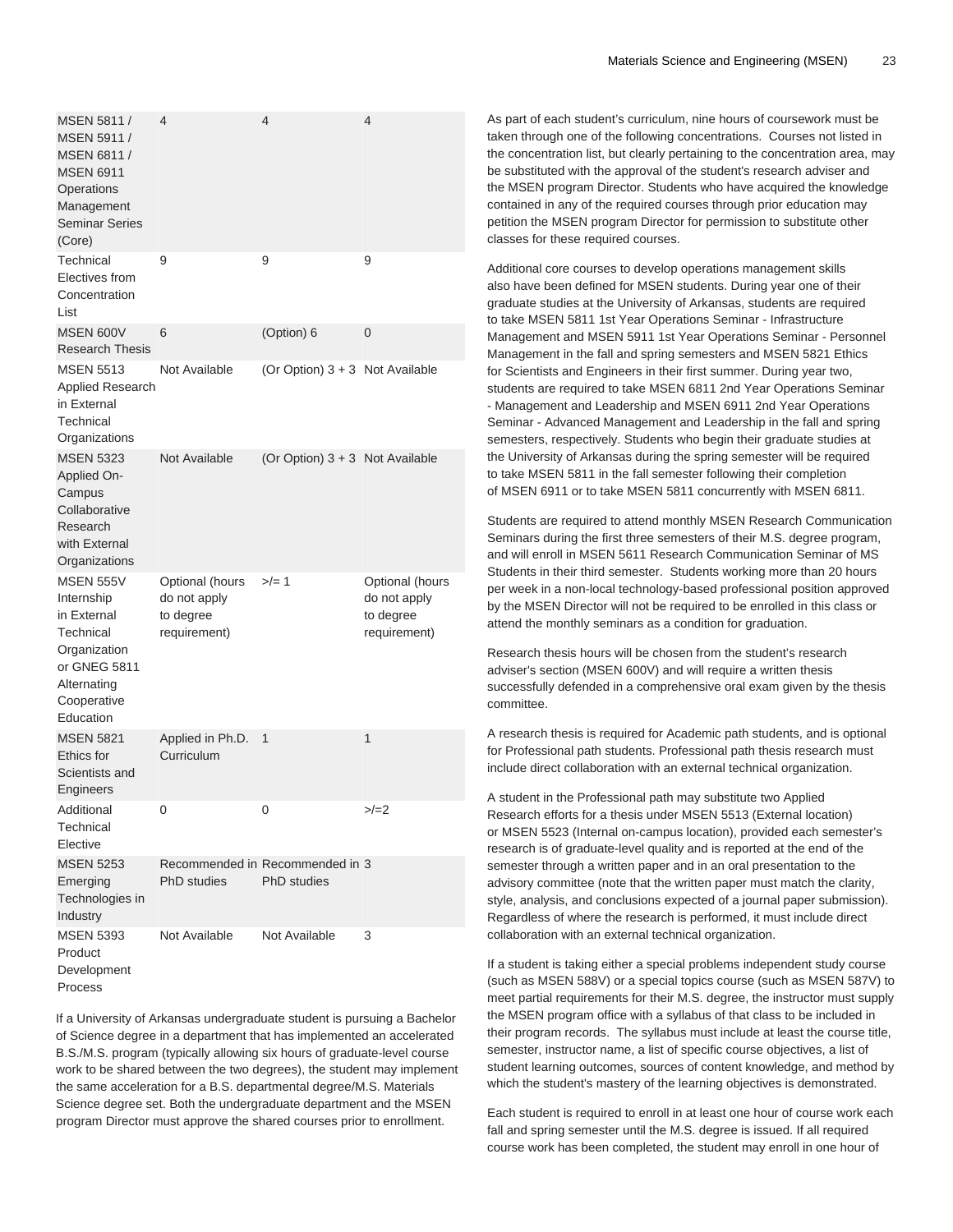master's thesis, or in one hour of a special problems course for credit only.

Students should also be aware of Graduate School requirements with regard to [master's degrees](http://catalog.uark.edu/graduatecatalog/degreerequirements/#mastersdegreestext) [\(http://catalog.uark.edu/graduatecatalog/](http://catalog.uark.edu/graduatecatalog/degreerequirements/#mastersdegreestext) [degreerequirements/#mastersdegreestext\)](http://catalog.uark.edu/graduatecatalog/degreerequirements/#mastersdegreestext).

### **Concentration in Microelectronic-Photonic Materials and Devices**

| <b>ELEG 5203</b>  | Semiconductor Devices                                 | 3 |
|-------------------|-------------------------------------------------------|---|
|                   | Choose six hours from the following:                  | 6 |
| <b>ELEG 5213</b>  | Integrated Circuit Fabrication Technology             |   |
| <b>ELEG 5223</b>  | Design and Fabrication of Solar Cells                 |   |
| <b>ELEG 5273</b>  | <b>Electronic Packaging</b>                           |   |
| <b>ELEG 5293L</b> | Integrated Circuits Fabrication Laboratory            |   |
| <b>ELEG 5313</b>  | <b>Power Semiconductor Devices</b>                    |   |
| <b>ELEG 5323</b>  | Semiconductor Nanostructures I                        |   |
| <b>ELEG 5353</b>  | Semiconductor Optoelectronic Devices                  |   |
| <b>ELEG 5363</b>  | Semiconductor Material and Device<br>Characterization |   |
| <b>ELEG 5383</b>  | Introduction of Integrated Photonics                  |   |
| <b>ELEG 5393</b>  | <b>Flectronic Materials</b>                           |   |
| <b>ELEG 5543</b>  | Introduction to Power Flectronics                     |   |
| <b>MEEG 5263</b>  | Introduction to Micro Electro Mechanical Systems      |   |
| <b>MEEG 5343</b>  | <b>Computational Material Science</b>                 |   |
| <b>MSEN 6323</b>  | Materials Engineering Design                          |   |
| <b>PHYS 5713</b>  | Condensed Matter Physics I                            |   |
| <b>PHYS 5734</b>  | <b>Laser Physics</b>                                  |   |
| <b>PHYS 5753</b>  | <b>Applied Nonlinear Optics</b>                       |   |
| <b>PHYS 5773</b>  | Introduction to Optical Properties of Materials       |   |
| <b>PHYS 6713</b>  | Condensed Matter Physics II                           |   |

# **Requirements for M.S. in Materials Science with Nanoscale Materials and Devices Concentration**

**Prerequisites to Degree Program:** Applicants to the program must satisfy the requirements of the Graduate School as described in this catalog and have the approval of the Graduate Studies Committee of the Materials Science and Engineering program.

Candidates typically have completed a Bachelor of Science degree in the physical or natural sciences and candidates' academic backgrounds will be evaluated by the Graduate Studies Committee for suitability to the graduate program. To be admitted to graduate study in Materials Science without deficiency, candidates are required to have completed a math course sequence through differential equations and an introduction to quantum mechanics through courses such as PHYS 3603 Introduction to Modern Physics, PHYS 3613 Modern Physics, or CHEM 3504 Physical Chemistry I. Other undergraduate deficiencies may be identified during the evaluation process, and degree completion will be contingent on successful completion of these identified deficiencies.

Prospective students from foreign countries in which English is not the native language must submit nationally recognized standardized testing results on written English proficiency for consideration by the Graduate School during the admission process. Students may be given conditional admittance pending demonstration of English language skills in appropriate courses at the University of Arkansas. Students wishing to apply for graduate assistantships that require direct contact with students in a teaching or tutorial role must meet the Graduate School's English Language proficiency test requirements for such GA positions.

### **Requirements for the Master of Science in Materials Science**

**Degree:** Students choosing this degree program will be assigned an initial adviser upon acceptance to the program. Students will work with the MSEN Program Director to define their M.S. path to best support their career goals after graduation, with three curricula paths available to Materials Science students:

- Academic path: Students who plan to complete an academic campus-based research thesis will take this path, although the research topic may include funding and collaboration with outside technical organizations. Students who complete all requirements for M.S. graduation, including an independent research project and thesis acceptable to their thesis committee, will be eligible without the Graduate Studies Committee review for admission to the Ph.D. program in Materials Science and Engineering.
- Professional path: Students who plan to enter the technical marketplace after M.S. completion will find this path most beneficial as it requires independent graduate-level research in collaboration with an external technical organization. The research may be in the form of a traditional M.S. six-hour research topic and thesis, or may instead be in the form of two three-hour independent research efforts resulting in written reports with the clarity, style, analysis, and conclusions expected of a journal paper submission. Both the thesis and the written reports will be orally defended before the appropriate student committee. Students in this path will also be required to complete at least one internship of at least six weeks duration to experience a non-academic technical environment. Students completing this path may be considered by the Graduate Studies Committee for admission to the Ph.D. program in Materials Science and Engineering based on the strength of their academic course grades, their independent research depth, and the quality of the written research document.
- Non-thesis path: Students who are funded by personal resources or by graduate assistantships not associated with research or educational grants may complete an M.S. degree with additional course work in place of independent research. While there may be specific narrow career options where this is an appropriate path, the Materials Science and Engineering program strongly recommends the Professional or Academic paths as providing a much better overall career preparation for working in a technical position. Students completing this path cannot be accepted into the Ph.D. program in Materials Science and Engineering.

Students will form either a thesis committee or an advisory committee after they have chosen their M.S. path, defined any independent research areas, and have been accepted into a research group if appropriate. A thesis committee will be made up of at least three faculty members, with at least one faculty member each from the Fulbright College of Arts and Sciences and the College of Engineering (the student's research professor will chair the thesis committee). The advisory committee will include at least one member from the Graduate Studies Committee, the supervising faculty member for a research experience, and one additional faculty member. If the student is in the Professional path, then either committee must also include at least one technical professional from the partner external organization as an adjunct faculty member or an ex officio committee member.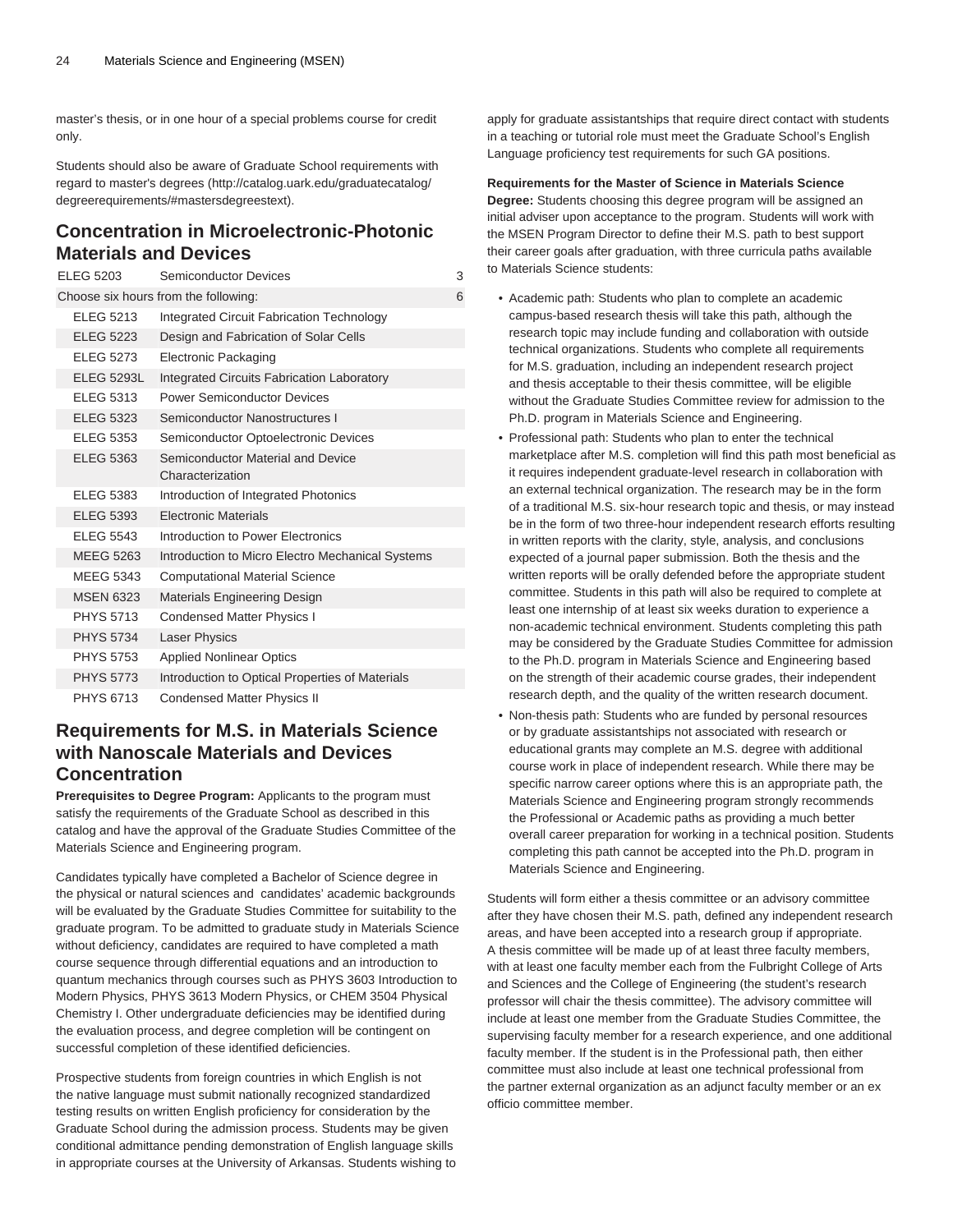Students in this degree program can choose an Academic path, a Professional path, or a Non-thesis path. The course hours to meet the minimum requirements for each paths are as follows:

| <b>Subject Area</b>                                                                                                                                                                                                                                                               | Academic Path/ Professional<br><b>Hours</b> | <b>Path/Hours</b>               | <b>Non-Thesis</b><br><b>Path/Hours</b> |
|-----------------------------------------------------------------------------------------------------------------------------------------------------------------------------------------------------------------------------------------------------------------------------------|---------------------------------------------|---------------------------------|----------------------------------------|
| <b>MSEN 5733L</b><br>Fabrication at<br>the Nanoscale<br>OR ELEG 5243L<br>Microelectronic<br>Fabrication<br>Techniques and<br>Procedures OR<br><b>ELEG 5293L</b><br>Integrated<br><b>Circuits</b><br>Fabrication<br>Laboratory OR<br><b>MEEG 5633</b><br>Additive<br>Manufacturing | 3                                           | 3                               | 3                                      |
| <b>MEEG 5343</b><br>Computational<br><b>Materials Science</b>                                                                                                                                                                                                                     | 3                                           | 3                               | 3                                      |
| <b>MSEN 5322</b><br><b>Materials</b><br>Characterization<br>(Core)                                                                                                                                                                                                                | 2                                           | 2                               | 2                                      |
| <b>MSEN 5313</b><br><b>Fundamentals of</b><br><b>Materials Science</b><br>(Core)                                                                                                                                                                                                  | 3                                           | 3                               | 3                                      |
| <b>MSEN 5383</b><br>Research<br>Commercialization<br>and Product<br>Development                                                                                                                                                                                                   | 3                                           | 3                               | 3                                      |
| MSEN 5811 /<br>MSEN 5911 /<br>MSEN 6811 /<br><b>MSEN 6911</b><br>Operations<br>Management<br><b>Seminar Series</b><br>(Core)                                                                                                                                                      | $\overline{4}$                              | 4                               | 4                                      |
| Technical<br>Electives from<br>Concentration<br>List                                                                                                                                                                                                                              | 9                                           | 9                               | 9                                      |
| <b>MSEN 600V</b><br><b>Research Thesis</b>                                                                                                                                                                                                                                        | 6                                           | (Option) 6                      | 0                                      |
| <b>MSEN 5513</b><br>Applied Research<br>in External<br>Technical<br>Organizations                                                                                                                                                                                                 | Not Available                               | (Or Option) 3 + 3 Not Available |                                        |

| <b>MSEN 5323</b><br>Applied On-<br>Campus<br>Collaborative<br>Research<br>with External<br>Organizations                              | Not Available                                                | (Or Option) $3 + 3$ Not Available                     |                                                              |
|---------------------------------------------------------------------------------------------------------------------------------------|--------------------------------------------------------------|-------------------------------------------------------|--------------------------------------------------------------|
| <b>MSEN 555V</b><br>Internship<br>in External<br>Technical<br>Organization<br>or GNEG 5811<br>Alternating<br>Cooperative<br>Education | Optional (hours<br>do not apply<br>to degree<br>requirement) | $>/- 1$                                               | Optional (hours<br>do not apply<br>to degree<br>requirement) |
| <b>MSEN 5821</b><br>Ethics for<br>Scientists and<br>Engineers                                                                         | Applied in Ph.D.<br>Curriculum                               | 1                                                     | $\mathbf 1$                                                  |
| Additional<br>Technical<br>Elective                                                                                                   | $\Omega$                                                     | 0                                                     | $>/-2$                                                       |
| <b>MSEN 5253</b><br>Emerging<br>Technologies in<br>Industry                                                                           | <b>PhD</b> studies                                           | Recommended in Recommended in 3<br><b>PhD</b> studies |                                                              |
| <b>MSEN 5393</b><br>Product<br>Development<br>Process                                                                                 | Not Available                                                | Not Available                                         | 3                                                            |

If a University of Arkansas undergraduate student is pursuing a Bachelor of Science degree in a department that has implemented an accelerated B.S./M.S. program (typically allowing six hours of graduate-level course work to be shared between the two degrees), the student may implement the same acceleration for a B.S. departmental degree/M.S. Materials Science degree set. Both the undergraduate department and the MSEN program Director must approve the shared courses prior to enrollment.

As part of each student's curriculum, nine hours of coursework must be taken through one of the following concentrations. Courses not listed in the concentration list, but clearly pertaining to the concentration area, may be substituted with the approval of the student's research adviser and the MSEN program Director. Students who have acquired the knowledge contained in any of the required courses through prior education may petition the MSEN program Director for permission to substitute other classes for these required courses.

Additional core courses to develop operations management skills also have been defined for MSEN students. During year one of their graduate studies at the University of Arkansas, students are required to take MSEN 5811 1st Year Operations Seminar - Infrastructure Management and MSEN 5911 1st Year Operations Seminar - Personnel Management in the fall and spring semesters and MSEN 5821 Ethics for Scientists and Engineers in their first summer. During year two, students are required to take MSEN 6811 2nd Year Operations Seminar - Management and Leadership and MSEN 6911 2nd Year Operations Seminar - Advanced Management and Leadership in the fall and spring semesters, respectively. Students who begin their graduate studies at the University of Arkansas during the spring semester will be required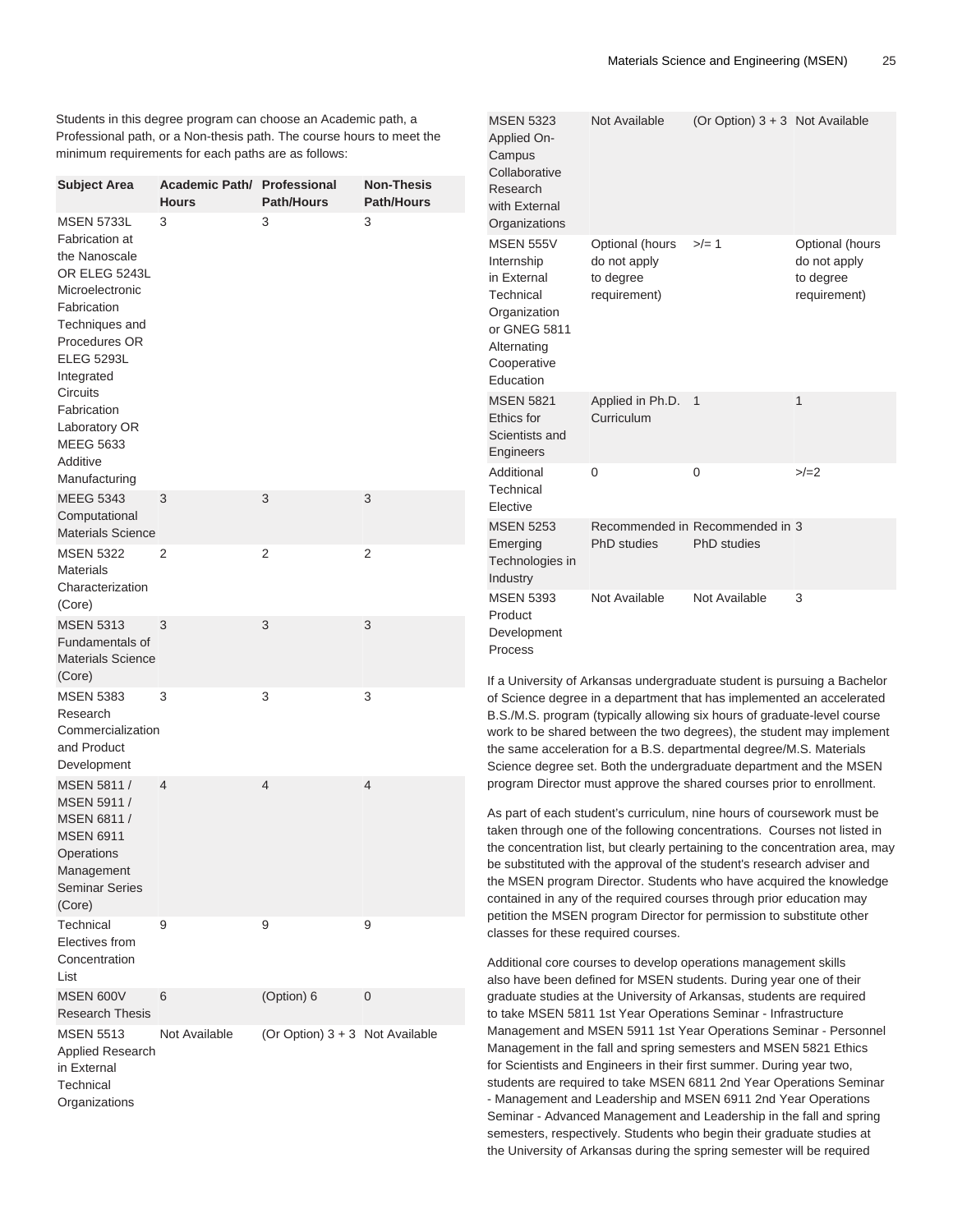to take MSEN 5811 in the fall semester following their completion of MSEN 6911 or to take MSEN 5811 concurrently with MSEN 6811.

Students are required to attend monthly MSEN Research Communication Seminars during the first three semesters of their M.S. degree program, and will enroll in MSEN 5611 Research Communication Seminar of MS Students in their third semester. Students working more than 20 hours per week in a non-local technology-based professional position approved by the MSEN Director will not be required to be enrolled in this class or attend the monthly seminars as a condition for graduation.

Research thesis hours will be chosen from the student's research adviser's section (MSEN 600V) and will require a written thesis successfully defended in a comprehensive oral exam given by the thesis committee.

A research thesis is required for Academic path students, and is optional for Professional path students. Professional path thesis research must include direct collaboration with an external technical organization.

A student in the Professional path may substitute two Applied Research efforts for a thesis under MSEN 5513 (External location) or MSEN 5523 (Internal on-campus location), provided each semester's research is of graduate-level quality and is reported at the end of the semester through a written paper and in an oral presentation to the advisory committee (note that the written paper must match the clarity, style, analysis, and conclusions expected of a journal paper submission). Regardless of where the research is performed, it must include direct collaboration with an external technical organization.

If a student is taking either a special problems independent study course (such as MSEN 588V) or a special topics course (such as MSEN 587V) to meet partial requirements for their M.S. degree, the instructor must supply the MSEN program office with a syllabus of that class to be included in their program records. The syllabus must include at least the course title, semester, instructor name, a list of specific course objectives, a list of student learning outcomes, sources of content knowledge, and method by which the student's mastery of the learning objectives is demonstrated.

Each student is required to enroll in at least one hour of course work each fall and spring semester until the M.S. degree is issued. If all required course work has been completed, the student may enroll in one hour of master's thesis, or in one hour of a special problems course for credit only.

Students should also be aware of Graduate School requirements with regard to [master's degrees](http://catalog.uark.edu/graduatecatalog/degreerequirements/#mastersdegreestext) [\(http://catalog.uark.edu/graduatecatalog/](http://catalog.uark.edu/graduatecatalog/degreerequirements/#mastersdegreestext) [degreerequirements/#mastersdegreestext\)](http://catalog.uark.edu/graduatecatalog/degreerequirements/#mastersdegreestext).

### **Concentration in Nanoscale Materials and Devices**

Choose nine hours of the following: 9

| <b>CHEM 5443</b>  | <b>Physical Chemistry of Materials</b>                                                   |
|-------------------|------------------------------------------------------------------------------------------|
| ELEG 5303         | Introduction to Nanomaterials and Devices<br>(Introduction to Nanomaterials and Devices) |
| MEEG 5263         | Introduction to Micro Electro Mechanical Systems                                         |
| MEEG 5333         | Introduction to Tribology                                                                |
| MEEG 5343         | <b>Computational Material Science</b>                                                    |
| <b>MSEN 5713</b>  | <b>Advanced Nanomaterials Chemistry</b>                                                  |
| <b>MSEN 5733L</b> | <b>Fabrication at the Nanoscale</b>                                                      |
| <b>MSEN 6323</b>  | Materials Engineering Design                                                             |

| <b>PHYS 5713</b> | Condensed Matter Physics I  |
|------------------|-----------------------------|
| <b>PHYS 5723</b> | Physics at the Nanoscale    |
| <b>PHYS 5783</b> | Physics of 2D Materials     |
| PHYS 6713        | Condensed Matter Physics II |

### **Requirements for M.S. in Materials Science with Materials Modeling Concentration**

**Prerequisites to Degree Program:** Applicants to the program must satisfy the requirements of the Graduate School as described in this catalog and have the approval of the Graduate Studies Committee of the Materials Science and Engineering program.

Candidates typically have completed a Bachelor of Science degree in the physical or natural sciences and candidates' academic backgrounds will be evaluated by the Graduate Studies Committee for suitability to the graduate program. To be admitted to graduate study in Materials Science without deficiency, candidates are required to have completed a math course sequence through differential equations and an introduction to quantum mechanics through courses such as PHYS 3603 Introduction to Modern Physics, PHYS 3613 Modern Physics, or CHEM 3504 Physical Chemistry I. Other undergraduate deficiencies may be identified during the evaluation process, and degree completion will be contingent on successful completion of these identified deficiencies.

Prospective students from foreign countries in which English is not the native language must submit nationally recognized standardized testing results on written English proficiency for consideration by the Graduate School during the admission process. Students may be given conditional admittance pending demonstration of English language skills in appropriate courses at the University of Arkansas. Students wishing to apply for graduate assistantships that require direct contact with students in a teaching or tutorial role must meet the Graduate School's English Language proficiency test requirements for such GA positions.

#### **Requirements for the Master of Science in Materials Science**

**Degree:** Students choosing this degree program will be assigned an initial adviser upon acceptance to the program. Students will work with the MSEN Program Director to define their M.S. path to best support their career goals after graduation, with three curricula paths available to Materials Science students:

- Academic path: Students who plan to complete an academic campus-based research thesis will take this path, although the research topic may include funding and collaboration with outside technical organizations. Students who complete all requirements for M.S. graduation, including an independent research project and thesis acceptable to their thesis committee, will be eligible without the Graduate Studies Committee review for admission to the Ph.D. program in Materials Science and Engineering.
- Professional path: Students who plan to enter the technical marketplace after M.S. completion will find this path most beneficial as it requires independent graduate-level research in collaboration with an external technical organization. The research may be in the form of a traditional M.S. six-hour research topic and thesis, or may instead be in the form of two three-hour independent research efforts resulting in written reports with the clarity, style, analysis, and conclusions expected of a journal paper submission. Both the thesis and the written reports will be orally defended before the appropriate student committee. Students in this path will also be required to complete at least one internship of at least six weeks duration to experience a non-academic technical environment. Students completing this path may be considered by the Graduate Studies Committee for admission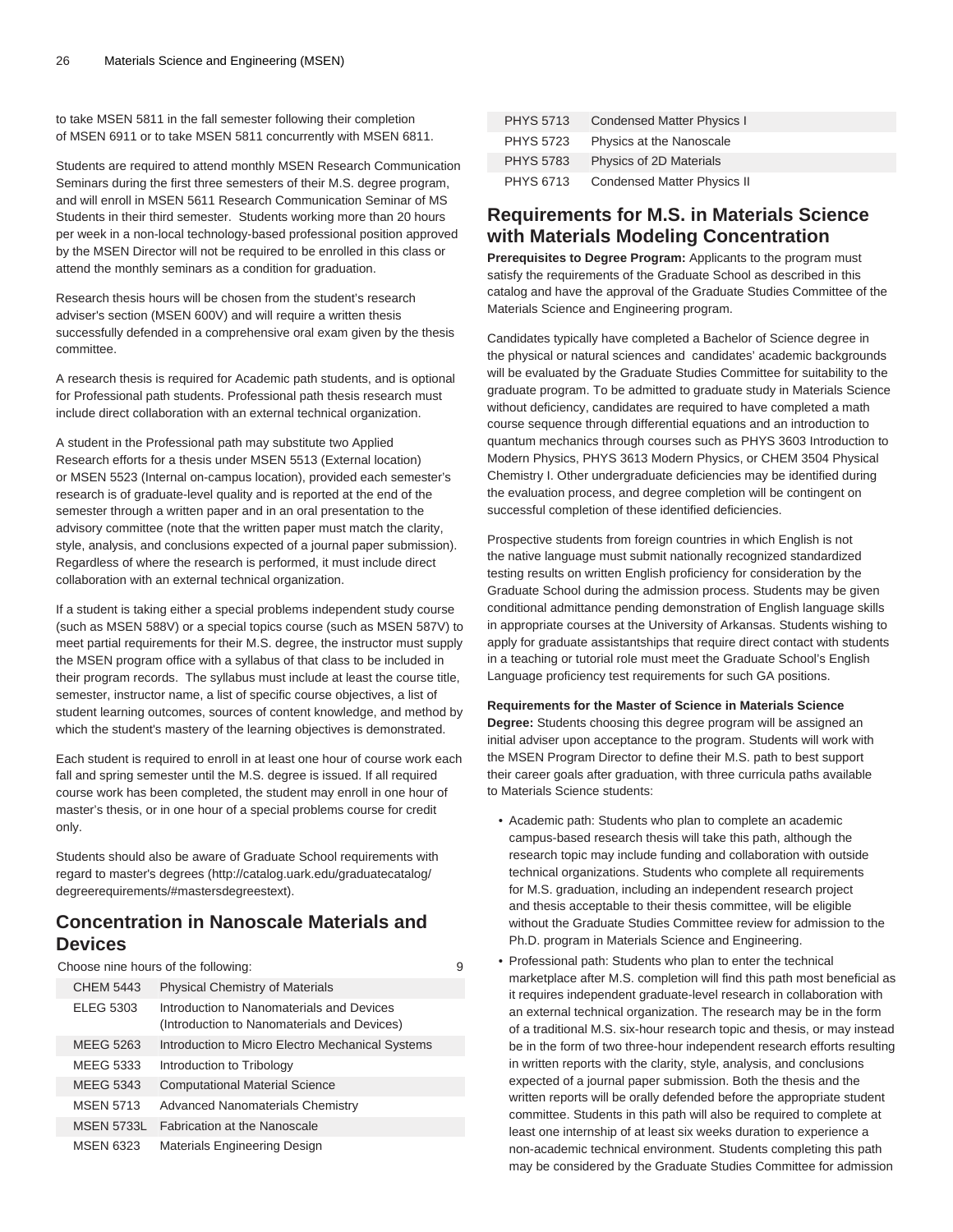to the Ph.D. program in Materials Science and Engineering based on the strength of their academic course grades, their independent research depth, and the quality of the written research document.

• Non-thesis path: Students who are funded by personal resources or by graduate assistantships not associated with research or educational grants may complete an M.S. degree with additional course work in place of independent research. While there may be specific narrow career options where this is an appropriate path, the Materials Science and Engineering program strongly recommends the Professional or Academic paths as providing a much better overall career preparation for working in a technical position. Students completing this path cannot be accepted into the Ph.D. program in Materials Science and Engineering.

Students will form either a thesis committee or an advisory committee after they have chosen their M.S. path, defined any independent research areas, and have been accepted into a research group if appropriate. A thesis committee will be made up of at least three faculty members, with at least one faculty member each from the Fulbright College of Arts and Sciences and the College of Engineering (the student's research professor will chair the thesis committee). The advisory committee will include at least one member from the Graduate Studies Committee, the supervising faculty member for a research experience, and one additional faculty member. If the student is in the Professional path, then either committee must also include at least one technical professional from the partner external organization as an adjunct faculty member or an ex officio committee member.

Students in this degree program can choose an Academic path, a Professional path, or a Non-thesis path. The course hours to meet the minimum requirements for each paths are as follows:

| <b>Subject Area</b>                                                                                                                                                                                                                                                               | <b>Academic Path/ Professional</b><br><b>Hours</b> | <b>Path/Hours</b> | <b>Non-Thesis</b><br><b>Path/Hours</b> |
|-----------------------------------------------------------------------------------------------------------------------------------------------------------------------------------------------------------------------------------------------------------------------------------|----------------------------------------------------|-------------------|----------------------------------------|
| <b>MSEN 5733L</b><br>Fabrication at<br>the Nanoscale<br>OR ELEG 5243L<br>Microelectronic<br>Fabrication<br>Techniques and<br>Procedures OR<br><b>ELEG 5293L</b><br>Integrated<br><b>Circuits</b><br>Fabrication<br>Laboratory OR<br><b>MEEG 5633</b><br>Additive<br>Manufacturing | 3                                                  | 3                 | 3                                      |
| <b>MEEG 5343</b><br>Computational<br><b>Materials Science</b>                                                                                                                                                                                                                     | 3                                                  | 3                 | 3                                      |
| <b>MSEN 5322</b><br><b>Materials</b><br>Characterization<br>(Core)                                                                                                                                                                                                                | 2                                                  | 2                 | $\overline{2}$                         |
| <b>MSEN 5313</b><br>Fundamentals of<br><b>Materials Science</b><br>(Core)                                                                                                                                                                                                         | 3                                                  | 3                 | 3                                      |

| <b>MSEN 5383</b><br>Research<br>Commercialization<br>and Product<br>Development                                                       | 3                                                            | 3                                                     | 3                                                            |
|---------------------------------------------------------------------------------------------------------------------------------------|--------------------------------------------------------------|-------------------------------------------------------|--------------------------------------------------------------|
| MSEN 5811 /<br>MSEN 5911 /<br>MSEN 6811 /<br><b>MSEN 6911</b><br>Operations<br>Management<br><b>Seminar Series</b><br>(Core)          | 4                                                            | $\overline{4}$                                        | 4                                                            |
| Technical<br>Electives from<br>Concentration<br>List                                                                                  | 9                                                            | 9                                                     | 9                                                            |
| <b>MSEN 600V</b><br><b>Research Thesis</b>                                                                                            | 6                                                            | (Option) 6                                            | 0                                                            |
| <b>MSEN 5513</b><br><b>Applied Research</b><br>in External<br>Technical<br>Organizations                                              | Not Available                                                | (Or Option) 3 + 3 Not Available                       |                                                              |
| <b>MSEN 5323</b><br>Applied On-<br>Campus<br>Collaborative<br>Research<br>with External<br>Organizations                              | Not Available                                                | (Or Option) 3 + 3 Not Available                       |                                                              |
| <b>MSEN 555V</b><br>Internship<br>in External<br>Technical<br>Organization<br>or GNEG 5811<br>Alternating<br>Cooperative<br>Education | Optional (hours<br>do not apply<br>to degree<br>requirement) | $>/- 1$                                               | Optional (hours<br>do not apply<br>to degree<br>requirement) |
| <b>MSEN 5821</b><br>Ethics for<br>Scientists and<br>Engineers                                                                         | Applied in Ph.D.<br>Curriculum                               | 1                                                     | 1                                                            |
| Additional<br>Technical<br>Elective                                                                                                   | 0                                                            | 0                                                     | $>/-2$                                                       |
| <b>MSEN 5253</b><br>Emerging<br>Technologies in<br>Industry                                                                           | PhD studies                                                  | Recommended in Recommended in 3<br><b>PhD</b> studies |                                                              |
| <b>MSEN 5393</b><br>Product<br>Development<br>Process                                                                                 | Not Available                                                | Not Available                                         | 3                                                            |

If a University of Arkansas undergraduate student is pursuing a Bachelor of Science degree in a department that has implemented an accelerated B.S./M.S. program (typically allowing six hours of graduate-level course work to be shared between the two degrees), the student may implement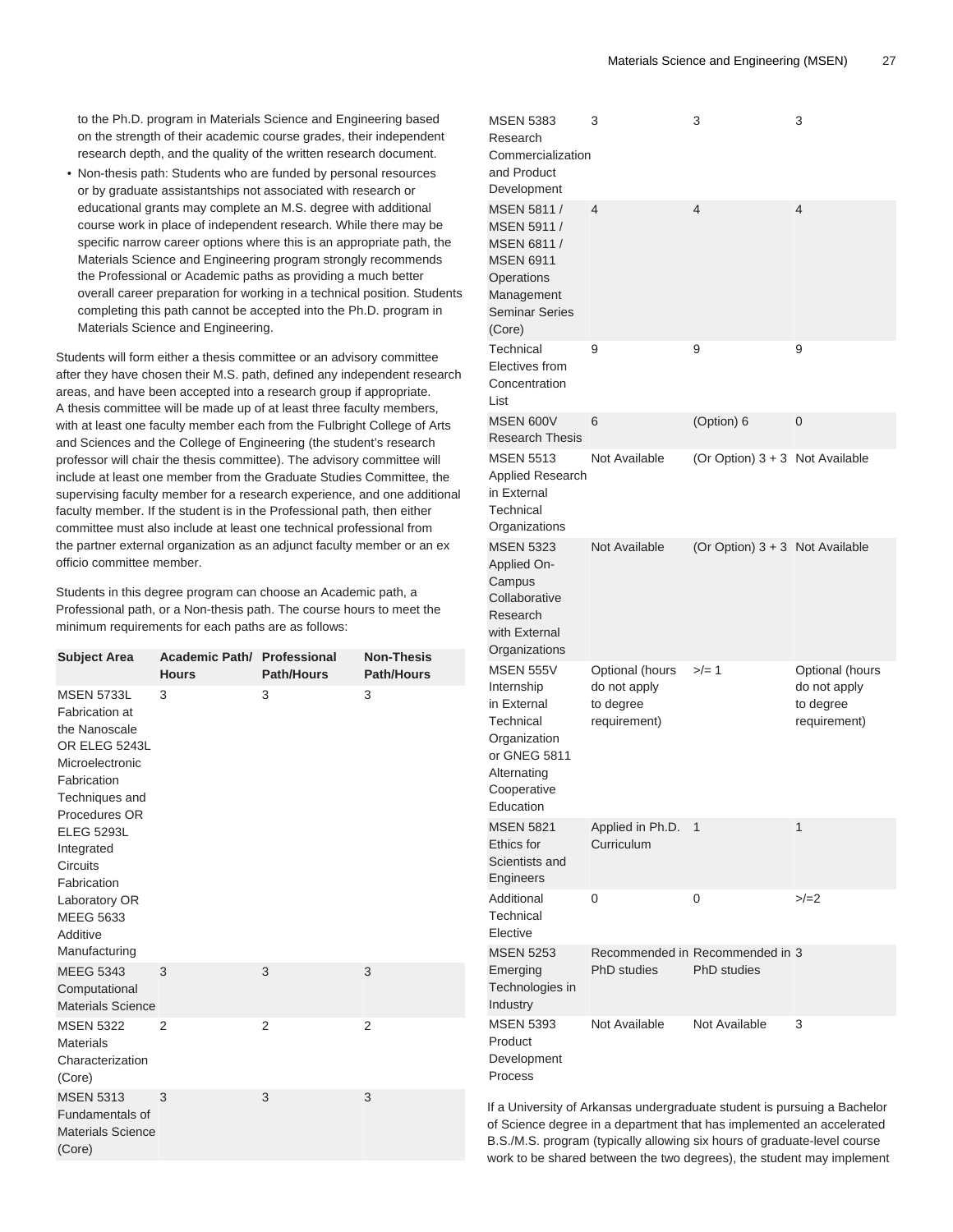the same acceleration for a B.S. departmental degree/M.S. Materials Science degree set. Both the undergraduate department and the MSEN program Director must approve the shared courses prior to enrollment.

As part of each student's curriculum, nine hours of coursework must be taken through one of the following concentrations. Courses not listed in the concentration list, but clearly pertaining to the concentration area, may be substituted with the approval of the student's research adviser and the MSEN program Director. Students who have acquired the knowledge contained in any of the required courses through prior education may petition the MSEN program Director for permission to substitute other classes for these required courses.

Additional core courses to develop operations management skills also have been defined for MSEN students. During year one of their graduate studies at the University of Arkansas, students are required to take MSEN 5811 1st Year Operations Seminar - Infrastructure Management and MSEN 5911 1st Year Operations Seminar - Personnel Management in the fall and spring semesters and MSEN 5821 Ethics for Scientists and Engineers in their first summer. During year two, students are required to take MSEN 6811 2nd Year Operations Seminar - Management and Leadership and MSEN 6911 2nd Year Operations Seminar - Advanced Management and Leadership in the fall and spring semesters, respectively. Students who begin their graduate studies at the University of Arkansas during the spring semester will be required to take MSEN 5811 in the fall semester following their completion of MSEN 6911 or to take MSEN 5811 concurrently with MSEN 6811.

Students are required to attend monthly MSEN Research Communication Seminars during the first three semesters of their M.S. degree program, and will enroll in MSEN 5611 Research Communication Seminar of MS Students in their third semester. Students working more than 20 hours per week in a non-local technology-based professional position approved by the MSEN Director will not be required to be enrolled in this class or attend the monthly seminars as a condition for graduation.

Research thesis hours will be chosen from the student's research adviser's section (MSEN 600V) and will require a written thesis successfully defended in a comprehensive oral exam given by the thesis committee.

A research thesis is required for Academic path students, and is optional for Professional path students. Professional path thesis research must include direct collaboration with an external technical organization.

A student in the Professional path may substitute two Applied Research efforts for a thesis under MSEN 5513 (External location) or MSEN 5523 (Internal on-campus location), provided each semester's research is of graduate-level quality and is reported at the end of the semester through a written paper and in an oral presentation to the advisory committee (note that the written paper must match the clarity, style, analysis, and conclusions expected of a journal paper submission). Regardless of where the research is performed, it must include direct collaboration with an external technical organization.

If a student is taking either a special problems independent study course (such as MSEN 588V) or a special topics course (such as MSEN 587V) to meet partial requirements for their M.S. degree, the instructor must supply the MSEN program office with a syllabus of that class to be included in their program records. The syllabus must include at least the course title, semester, instructor name, a list of specific course objectives, a list of student learning outcomes, sources of content knowledge, and method by which the student's mastery of the learning objectives is demonstrated.

Each student is required to enroll in at least one hour of course work each fall and spring semester until the M.S. degree is issued. If all required course work has been completed, the student may enroll in one hour of master's thesis, or in one hour of a special problems course for credit only.

Students should also be aware of Graduate School requirements with regard to [master's degrees \(http://catalog.uark.edu/graduatecatalog/](http://catalog.uark.edu/graduatecatalog/degreerequirements/#mastersdegreestext) [degreerequirements/#mastersdegreestext\)](http://catalog.uark.edu/graduatecatalog/degreerequirements/#mastersdegreestext).

### **Concentration in Materials Modeling**

Choose nine hours of the following: 9 CVEG 5383 Finite Element Methods in Civil Engineering MEEG 5343 Computational Material Science MEEG 5733 Advanced Numerical Methods MSEN 6323 Materials Engineering Design PHYS 5093 Applications of Group Theory to Physics PHYS 5363 Scientific Computation and Numerical Methods PHYS 5713 Condensed Matter Physics I PHYS 6713 Condensed Matter Physics II

### **Requirements for Ph.D. in Materials Science and Engineering**

Students choosing this degree program will be assigned an initial adviser upon acceptance to the program. Students will work with the Materials Science and Engineering Program Director to define their dissertation committee after they are accepted by a research faculty for a research project. This committee will be made up of at least four faculty members, with at least one faculty member each from the Fulbright College of Arts and Sciences and the College of Engineering. The student's research professor will chair the dissertation committee.

Candidates for the Ph.D. program are expected to have completed a Master of Science degree in either engineering or science, with each candidate's academic background being evaluated by the Graduate Studies Committee of the Materials Science and Engineering program. Doctoral candidates in Materials Science and Engineering are expected to have proficiency in the core curriculum of the Master of Science in Materials Engineering or Master of Science in Materials Science at the University of Arkansas. This core is described in the requirements for the Master of Science in Materials Engineering and the Master of Science in Materials Science, as well as in the handbook of the Materials Science & Engineering program.

Students who have graduated with a Master of Science degree in Materials Engineering or a Master of Science degree in Materials Science will be expected to take the Materials Science and Engineering Ph.D. candidacy exam. The Materials Science and Engineering Ph.D. candidacy exam is a detailed Ph.D. research proposal and it must be accepted by the student's committee before the end of the 30th month after the start date of the student's first semester as a Ph.D. student, or the student will be removed from the Ph.D. program. The student is to complete the candidacy exam process after having completed MSEN 5383 Research Commercialization and Product Development and MSEN 6323 Materials Engineering Design.

A Ph.D. curriculum will be defined to meet each student's research interests as well as ensure the Materials Science and Engineering program's core courses have been taken. The course plan for each student must include a minimum of 27 hours of graduate coursework beyond the Master of Science degree requirements. Specific courses will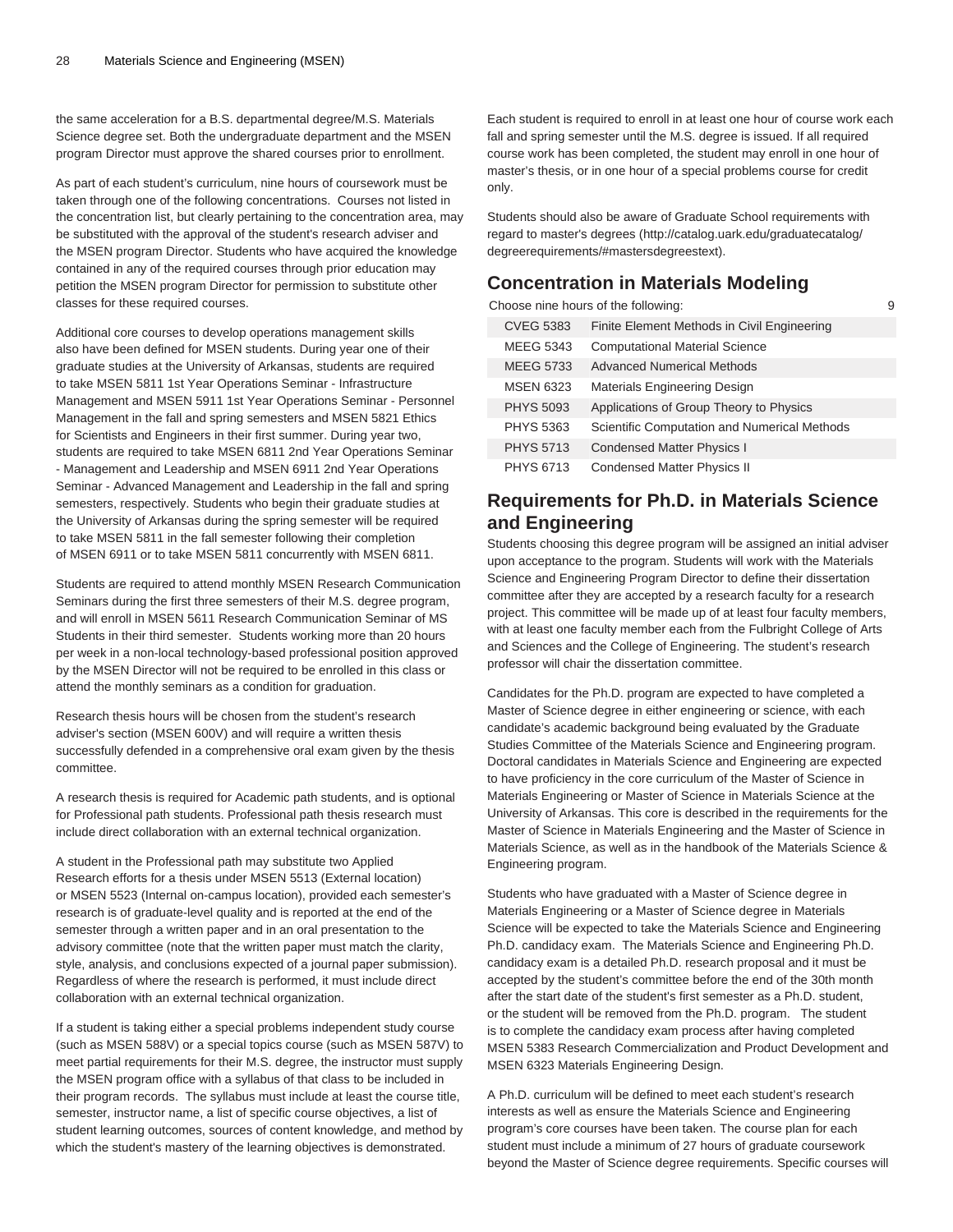be chosen by the student and must be approved by the student's major professor and the MSEN Program Director. The coursework list for the Ph.D. degree will be dependent upon the M.S. degree with which the student enters the program:

| <b>Subject Area</b>                                                                                                                                                                                                | Engineering<br>or Materials<br><b>Science from</b><br><b>UA/Hours</b> | M.S. in Materials M.S. in Materials Other Science<br><b>Engineering</b><br>or Materials<br><b>Science</b><br>from another<br>institution/<br><b>Hours</b> | or Engineering<br>M.S. degrees/<br><b>Hours</b> |
|--------------------------------------------------------------------------------------------------------------------------------------------------------------------------------------------------------------------|-----------------------------------------------------------------------|-----------------------------------------------------------------------------------------------------------------------------------------------------------|-------------------------------------------------|
| <b>MSEN 6313</b><br>Advanced<br><b>Materials Science</b><br>& Engineering                                                                                                                                          | 3                                                                     | 3                                                                                                                                                         | 3                                               |
| <b>BENG 5703</b><br>Design and<br>Analysis of<br>Experiments<br>for Engineering<br>Research OR<br><b>INEG 5333</b><br>Design of<br>Industrial<br><b>Experiments OR</b><br>other Design<br>of Experiments<br>course | 3                                                                     | 3                                                                                                                                                         | 3                                               |
| <b>MSEN 5821</b><br>Ethics for<br>Scientists and<br>Engineers                                                                                                                                                      | 1 (Applied from<br>MS curriculum)                                     | 1                                                                                                                                                         | 1                                               |
| <b>MSEN 6323</b><br><b>Materials</b><br>Engineering<br>Design                                                                                                                                                      | If not taken in MS 3<br>curriculum                                    |                                                                                                                                                           | 3                                               |
| MSEN 5811 /<br>MSEN 5911 /<br>MSEN 6811 /<br><b>MSEN 6911</b><br>Operations<br>Management<br><b>Seminar Series</b><br>(Core)                                                                                       | Taken in MS<br>curriculum                                             | 4                                                                                                                                                         | 4                                               |
| <b>MSEN 5383</b><br>Research<br>Commercialization<br>and Product<br>Development                                                                                                                                    | Taken in MS<br>curriculum                                             | 3                                                                                                                                                         | 3                                               |
| 5000- and 6000-<br>level elective<br>courses in<br>science and<br>engineering                                                                                                                                      | 17-20                                                                 | 10                                                                                                                                                        | 5                                               |
| <b>MSEN 5322</b><br><b>Materials</b><br>Characterization                                                                                                                                                           | Taken in MS<br>curriculum                                             | Recommended<br>elective                                                                                                                                   | 2                                               |

| <b>MSEN 5313</b><br>Fundamentals of curriculum<br>Materials Science | Taken in MS             | Recommended<br>elective | 3                       |
|---------------------------------------------------------------------|-------------------------|-------------------------|-------------------------|
| <b>MSEN 5253</b><br>Emerging<br>Technologies in<br>Industry         | Recommended<br>elective | Recommended<br>elective | Recommended<br>Elective |
| MSEN 700V<br><b>Dissertation</b>                                    | 21                      | 21                      | 21                      |
| Total                                                               | 48                      | 48                      | 48                      |

If a student is taking either a special problems independent study course, such as MSEN 588V, or a special topics course, such as MSEN 587V, to meet partial requirements for their Ph.D. degree, then the instructor must supply the Materials Science and Engineering program office with a syllabus of that class to be included in their program records. The syllabus must include at least the course title, semester, instructor name, a list of specific course objectives, a list of student learning outcomes, sources of content knowledge, and method by which the student's mastery of the learning objectives is demonstrated.

Students are required to attend monthly Materials Science and Engineering Research Communication Seminars during the first five semesters of their Ph.D. degree program, and will enroll in MSEN 6611 Research Communication Seminar of PhD Students in their fifth semester.

The dissertation format must meet all Graduate School published guidelines and the guidelines as listed in the Materials Science and Engineering Graduate Student Handbook. Students may use bound published papers for their dissertation provided that:

- 1. It contains a minimum of three peer-reviewed archival journal articles which have been published or accepted for publication;
- 2. The Ph.D. candidate is first author on all articles used; and,
- 3. It contains additional text to connect the articles in the context of the overall research effort in accordance with the Graduate School guidelines and must include program required front matter and appendices.

If submission of a third paper is held up due to an intellectual property filing, or IP filing, the third paper prepared for submission for a peerreviewed archival journal may be included in the dissertation to meet the three paper requirement if a patent disclosure covering the intellectual property has been approved for provisional filing by the University of Arkansas patent committee. The patent disclosure and documentation of approval for provisional filing must be contained within an appendix to the dissertation.

Students should also be aware of Graduate School requirements with regard to [doctoral degrees](http://catalog.uark.edu/graduatecatalog/degreerequirements/#phdandedddegreestext) ([http://catalog.uark.edu/graduatecatalog/](http://catalog.uark.edu/graduatecatalog/degreerequirements/#phdandedddegreestext) [degreerequirements/#phdandedddegreestext](http://catalog.uark.edu/graduatecatalog/degreerequirements/#phdandedddegreestext)).

### **Graduate Faculty**

**Balachandran, Kartik,** Ph.D., M.S. (Georgia Institute of Technology), B.S. (National University of Singapore), Associate Professor, Department of Biomedical Engineering, 2012, 2018.

**Barraza-Lopez, Salvador,** Ph.D. (University of Illinois-Urbana-Champaign), B.S. (Instituto Politecnico Nacional de Mexico), Associate Professor, Department of Physics, 2011, 2016.

**Bellaiche, Laurent,** Ph.D., M.S., B.S. (University of Paris VI, France), Distinguished Professor, Department of Physics, 1999, 2016.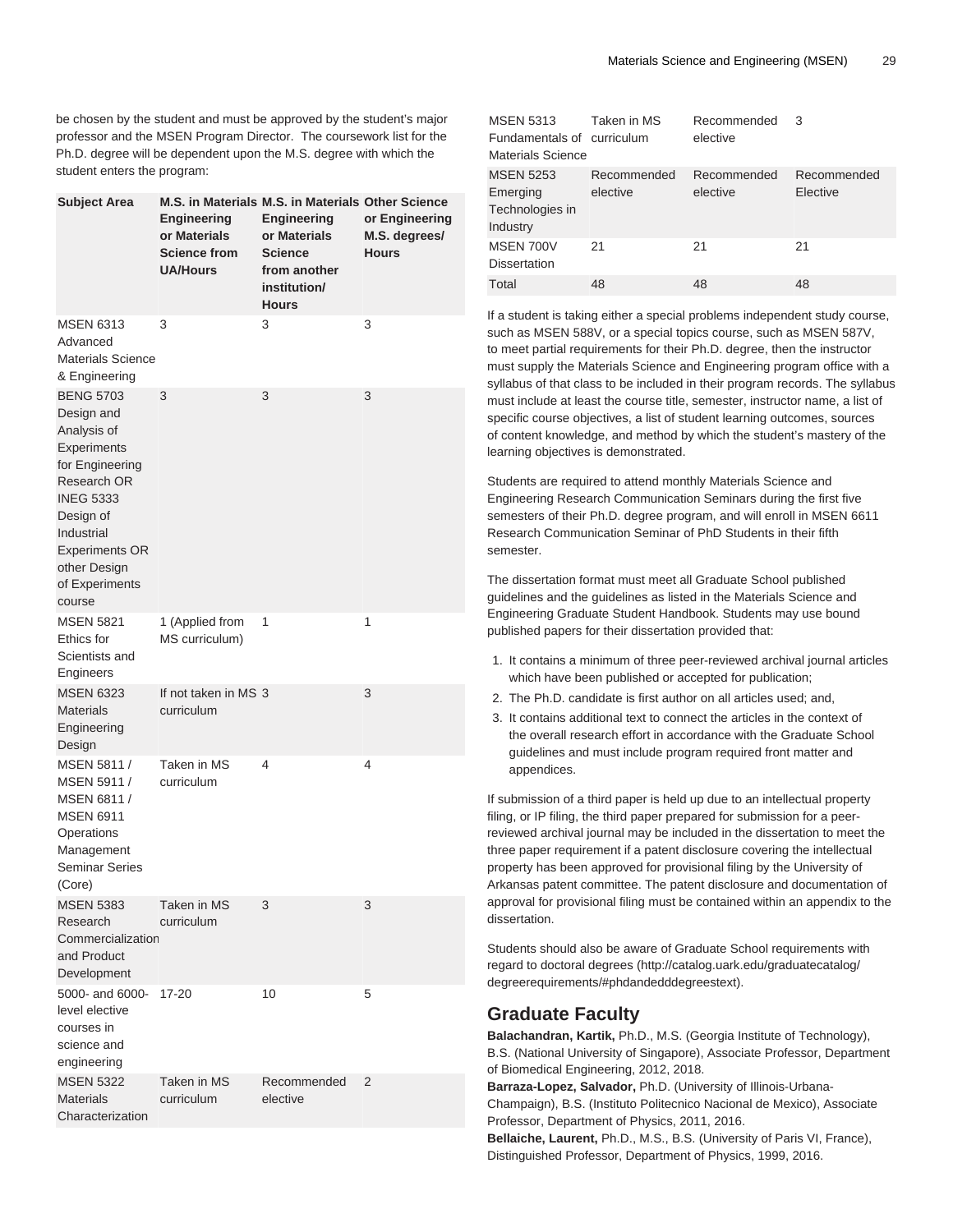**Benamara, Mourad,** Ph.D., M.S. (University of Toulouse III, France), Assistant Professor, Nanotechnology, 2007.

**Chen, Jingyi,** Ph.D. (University of Washington), M.A. (State University College at Buffalo), B.S. (Zhongshan University), Professor, Department of Chemistry and Biochemistry, 2010, 2019.

**Chen, Zhong,** Ph.D. (North Carolina State University), M.Eng. (National University of Singapore), B.S. (Zhejiang University), Assistant Professor, Department of Electrical Engineering, 2015.

**Churchill, Hugh O.H.,** Ph.D., A.M. (Harvard University), B.A. (Oberlin College), B.M. (Oberlin Conservatory of Music), Associate Professor, Department of Physics, 2015, 2021.

**Coridan, Robert,** Ph.D., M.S. (University of Illinois-Urbana-Champaign), B.S. (The Ohio State University), Associate Professor, Department of Chemistry and Biochemistry, 2015, 2021.

**Di, Jia,** Ph.D. (University of Central Florida), M.S., B.S. (Tsinghua University), Professor, Department of Computer Science and Computer Engineering, 21st Century Research Leadership Chair, 2004, 2014. **Dix, Jeffrey,** Ph.D., M.S., B.S.E.E., (University ot Tennessee, Knoxville),

Assistant Professor, Department of Electrical Engineering, 2018. **Dong, Bin,** Ph.D. (Iowa State University), B.S. (Xiamen University), Assistant Professor, Department of Chemistry and Biochemistry, 2022. **Edwards, Martin,** Ph.D., M.Sc., M.Math. (University of Warwick),

Assistant Professor, Department of Chemistry and Biochemistry, 2020. **El-Shenawee, Magda O.,** Ph.D. (University of Nebraska-Lincoln), M.S., B.S. (Assiut University, Egypt), Professor, Department of Electrical Engineering, 2001, 2010.

**Fritsch, Ingrid,** Ph.D. (University of Illinois-Urbana-Champaign), B.S. (University of Utah), Professor, Department of Chemistry and Biochemistry, 1992, 2005.

**Fu, Huaxiang,** Ph.D., M.S. (Fudan University), B.S. (University of Science and Technology of China), Professor, Department of Physics, 2002, 2017. **Gea-Banacloche, Julio R.,** Ph.D. (University of New Mexico), Licenciado en Ciencias Fisicas (Universidad Autonoma de Madrid), Professor, Department of Physics, 1989, 2000.

**Heyes, Colin David,** Ph.D. (Georgia Institute of Technology), B.S. (Loughborogh University), Professor, Department of Chemistry and Biochemistry, 2008, 2021.

**Hu, Jin,** Ph.D. (Tulane University), B.S. (University of Science and Technology of China), Assistant Professor, Department of Physics, 2017. **Huitink, David,** Ph.D., M.S.M.E., B.S.M.E. (Texas A&M University), Associate Professor, Department of Mechanical Engineering, 2016, 2022. **Jensen, Morten O.,** Ph.D. (University of Aarhus, Denmark), M.Sc.

(Georgia Institute of Technology), Associate Professor, Department of Biomedical Engineering, 2014.

**Kim, Jin-Woo,** Ph.D. (Texas A&M University), M.S. (University of Wisconsin-La Crosse), B.S. (University of Iowa), Professor, Department of Biological and Agricultural Engineering, 2001, 2011.

**Kohanek, Julia,** Ph.D. and M.S. (University of Illinois Urbana-

Champaign), B.S. (University of Michigan), Instructor, Department of Chemistry and Biochemistry, 2019, 2022.

**Kumar, Pradeep,** Ph.D. (Boston University), M.Sc. (Indian Institute of Technology, Mumbai, India), Associate Professor, Department of Physics, 2013, 2019.

**Leftwich, Matthew,** Ph.D., M.S. and B.S. (University of Arkansas), M.B.A. (Webster University), Research Professor, Department of Physics, 2021. **Li, Jiali,** Ph.D., M.S. (The City College of the City University of New York), M.S. (University of Science and Technology of China), B.S. (Hei Long Jiang University), Professor, Department of Physics, 2002, 2016. **Li, Yanbin,** Ph.D. (Pennsylvania State University), M.S. (University of Nebraska-Lincoln), B.S. (Shenyang Agricultural University), Distinguished Professor, Department of Biological and Agricultural Engineering, Tyson Endowed Chair in Biosensing Engineering, 1989, 2003.

**Manasreh, Bothina H.,** Ph.D., M.Sc. (University of Jordan), Research Assistant Professor, Department of Physics, 2017.

**Manasreh, Omar,** Ph.D. (University of Arkansas), M.S. (University of Puerto Rico-Rio Piedras), B.S. (University of Jordan), Professor, Department of Electrical Engineering, 2003.

**Mantooth, Alan,** Ph.D. (Georgia Institute of Technology), M.S., B.S. (University of Arkansas), Distinguished Professor, Department of Electrical Engineering, Twenty-First Century Chair in Mixed-Signal IC Design and CAD, 1998, 2011.

**McCann, Roy A.,** Ph.D. (University of Dayton), M.S.E.E., B.S.E.E. (University of Illinois), Professor, Department of Electrical Engineering, 2003, 2009.

**Meng, Xiangbo,** Ph.D. (University of Western Ontario), M.S.E.E. (China University of Petroleum), B.S.C.E. (Northwestern University), Associate Professor, Department of Mechanical Engineering, 2016, 2022.

**Millett, Paul,** Ph.D., M.S. (University of Arkansas), B.E. (Vanderbilt University), Associate Professor, Department of Mechanical Engineering, Twenty-First Century Professor, 2013, 2019.

**Moradi, Mahmoud,** Ph.D. (North Carolina State University), M.S., B.S. (Sharif University of Technology), Associate Professor, Department of Chemistry and Biochemistry, 2015, 2021.

**Nair, Arun,** Ph.D. (Virginia Polytechnic State University), M.S. (Colorado State University), B.T. (Mahatma Gandhi University), Associate Professor, Department of Mechanical Engineering, 2013, 2019.

**Nakamura, Hiroyuki,** Ph.D., M.S., B.S. (University of Tokyo), Assistant Professor, Department of Physics, 2019.

**Naseem, Hameed A.,** Ph.D., M.S. (Virginia Polytechnic State University), M.Sc. (Panjab University), University Professor, Department of Electrical Engineering, 1985.

**Oliver, William,** Ph.D., M.S. (University of Colorado-Boulder), B.S. (University of Arizona), Associate Professor, Department of Physics, 1992, 1998.

**Pohl, Edward A.,** Ph.D., M.S.R.E. (University of Arizona), M.S.S.E. (Air Force Institute of Technology), M.S.E.M. (University of Dayton), B.S.E.E. (Boston University), Professor, Department of Industrial Engineering, Twenty-First Century Professorship in Engineering, 2004, 2013.

**Porter, Errol,** M.S.E.E., B.S.E.E. (University of Arkansas), Research Associate, Microelectronics-Photonics, 1997, 1999.

**Salamo, Gregory J.,** Ph.D. (City University of New York), M.S. (Indiana University-Purdue University-Indianapolis), B.S. (City University of New York, Brooklyn College), Distinguished Professor, Department of Physics, 1975, 2005.

**Selvam, R. Panneer,** Ph.D. (Texas Tech University), M.S.C.E. (South Dakota School of Mines and Technology), M.E., B.E. (University of Madras, India), University Professor, Department of Civil Engineering, James T. Womble Professor of Computational Mechanics and Nanotechnology Modeling, 1986, 2010.

**Servoss, Shannon,** Ph.D. (Northwestern University), B.S.Ch.E. (University of Michigan-Ann Arbor), Associate Professor, Ralph E. Martin Department of Chemical Engineering, 2007, 2014.

**Singh, Surendra P.,** Ph.D., M.A. (University of Rochester), M.Sc., B.Sc. (Banaras Hindu University, India), University Professor, Department of Physics, 1982, 2016.

**Stenken, Julie A.,** Ph.D. (University of Kansas), B.S. (University of Akron), Professor, Department of Chemistry and Biochemistry, 21st Century Chair of Proteomics, 2007.

**Tian, Ryan,** Ph.D. (University of Connecticut), B.S. (Fudan University, Shanghai), Associate Professor, Department of Chemistry and Biochemistry, 2004, 2010.

**Tung, Steve,** Ph.D., M.S.M.E. (University of Houston), B.S.M.E. (National Taiwan University), Professor, Department of Mechanical Engineering, 2000, 2013.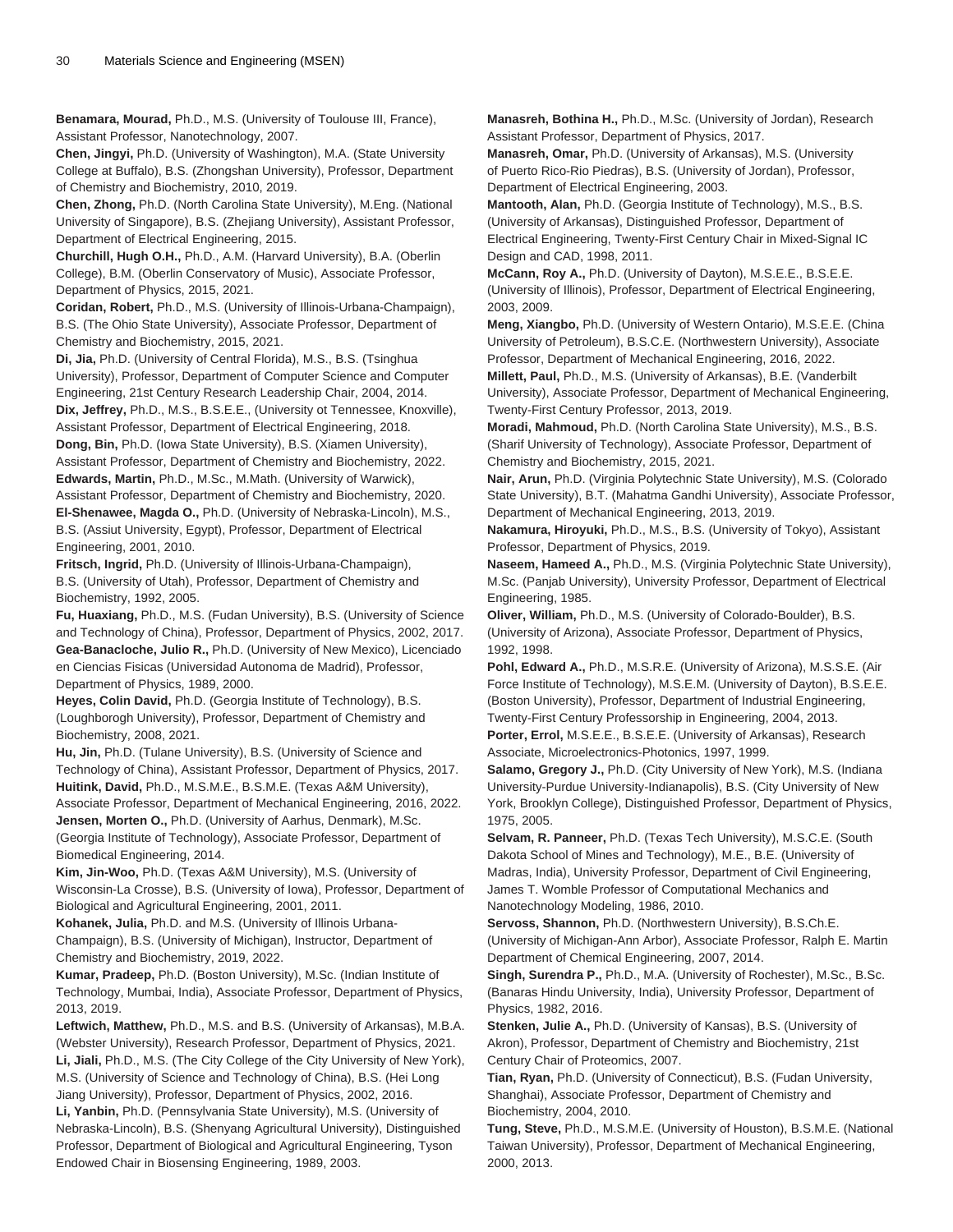**Walters, Keisha,** Ph.D., M.S., B.S. (Clemson University), Professor, Ralph E. Martin Department of Chemical Engineering, 2021.

**Wang, Feng,** Ph.D. (University of Pittsburgh), Ph.D. (Kutztown University of Pennsylvania), B.S. (Peking University), Associate Professor,

Department of Chemistry and Biochemistry, Charles E. and Clydene Scharlau Endowed Professor, 2012.

**Wang, Yong,** Ph.D., M.S. (University of California, Los Angeles), B.S. (University of Science and Technology of China), Assistant Professor, Department of Physics, 2016.

**Ware, Morgan,** Ph.D. (North Carolina State University), B.S. (Florida State University), Assistant Professor, Department of Electrical Engineering, 2005.

**Wejinya, Uchechukwu C.,** Ph.D., M.S., B.S. (Michigan State University), Associate Professor, Department of Mechanical Engineering, Twenty-First Century Professor, 2008, 2014.

**Wickramasinghe, Ranil,** Ph.D. (University of Minnesota-Twin Cities), M.S., B.S. (University of Melbourne, Australia), Distinguished Professor, Ralph E. Martin Department of Chemical Engineering, Ross E. Martin Chair in Emerging Technologies, 2011, 2021.

**Yu, Fisher,** Ph.D. (Arizona State University), M.S., B.S. (Peking University), Associate Professor, Department of Electrical Engineering, 2008, 2014.

**Zhou, Wenchao,** Ph.D. (Georgia Institute of Technology), M.S.M.E. (Xi'an Jiaotong University, Xi'an, China), B.S.M.E. (Huazhong University of Science and Technology, Wuhan, China), Associate Professor, Department of Mechanical Engineering, 2014, 2020.

**Zou, Min,** Ph.D., M.S.M.E. (Georgia Institute of Technology), M.S.A.E., B.S.A.E. (Northwestern Polytechnical University), Professor, Department of Mechanical Engineering, Twenty-First Century Chair in Materials, Manufacturing and Integrated Systems, 2003, 2013.

### **Courses**

#### **MSEN 5253. Emerging Technologies in Industry. 3 Hours.**

Business leaders present technologies used by their companies. Focusing on Arkansas-based companies, technology needs for the industry and innovative ideas for solutions or advancements are discussed. Students work to develop solutions to address company needs or further develop a company's current technology. (Typically offered: Fall and Spring) May be repeated for up to 9 hours of degree credit.

#### **MSEN 5313. Fundamentals of Materials Science. 3 Hours.**

Fundamentals of Materials Science provides an overview of materials science and engineering and is foundational for graduate study in the field. The structures of materials at the atomic scale, nanoscale, microscale, and macroscale are studied and the impact of this organization of matter on its physical and chemical properties are examined. Principles for measurement and characterization of material structure and properties are introduced. Emphasis is placed on materials important for use for electronic, photonic, energy, and biological applications. Advances in nanoscale materials as established fundamentals of macroscale structural materials are covered. Prerequisite: Graduate standing or consent of the instructor. (Typically offered: Fall)

#### **MSEN 5322. Materials Characterization. 2 Hours.**

Lecture and hands-on experience for using characterization tools to study the properties of materials. Techniques covered will include x-ray diffraction, x-ray photoelectron spectroscopy, scanning electron microscope, transmission electron microscope, and others. Use of these techniques for studies of material failure and reliability will also be examined. Corequisite: Lab component. Prerequisite: [MSEN 5313](/search/?P=MSEN%205313) or instructor consent. (Typically offered: Fall)

#### **MSEN 5383. Research Commercialization and Product Development. 3 Hours.**

This survey course examines research commercialization through analysis of IP, technology space, market space, manufacturability, financials, and business plans. Entrepreneurial behaviors and product development within large companies are also discussed. A case study using a current UA faculty member's research commercialization effort will be developed. Prerequisite: Graduate Standing. (Typically offered: Spring)

#### **MSEN 5393. Product Development Process. 3 Hours.**

Demonstration of a student's technical and management knowledge integration by creating a commercially viable product development process to meet a new societal need, with the technical solution based on micro to nanoscale technology. Final grade based on a detailed written report and oral presentation to a panel. Non-thesis students only. Pre- or Corequisite: [MSEN 5383.](/search/?P=MSEN%205383) Prerequisite: Instructor permission. (Typically offered: Spring)

#### **MSEN 5513. Applied Research in External Technical Organizations. 3 Hours.**

A one semester narrow focus graduate level research effort while working at an external technical organization's site. Requires a final report of style and quality suitable for journal submission. This course available only to Professional Path M.S. MSEN students, and may substitute for an [MSEN 588V](/search/?P=MSEN%20588V) External Internship. (Typically offered: Fall, Spring and Summer) May be repeated for up to 6 hours of degree credit.

#### **MSEN 5523. Applied On-Campus Collaborative Research with External Technical Organizations. 3 Hours.**

A one semester narrow focus graduate level on-campus research effort performed in collaboration with an external technical organization. Requires a final report of style and quality suitable for journal submission. This course available only to Professional Path M.S. MSEN students. Prerequisite: Instructor consent. (Typically offered: Fall, Spring and Summer) May be repeated for up to 6 hours of degree credit.

#### **MSEN 555V. Internship in External Technical Organization. 1-3 Hour.**

Used to document a MSEN grad student internship experience in an external technical organization for a minimum duration of six weeks (6-9 weeks=one hour, 10-12 weeks=two hours, and 13-15 weeks=three hours). It may not be used to meet the research requirements of a M.S. degree. Prerequisite: Graduate standing. (Typically offered: Fall, Spring and Summer)

#### **MSEN 5611. Research Communication Seminar of MS Students. 1 Hour.**

This course serves as a forum for MS students to develop oral presentation skills and to exchange research ideas. Research presentations will be on various topics in the area of micro to nanoscale materials, processing, and devices, with research management and planning also being addressed. Prerequisite: Graduate standing. (Typically offered: Fall and Spring)

#### **MSEN 5713. Advanced Nanomaterials Chemistry. 3 Hours.**

Science and engineering graduates are using more nanomaterials, and modern industry demands that its scientists and engineers have materials chemistry knowledge. Materials from the micro to nanoscale will be examined in this course from the perspective of fundamental chemistry principles to build a picture of tomorrow's materials. (Typically offered: Irregular) May be repeated for up to 3 hours of degree credit.

#### **MSEN 5733L. Fabrication at the Nanoscale. 3 Hours.**

This hands-on lab course will cover the disciplines needed to make active electronic and photonic devices utilizing nanoscale structures and fabrication techniques presently used in research and industry. Prerequisite: Graduate standing and permission of the instructor. (Typically offered: Spring)

**MSEN 5811. 1st Year Operations Seminar - Infrastructure Management. 1 Hour.** Weekly seminar for 1st year Materials Science and Engineering graduate students to discuss issues that increase professional performance in technology-centered organizations. The discussions will focus on issues that affect organizational infrastructure, career planning, organizational structures, and may include examples from current events. Prerequisite: Graduate standing. (Typically offered: Fall)